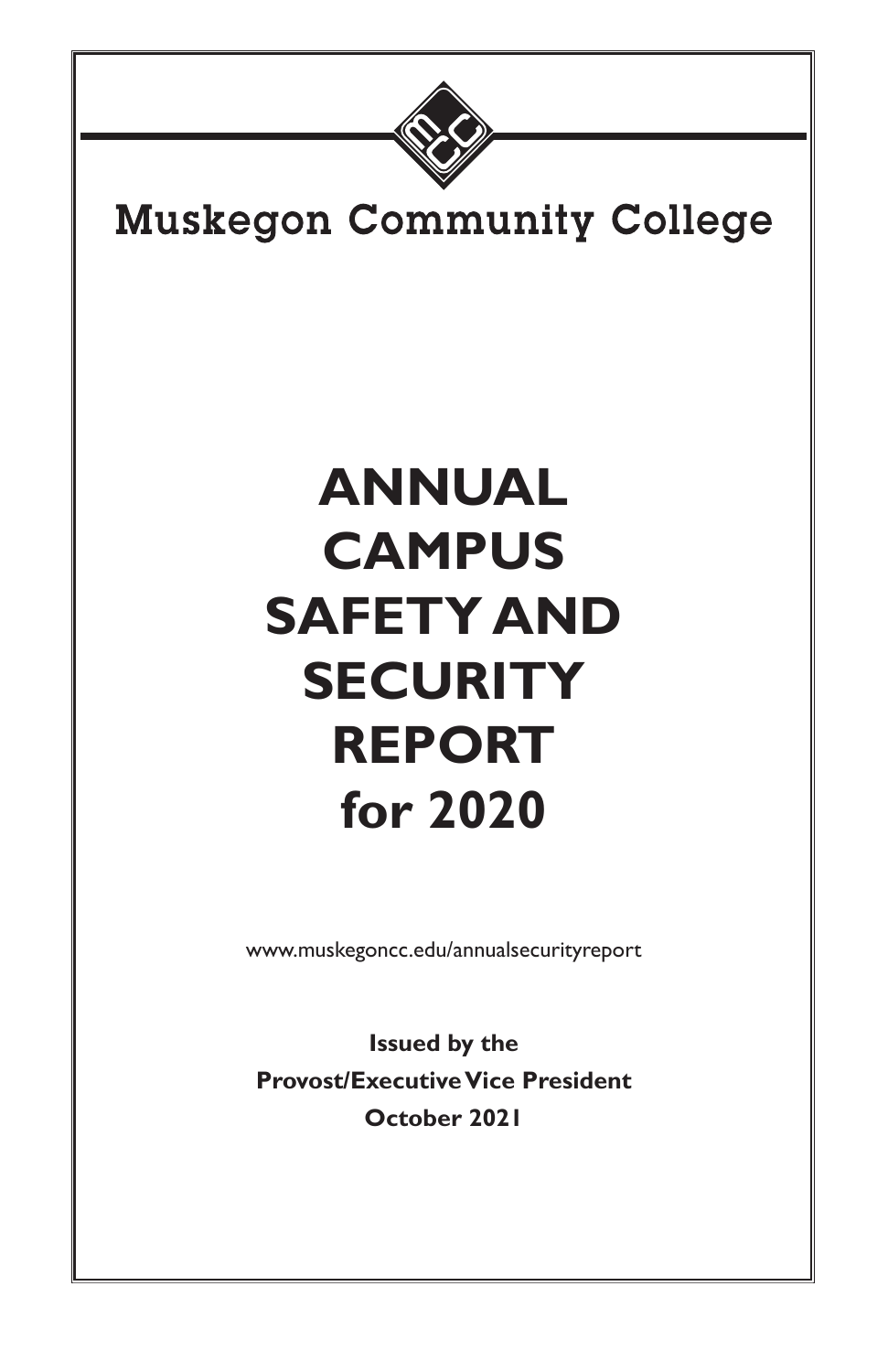# **TABLE OF CONTENTS**

|                                                                      | Page |
|----------------------------------------------------------------------|------|
|                                                                      |      |
|                                                                      |      |
|                                                                      |      |
|                                                                      |      |
|                                                                      |      |
|                                                                      |      |
|                                                                      |      |
|                                                                      |      |
|                                                                      |      |
|                                                                      |      |
|                                                                      |      |
|                                                                      |      |
|                                                                      |      |
|                                                                      |      |
|                                                                      |      |
|                                                                      |      |
|                                                                      |      |
|                                                                      |      |
|                                                                      |      |
| VAWA Prevention & On Going Awareness Education Programs 13           |      |
|                                                                      |      |
|                                                                      |      |
|                                                                      |      |
|                                                                      |      |
|                                                                      |      |
|                                                                      |      |
|                                                                      |      |
|                                                                      |      |
| Non-Discrimination Sexual Harassment & Sexual Misconduct 19          |      |
|                                                                      |      |
| Victims of Campus Sexual Assault: Statement of Principles & Rights27 |      |
|                                                                      |      |
|                                                                      |      |
|                                                                      |      |
|                                                                      |      |
|                                                                      |      |
|                                                                      |      |
|                                                                      |      |
|                                                                      |      |
|                                                                      |      |
|                                                                      |      |
|                                                                      |      |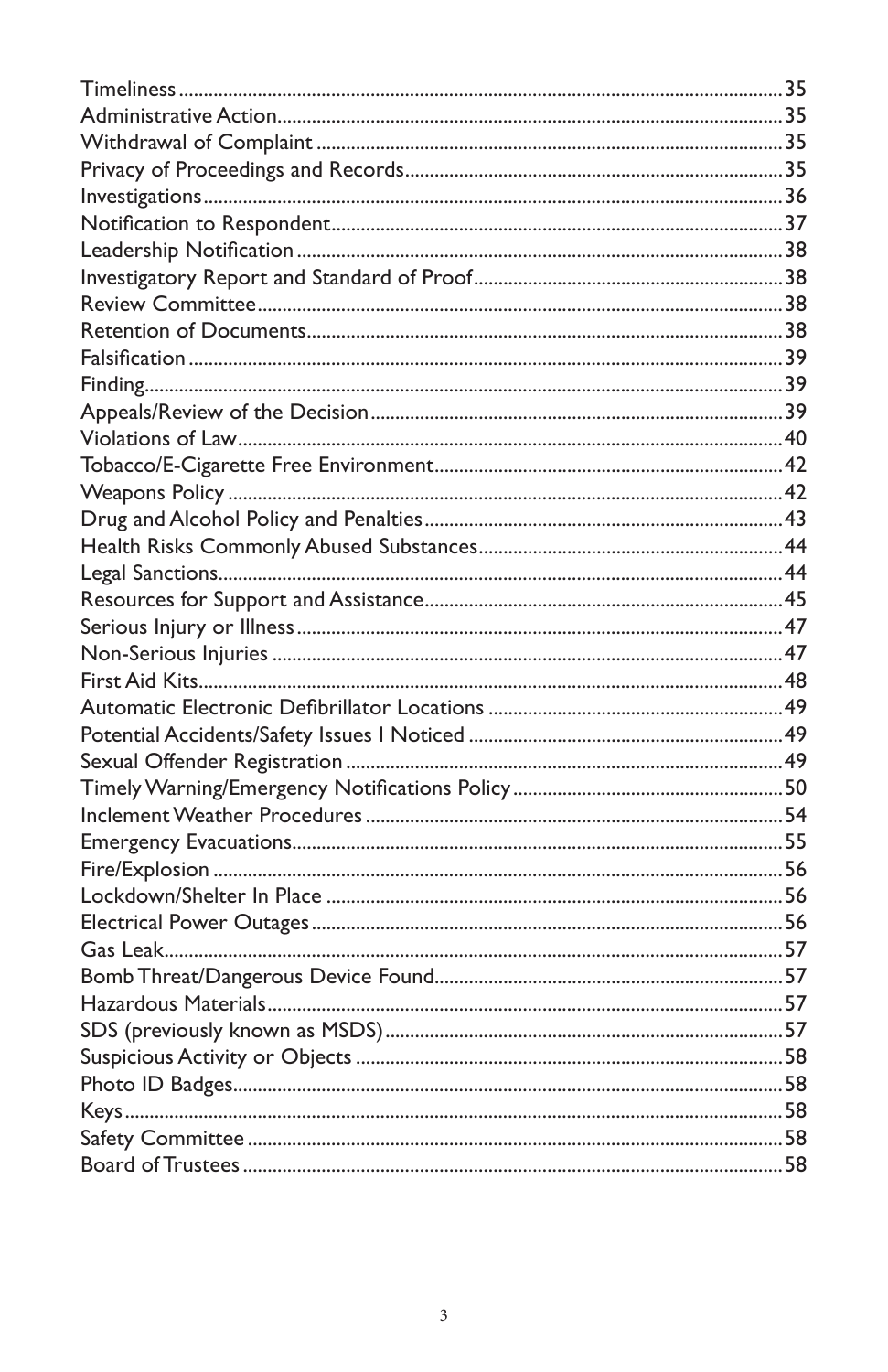### **Introduction**

Muskegon Community College (MCC) is committed to offering programs that develop intellectual curiosity, encourage aesthetic sensitivity, and promote the value of work and humanitarian values. Within this commitment also exists the responsibility to foster a safe and healthy environment for our students and employees, which is one of the most important responsibilities of the college administration. Our priority at MCC is an educational environment free from discrimination, harassment and assault. With the support of all departments, we are involved in keeping our campus safe and secure. A truly safe campus can be achieved through the cooperation of all students, staff, and guests. Please read this guide carefully and use the information to foster a safe environment for yourself and others on campus. Contact Dr. John Selmon, Provost/Executive Vice President at 231-777-0266 or at john.selmon@muskegoncc.edu with questions about this Annual Safety and Security Report.

This safety and security report is prepared to meet the compliance requirements of "Jeanne Clery Disclosure of Campus Security Policy and Campus Crime Statistics Act" formerly known as the Crime Awareness and Campus Security Act of 1990, Higher Education Act, Title IX, and most recently, the Violence Against Women Act. This guide provides information annually regarding safety and security procedures and crime statistics.

Campus crime, arrest and referral statistics include those reported to campus security personnel, designated campus officials (including but not limited to directors, deans, department heads), and local law enforcement agencies.

Each year, all enrolled students as well as College faculty and staff receive an email notification describing how to access this report electronically. Prospective students and employees are encouraged to and may view this report online (www.muskegoncc.edu/annualsecurityreport) or obtain a printed copy from the following office: Room 1045A or call 231-777-0266.

# **What is The Clery Act?**

The Jeanne Clery Disclosure of Campus Security Policy and Campus Crime Statistics Act (Clery Act) was passed in 1990, named in remembrance of a Lehigh University freshman who was assaulted and murdered in 1986 in her dorm room. The Clery Act covers institutions of higher education that receive federal financial assistance. Thus, all are covered by the Act. The U.S. Department of Education enforces the Act's requirements and may impose fines up to \$59,017 for each violation or withhold federal funds.

The law requires colleges and universities to collect and publish detailed statistics about certain crimes that occur on and near their campuses, and to annually provide information about safety measures so that students, employees, and visitors can make informed decisions related to safety. Clery statistics are meant to be comprehensive, encompassing all reported crimes, not just those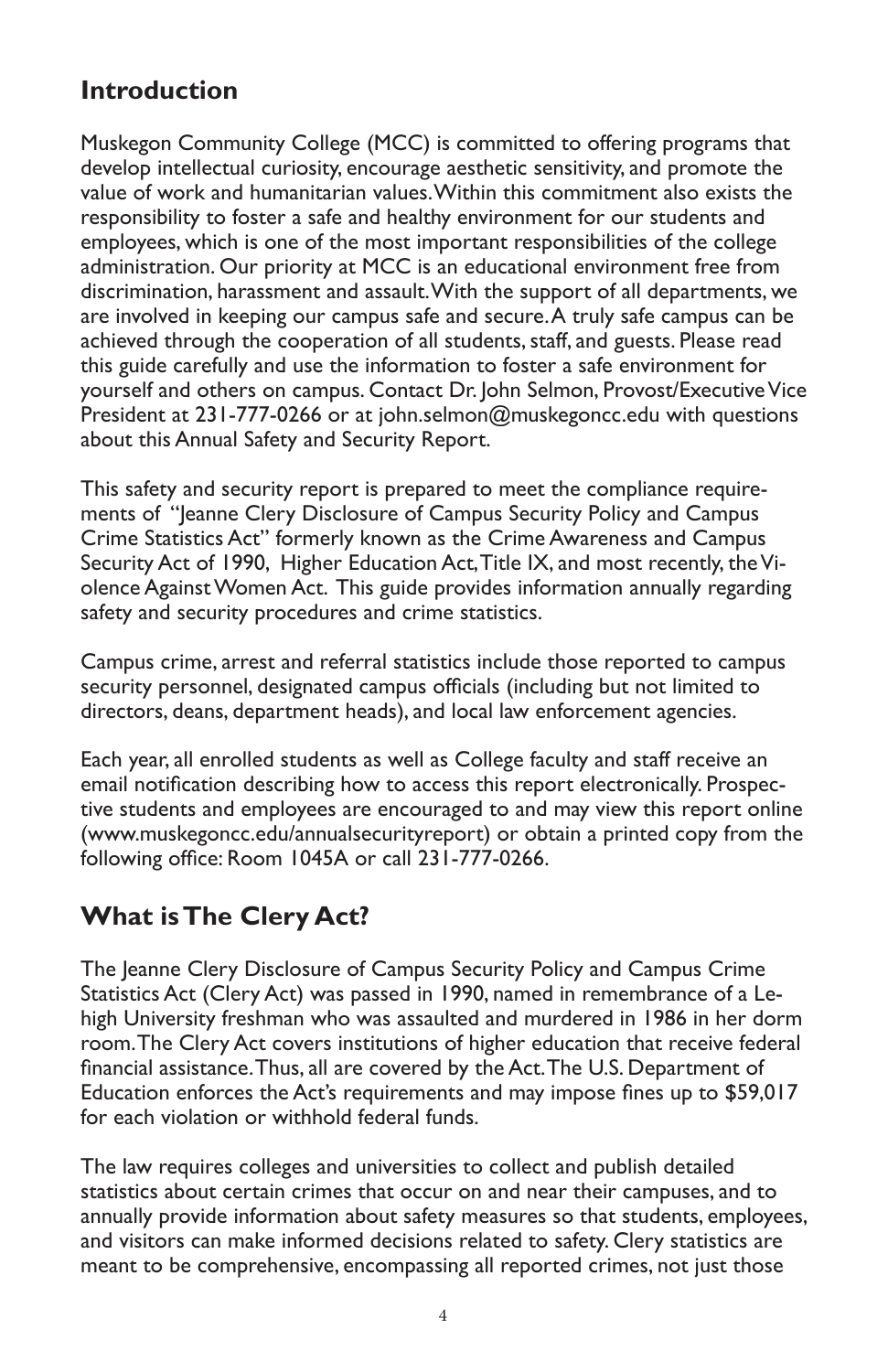that have been investigated by law enforcement. Reporting for Clery purpose does not turn on investigative findings or a law enforcement decision to charge or not to charge. As long as there is a reasonable basis for believing a reported crime is not rumor or hearsay, it must be included in a campus' Annual Security Report (ASR).

An ASR is a report required by the Clery Act that each institution submits annually to the U.S. Department of Education, and provides to the public, that includes institutional safety and security related policy statements and crime statistics. It must be distributed to all current students and employees, and schools must inform prospective students and employees about the availability of the report. Crimes that occurred on campus, in or on any campus-owned or campus-controlled buildings or property, or on property immediately adjacent to and accessible from campus fall within the scope of Clery reporting.

Each institution's ASR must list and describe the type of crime and where it occurred. Crimes required to be reported (Clery Act crimes) include murder/ non-negligent manslaughter, negligent manslaughter, sex offenses forcible, sex offenses non-forcible, robbery, aggravated assault, hate crimes, burglary, motor vehicle theft, arson, arrests for weapons, drug abuse violations, and liquor law violations; and disciplinary actions (referrals) for weapons, drug abuse and liquor law violations. New requirements under VAWA now require reporting crimes defined as Domestic Violence, Dating Violence and Stalking. Institutions must report sex offenses under four classifications: rape, fondling, incest, and statutory rape.

The Act requires institutions to maintain a publicly accessible daily crime log of all reported crimes. The log must remain open for 60 days, after which it must be made available upon request to anyone requesting it within two business days. The log must contain information about: (1) the nature of the crime, (2) the date of the crime, (3) the time of the crime, (4) the general location of the crime, and (5) the disposition of the complaint. Requests for daily crime log information may be made from Campus Security in room 1356 or 231-777-0545.

The Clery Act also requires timely warning notification to the campus community of all Clery Act crimes that are reported to campus security authorities or local police and are considered by the college to represent threats to students and employees. Institutions are to issue warnings as soon as the pertinent information is available, to ensure that the campus community is alerted to a threat to safety and may aid in the prevention of similar crimes. In deciding whether to issue a warning, the institution should consider the nature of the crime, the threat of danger, and the possible risk of compromising law enforcement efforts. If the institution decides to issue a warning, the format selected should be one that is reasonably likely to reach the entire campus community (e.g., e-mail and/ or text message).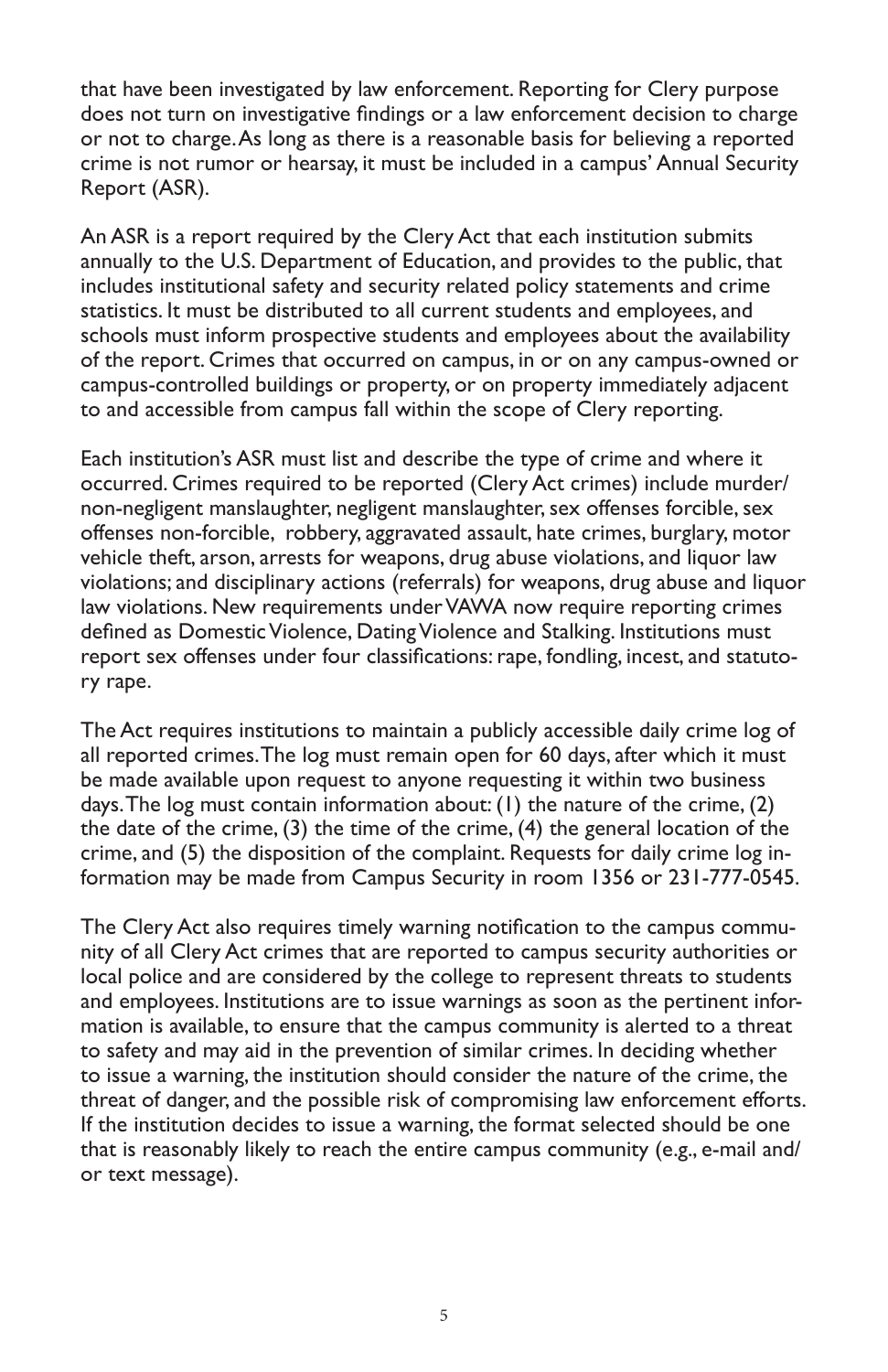Clery-covered institutions must develop policies, procedures, and programs relating to sex offenses. Institutional reporting procedures should outline the steps that a student should follow if a sexual offense occurs, including who should be contacted, the importance of preserving evidence, and to whom the alleged offense should be reported. The institution should also maintain procedures for disciplinary action. Disciplinary procedures must provide both a reporting party and respondent equal rights to have an advisor present during the proceeding if a proceeding occurs, to be informed of the outcome and the sanctions imposed. Additionally, procedures should list the potential sanctions for offenses. The victim should be informed of the right to call both local police and on-campus security, the availability of on- and off-campus counseling and mental health services, and the options for reasonable accommodations in changing academic and on-campus employment situations after an alleged sexual assault.

### **What is VAWA?**

The College has some responsibilities under the Clery Act, as amended by VAWA. Congress adopted the Violence Against Women Reauthorization Act of 2013 (VAWA), a portion (Sec. 304) of which is commonly referred to as the Campus Sexual Violence Elimination Act, or "Campus SaVE." Colleges and universities were required to be in compliance with its requirements beginning October 1, 2014. VAWA section 304 amends the Clery Act, requires that colleges and universities report incidents of domestic violence, dating violence, and stalking in their Annual Security Reports (ASRs), in addition to incidents of sexual assault.

The Campus SaVE Act also details certain requirements for student disciplinary procedures related to these incidents, including prompt, fair and impartial investigations; annual training for student disciplinary hearing officials; the opportunity for both parties in student disciplinary proceedings to have an advisor of their choice present; and a requirement that both parties simultaneously receive written notice of any outcome of a disciplinary proceeding.

The Campus SaVE Act requires that parties who report incidents receive written notice of their rights, such as interim protective measures available to prevent a hostile environment and a description of the college's disciplinary process and potential sanctions. Institutions must also provide individuals with reporting options to notify proper law enforcement authorities, including on-campus security and local police; assistance in notifying law enforcement authorities if the victim so chooses; and the option to decline to notify the authorities. The Act also requires colleges and universities to prepare policy statements for prevention and awareness programs on domestic violence, dating violence, sexual assault, and stalking, and to develop a bystander intervention program for all incoming students and new employees.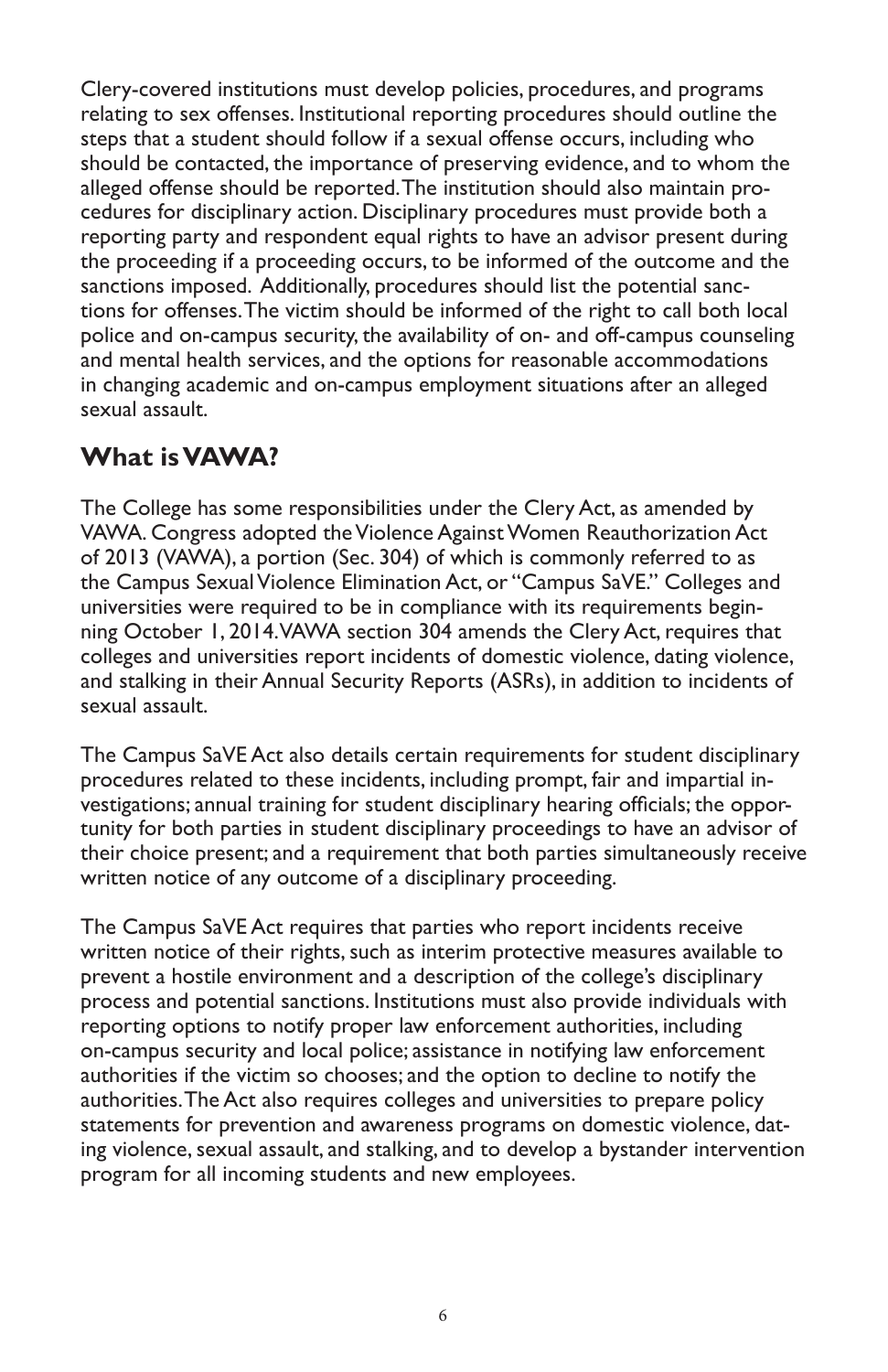### **What is Title IX?**

Title IX of the Education Amendments of 1972 (Title IX) prohibits sex discrimination in education programs and activities. The law applies to all colleges and universities that are recipients of federal financial aid, which includes Muskegon Community College.

Sex discrimination includes sexual harassment, according to long-standing Supreme Court authority and U.S. Department of Education regulatory guidance. Sexual harassment, in turn, encompasses sexual misconduct, such as sexual assault. Accordingly, Title IX protects both students and employees from sexual harassment, and requires institutions of higher education to respond in specific ways to reports of sexual harassment, including sexual violence.

In particular, Title IX requires all institutions to:

Publish a statement of nondiscrimination based on sex; Designate a Title IX compliance coordinator; Publish and implement procedures for sex discrimination grievances; Have prompt, thorough, and impartial investigation procedures for reports of sex discrimination; Have appropriate remedies for sex discrimination; and provide education and training on the institution's related policies and procedures to students, employees, implementers, and adjudicators.

An institution must take several important steps when it is on notice of sex discrimination. These steps are an institution's responsibility whether or not the individual affected makes a complaint or otherwise asks the school to take action. For example, institutions must impose appropriate interim protective measures as necessary for the safety of the community and the individuals involved, such as academic support, monitoring or security at the location where the misconduct allegedly occurred, counseling services, no contact orders, and class schedule adjustments. In certain circumstances, institutions may be required to place one or more students on interim suspension, pending the outcome of any investigation and grievance procedure. An institution must implement remedial measures even when a reporting party requests that the report remain private or confidential. Institutions must also have prompt, thorough, and impartial investigations and hearing processes, while guarding against retaliation. Guidance from the U.S. Department of Education requires that the institutions use a preponderance of the evidence/information standard in determining whether sexual harassment has occurred.

An institution's failure to appropriately respond to a report of sex discrimination may result in investigation and enforcement action by the U.S. Department of Education Office for Civil Rights (OCR).

Possible U.S. Department of Education sanctions for noncompliance include the suspension and termination of federal financial assistance. The U.S. Supreme Court has concluded that Title IX also permits individuals to file civil lawsuits against institutions for noncompliance with the law's requirements.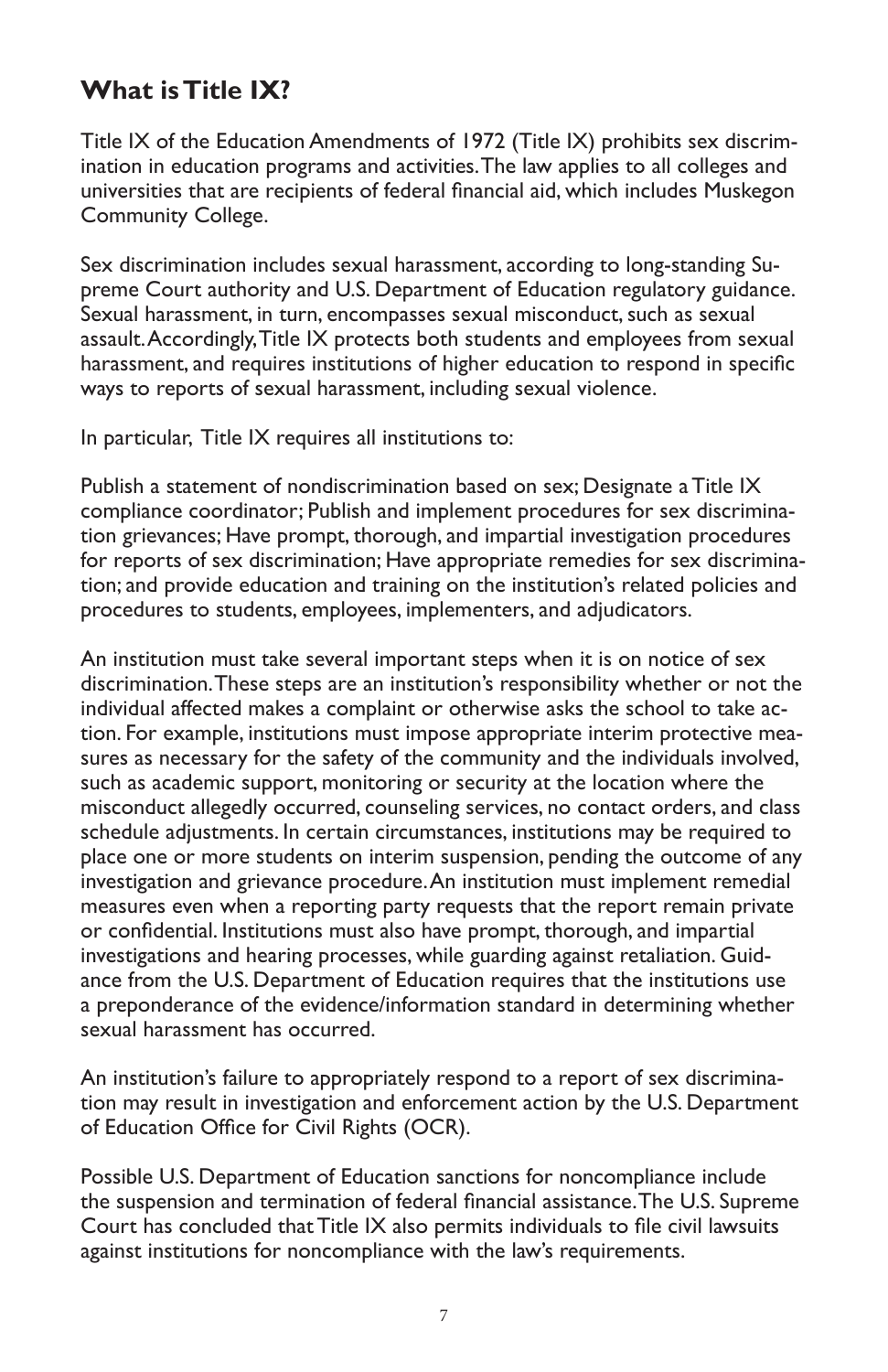In 2014, the U.S. Department of Education Office for Civil Rights released new Title IX-related guidance expounding on and clarifying earlier guidance issued in April of 2011. The Office for Civil Rights is also taking steps to make its enforcement process more transparent and accessible for institutions and those who wish to file a complaint. As part of that approach, the Department is now publicly listing each institution that is under investigation for alleged violations of Title IX. It is critically important to the welfare of our campus communities that we, as a college, promptly, thoroughly, and impartially tackle these issues.

### **Physical Plant Department**

The Physical Plant Department of the College maintains the College's buildings and grounds with a concern for safety and security. The department inspects campus facilities routinely, promptly making repairs affecting safety and security, and responds to reports of potential safety hazards. Security personnel assist the Physical Plant Department by reporting potential safety and security hazards. Students and staff should contact the Security Department at 231- 777-0545 for main campus or 231-288-6504 for the Sturrus Technology Center, to report any problems regarding safety or security.

Most college facilities are open to the public during the day and evening hours when classes are in session. During the times that the College is officially closed, buildings are locked and only authorized staff have access.

MCC does not have residence halls.

Emergencies may necessitate changes or alterations to any posted schedules. Areas that are revealed as problematic have security surveys conducted of them. Administrative Services administrators review these results. These surveys examine security issues such as landscaping, locks, alarms, lighting, and communications.

The Physical Plant Department and Administrative Services Department are responsible for security and emergency responses at Muskegon Community College. The departments are also responsible for providing support services designed to meet the needs of the college community. Some of these services are as follows:

- Register and provide parking permits for students
- Test and maintain all fire prevention equipment and alarms
- Provide crime prevention and safety lectures and seminars
- Inspect buildings for safety compliance
- Make emergency notifications
- Provide an escort to your car when requested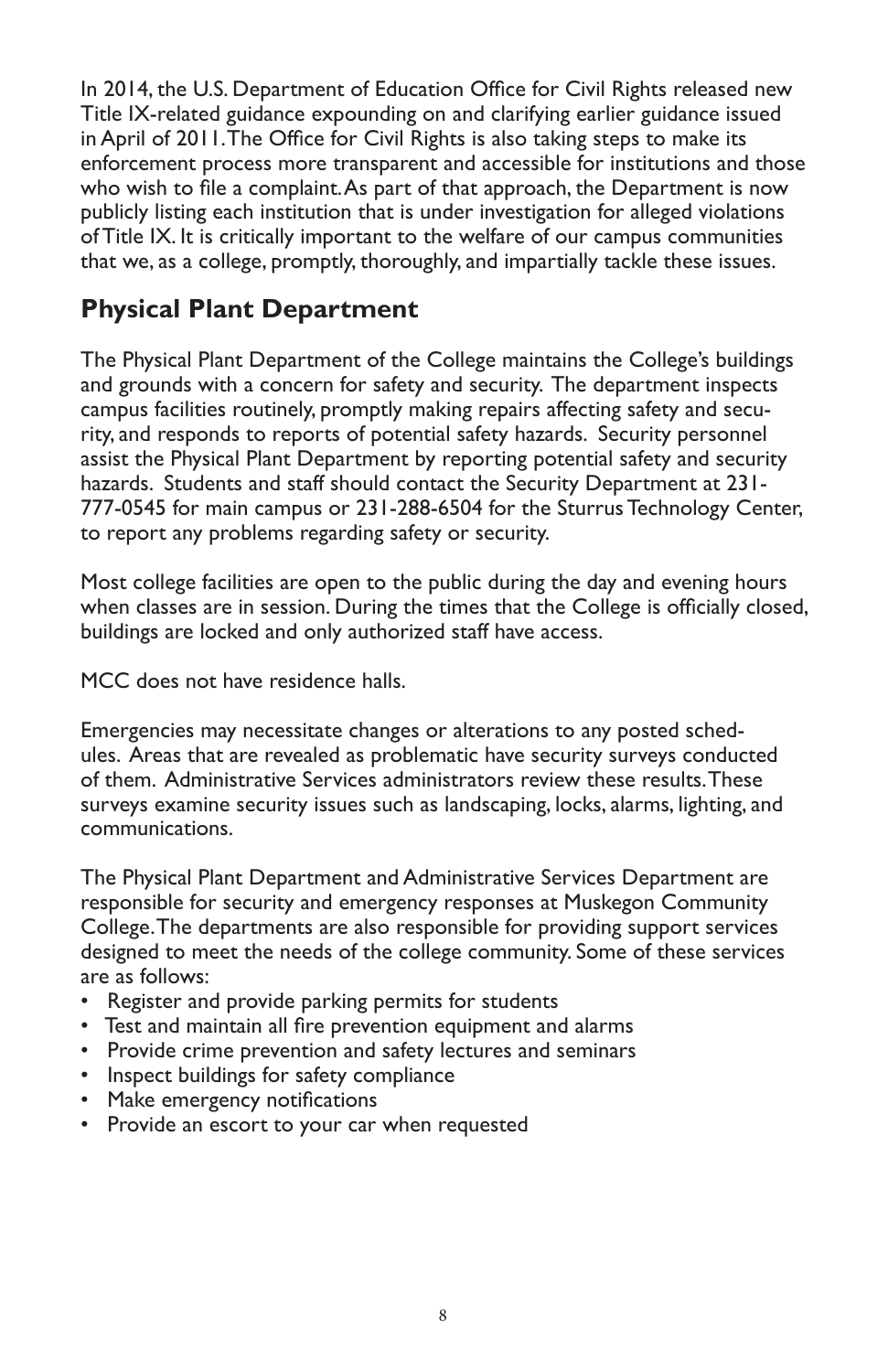# **CAMPUS SECURITY**

MCC's Security Officers have the authority to ask persons for identification and to determine whether individuals have lawful business at MCC. Officers have the authority to issue parking tickets; Officers do not have arrest power. Criminal incidents are referred to the local police who have jurisdiction over the campus. All crime victims and witnesses are encouraged to report the crime to campus Security and the appropriate police agency. Prompt reporting will assure timely warning notices on-campus if deemed necessary and timely disclosure of crime statistics.

In addition to MCC Security Officers, Muskegon Community College has identified faculty/staff as mandatory reporters and established Mandatory Reporting Guidelines for employees.

#### **TO REPORT A CRIME OR EMERGENCY**

Call Security at main campus: From an on-campus phone, ext 7545. From a cell phone, 231-777-0545. Sturrus Technology Center: From on-campus phone, 7405, from cell phone, 231-288-6504. If you do not get an answer and the situation warrants, call the local law enforcement at 911.

#### **PANIC BUTTONS**

Most of the classrooms and labs have phones to use in an emergency. Located on the phone is a panic button that when pushed Security and MCC emergency response personnel will respond.

#### **EMERGENCY USE ONLY PHONES**

There are "emergency use only" phones located on the third floor of the main campus. To contact the Physical Plant Department dial 7318; for security dial 7545; and for local law enforcement, dial 911. At the Sturrus Technology Center, "emergency use only" phones are located on all floors. To contact the Physical Plant Department, dial 7498; for security dial 7405; and for local law enforcement, dial 911.

#### **SECURITY DEVICES**

Classrooms on the main campus are equipped with a security device called *The Boot*. This device is meant to be used in the event of a lockdown situation and you are unable to evacuate from your location. To use, close the classroom door, remove *The Boot* from the wall-mounted box and drop it in to the holes in the floor. If there is a bar on the bottom of the door *The Boot* will need to slide between the door and bar. We encourage you to test out this system to become familiar with how to use. **Please note that tampering with this device is a violation of the law (like pulling a fire alarm).**

Ballistic shields have also been installed on many doors with glass in them. The shield prevents the removal of *The Boot* through broken glass. Ballistic shields are located on faculty and staff office doors.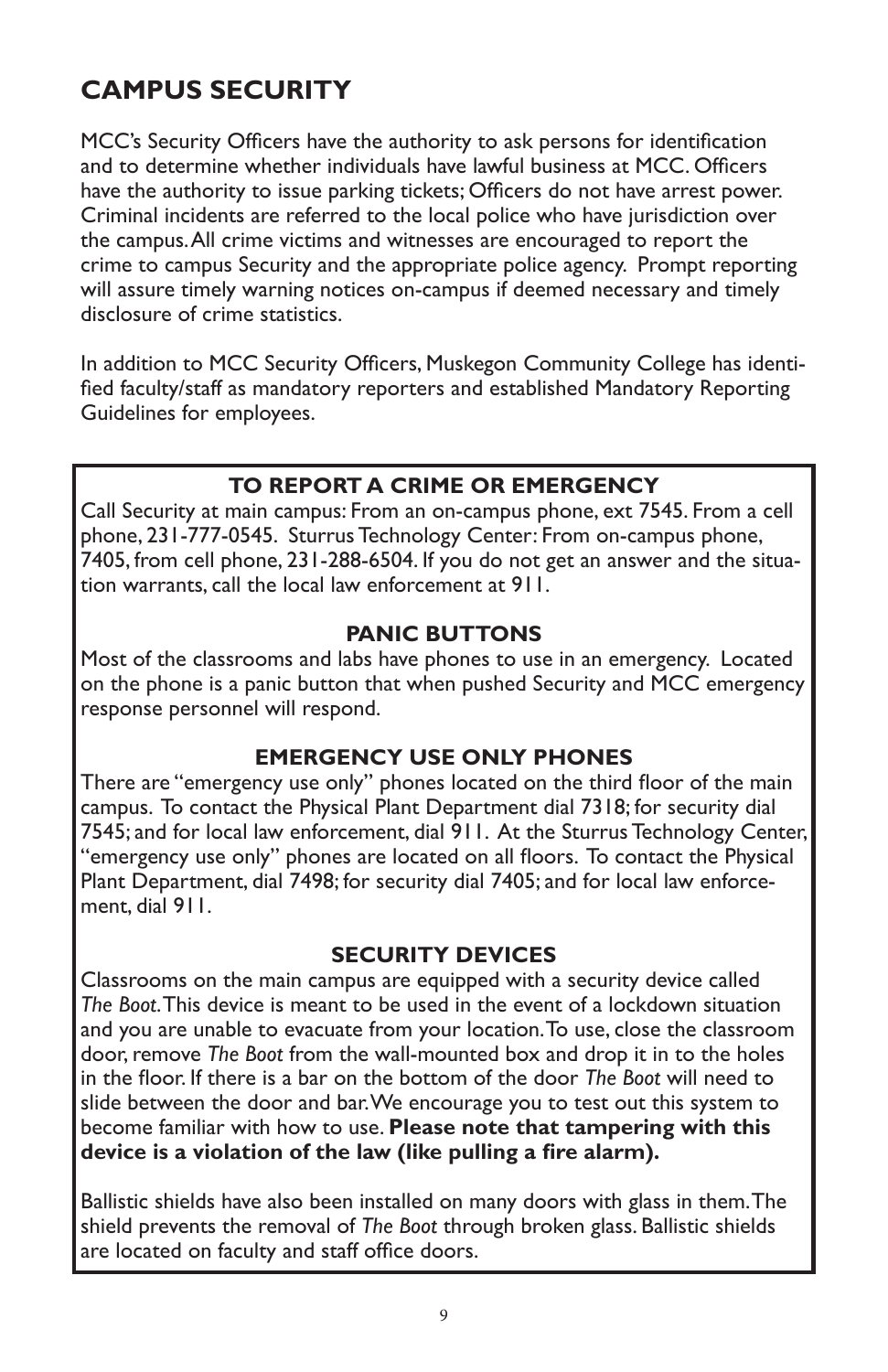# **EMERGENCY CONTACTS**

REMAIN CALM! No set of guidelines can address every situation. Use your own best judgment. In cases involving injury to persons, give priority to concern for the well-being of the injured person rather than property damage.

#### **SECURITY**

Security is available 24/7 Main Campus: FROM ON-CAMPUS PHONE: ext 7545 CELL NUMBER: 231-777-0545 Sturrus Technology Center: FROM ON-CAMPUS PHONE: ext 7405 CELL NUMBER: 231-288-6504 If no answer, call the Director of Physical Plant at 231-777-0315

### **SWITCHBOARD HOURS**

*Monday-Thursday* 7:30 AM - 7:00 PM *Friday* 7:30 AM - 4:30 PM

### **WEEKEND CUSTODIAN**

Call security and they will contact a custodian.

### **EMERGENCIES DURING WEEKENDS AND NON-PUBLIC HOURS**

should be reported to one of the following in the order listed.

Main Campus: Call Security from on-campus phone: ext 7545; From cell: 231-777-0545 Sturrus Technology Center: Call Security: from on-campus phone: ext 7405 From cell: 231-288-6504

### **WHAT TO DO IN AN EMERGENCY?**

Go to www.muskegoncc.edu/emergency for a helpful how-to-respond list to the following emergencies:

- Active Shooter/Hostile Intruder
- Assault/Sexual Assault
- Automobile/Injury Accident
- Bomb Threat
- Calling 911
- Fire Emergency
- Medical Emergency
- Psychological Emergency
- Suspicious Letters and Packages
- Utility Emergency
- Weather Emergency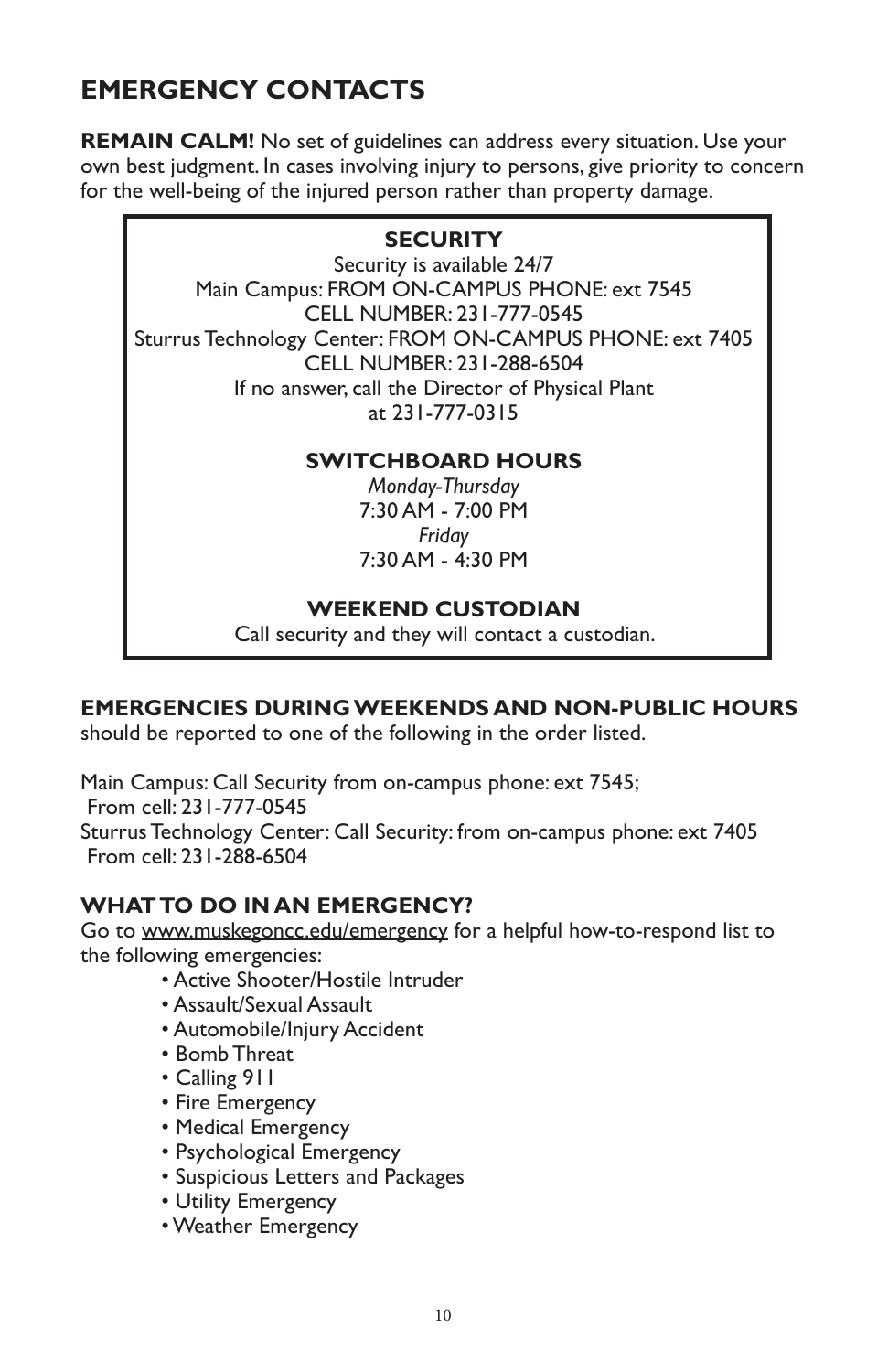# **BEHAVIORAL INTERVENTION TEAM (BIT)**

In addition to Security, students and staff may refer students of concern to the Behavioral Intervention Team (BIT) by completing a Student Conduct Reporting Form which is located on the www.muskegoncc.edu/BIT. You can also type in several search words on the main webpage such as BIT, or Student Conduct Form. BIT is not a crisis response team, but acts in a proactive manner to assist identified students and acts to prevent violence on campus.

# **CRIMINAL ACTIVITY OFF CAMPUS**

Campus Security does not provide law enforcement service to off-campus locations where classes are held. Criminal offenses involving MCC students during hours they are in class at off-campus sites, are reported by the community officers to campus security. This cooperative team approach addresses situations as they arise as well as future concerns.

# **VOLUNTARY CONFIDENTIAL REPORTING**

If you are the victim of a crime and do not want to pursue action within the college system or the criminal justice system, you may still want to consider making a confidential report. With your permission, the Security Department can file a report on the details of the incident without revealing your identity. The purpose of the confidential report is to comply with your wish to keep the matter confidential, while taking steps to ensure the future safety of yourself and others. With such information, the college can keep an accurate record of the number of incidents involving students, determine where there is a pattern of crime with regard to a particular location, method, or assailant, and alert the campus community to potential danger. Reports filed in this manner are counted and disclosed in the annual crimes statistics for the institution. You may report a complaint anonymously at:

https://publicdocs.maxient.com/incidentreport.php?MuskegonCC

# **LOST OR STOLEN PROPERTY**

Something come up missing? Please check with the Security Department for items lost or to turn in found items. If your item was stolen, contact security to report a theft. Contact Main Campus Security at ext 7545 from an on-campus phone or 231-777-0545 using a cell phone. Contact Sturrus Technology Center Security at ext 7405 from an on-campus phone or 231-288-6504 using a cell phone. At the Ottawa Center, please see staff at the front desk.

# **VEHICLE ASSISTANCE**

Assistance is available from the security personnel. Security is able to assist with jump starting cars and unlocking most makes of vehicles. In the event of an accident in one of the lots, security will assist in completing the MCC Accident Report Form. To contact security see the Student Welcome Center located just inside the main entrance at both the main campus and Sturrus Technology Center. If using a cell phone dial 231-777-0545 for main campus security and 231-288-6504 for Sturrus Technology Center Security.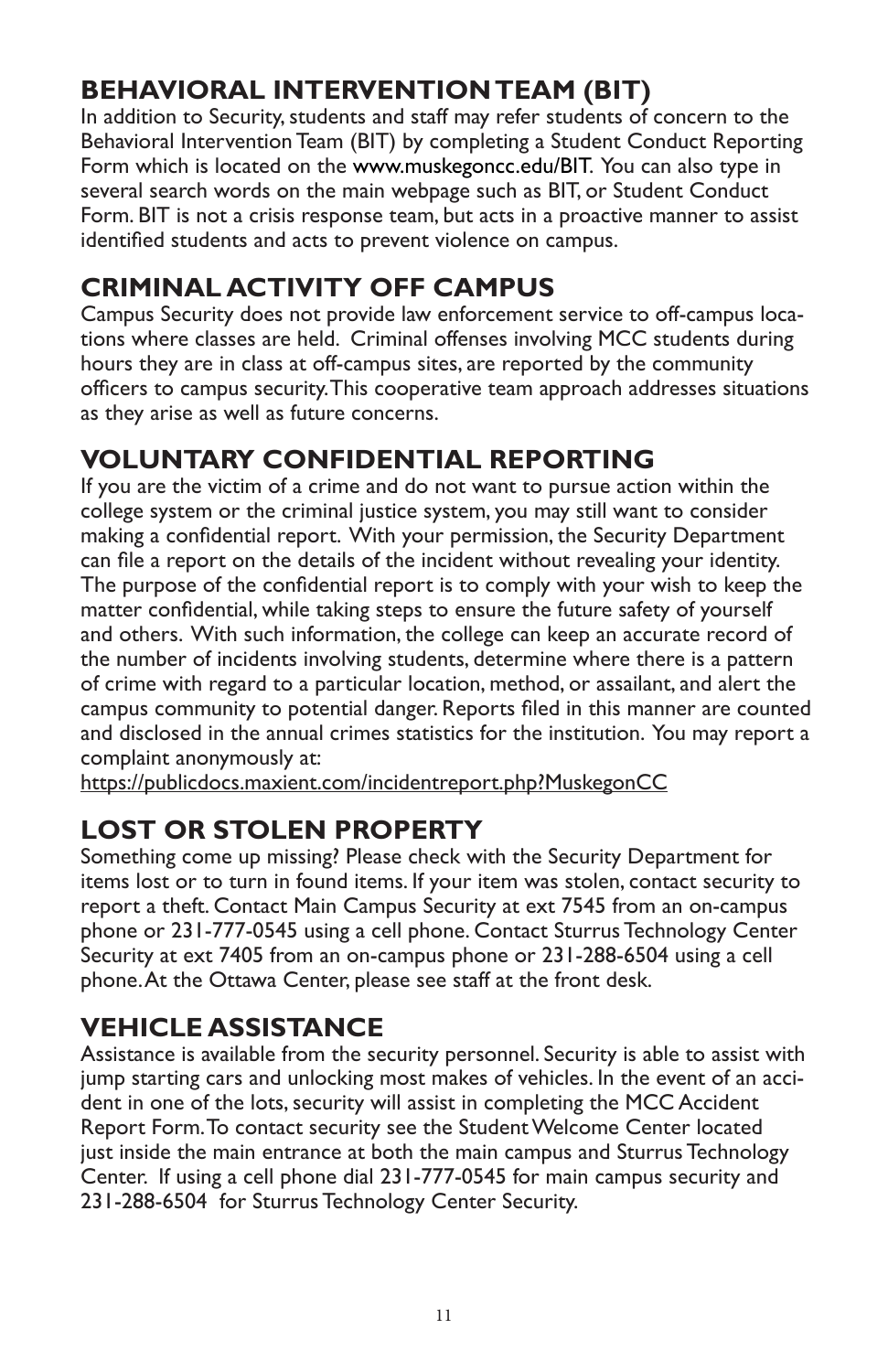# **PARKING LOT SECURITY**

Although the campus is well-lit, precautions must be taken when entering and exiting the building in the evening. Any suspicious activity or person seen in the parking lots or loitering around vehicles should be reported to Security.

•Walk with others leaving the building.

•Be aware of your immediate surroundings.

•Have your keys ready before leaving the building.

•If you feel more comfortable, a security officer is available in the evening to escort you to your vehicle.

### **PARKING PERMITS / TICKETS**

Parking permit decals are furnished at no cost to students and are REQUIRED on all vehicles. Permit decals must be permanently attached on the rear, driver's side window. The parking permit decal allows us to locate you on campus in case something happens to your vehicle, i.e., lights left on, vehicle is hit, etc. Restricted parking areas are few, but they are well marked. Certain areas close to buildings and roadways are considered emergency vehicle areas and should never be blocked. Vehicles parking in these areas will be towed away at owner's expense. Vehicles parking in handicapped spots must have the appropriate State of Michigan sticker. All applicable City of Muskegon ordinances are enforced in College parking areas.

#### *Schedule of Fines:*

Fines are payable at the Student Welcome Center. First Violation \$3.00 Two-Four Violations \$5.00 each Over Four Violations \$10.00 each Seventh Violation Car towed at owner's expense Parking in a handicap area without the appropriate State of Michigan sticker (college fee) \$25.00

State of Michigan Fee \$90.00 City of Muskegon Fee \$105.00

### **CRIME PREVENTION**

We believe that almost every crime committed on campus is preventable. The cooperation and involvement of students and employees is absolutely necessary in providing a safe learning environment. Individuals must assume responsibility for their own personal safety and the security of their personal belongings by taking simple, practical precautions. The following are suggestions in which members of the campus community can reduce their chances of suffering from a violation of their property or themselves.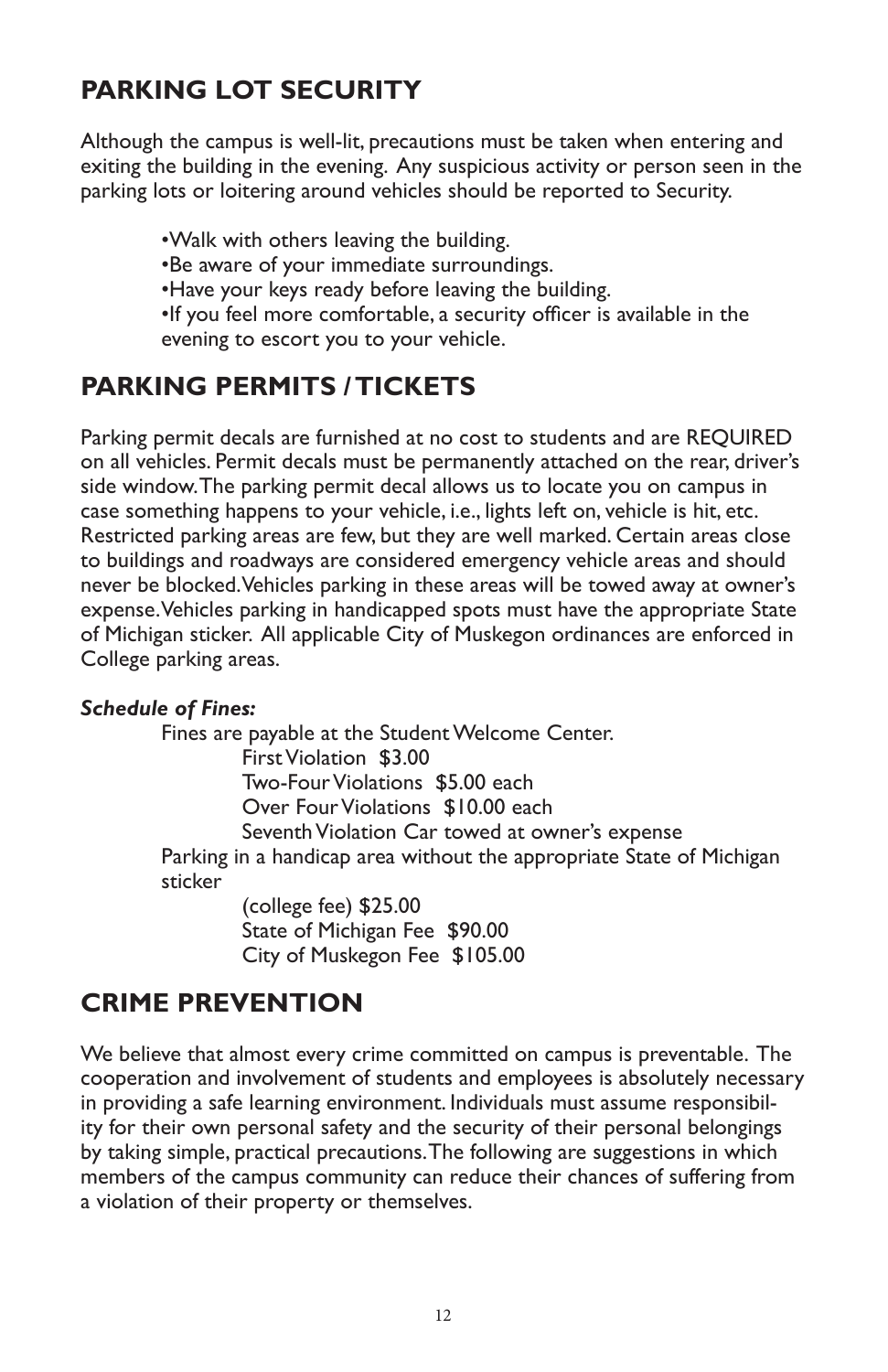- **•**Report all suspicious activities to the Security Department
- **•**Mark your property such as laptop computers, tape recorders, calculators, radios, etc.
- **•**Keep valuables with you.
- **•**Do not leave books, jewelry, purses, wallets, backpacks or other valuables unattended.
- **•**Do not leave purses in desks or file cabinets unattended unless the cabinet or desk is locked.
- **•**Do not leave valuables on a chair behind you while at a study carrel.

Security utilizes electronic surveillance equipment in several areas of the campus.

#### **VAWA Prevention and On-Going Awareness Education Programs**

In accordance with the Violence Against Women Act (VAWA) the college offers a number of prevention and awareness programs for all incoming students and new employees to help prevent rape, acquaintance rape, domestic violence, dating violence, sexual assault, and stalking. In cooperation with local agencies, Muskegon Community College will annually provide crime prevention awareness material and educational information on personal safety to students and employees. Information will be disseminated to students and employees through MCC website, MyMCC Portal, bulletin boards, Faculty Seminar Days, Adjunct Orientation, New Student Orientations, Student Services all staff meetings, and student seminars.

The College engages in comprehensive, intentional, and integrated programming, initiatives, strategies, and campaigns intended to end dating violence, domestic violence, sexual assault and stalking that:

•Are culturally relevant, inclusive of diverse communities and identities, sustainable, responsive to community needs, and informed by research, or assessed for value, effectiveness, or outcome; and •Consider environmental risk and protective factors as they occur on the individual, relationship, institutional, community and societal levels.

Educational programming will consist of primary prevention and awareness programs for all incoming students and new employees and ongoing awareness and prevention campaigns for all students and employees that:

- a) Identifies domestic violence, dating violence, sexual assault and stalking as prohibited conduct;
- b) Defines using definitions provided both by the Department of Education as well as state law what behavior constitutes domestic violence, dating violence, sexual assault, and stalking;
- c) Defines what behavior and actions constitute consent to sexual activity. Provides a description of safe and positive options for bystander intervention.
- d) Information on risk reduction.
- e) Provides an overview of information contained in the Annual Security Report in compliance with the Clery Act.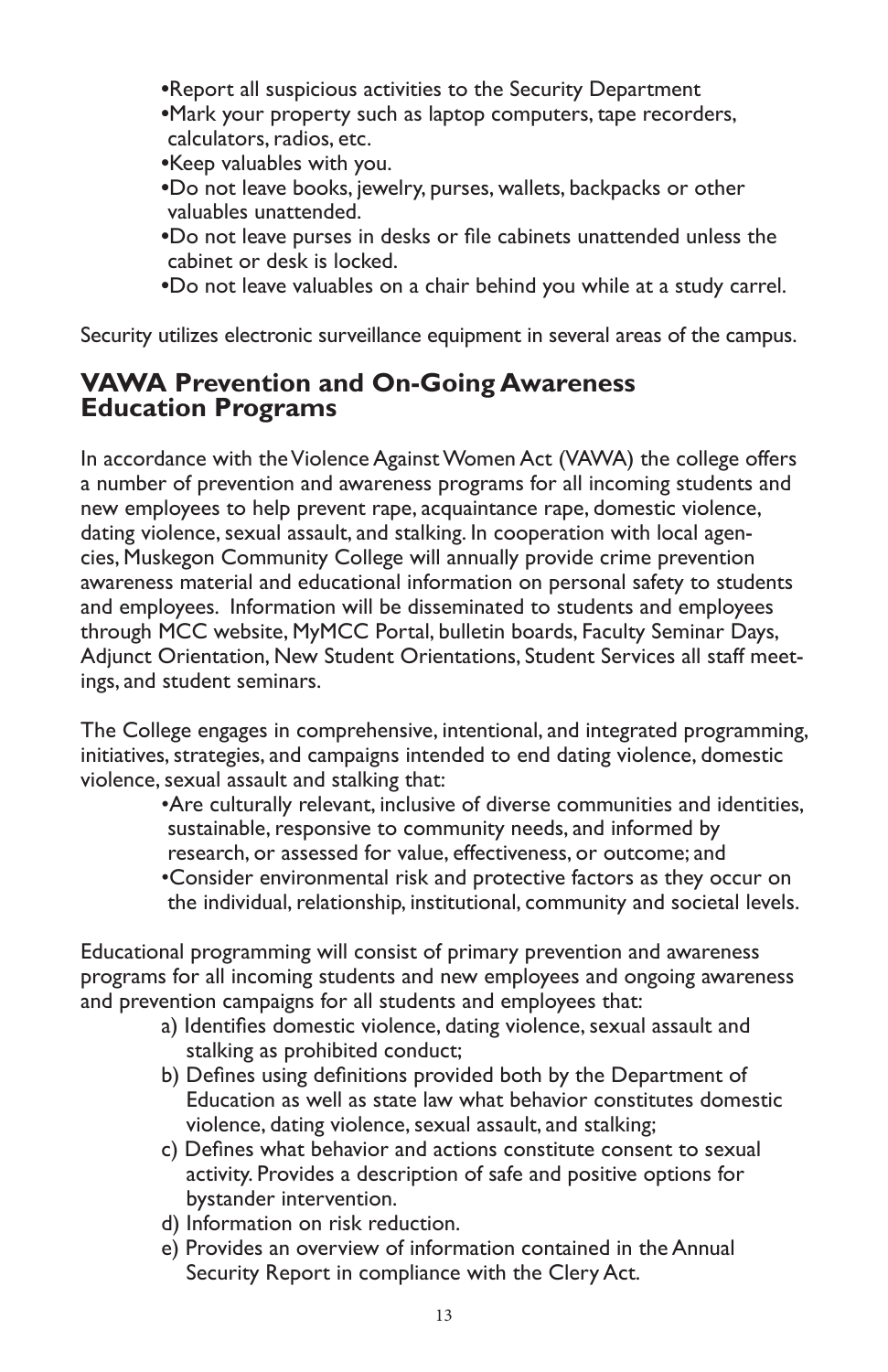The College has developed an annual educational campaign consisting of presentations that include distribution of educational materials to new students; participating in and presenting information and materials during new employee orientation.

| Name of Program                                                                                        | Date Held                                           | Name of Program           | Date Held                |
|--------------------------------------------------------------------------------------------------------|-----------------------------------------------------|---------------------------|--------------------------|
| New Student Orientation                                                                                | Every<br>Semester                                   | Title IX                  | 1/1/2020<br>8/12/2020    |
| College Success Seminars                                                                               | All Courses                                         | Stress Managament         | 9/19/2020                |
| New Faculty Orientation                                                                                | 1/7/2020<br>11/13/2020                              | Nursing Stress Management | 12/7/2020                |
| New Employee Orientation                                                                               | 12/4/2020                                           | Pathways Event            | 06/17/2020               |
| Everfi - Building Supportive<br>Communities Clery Act &<br>Title IX (Faculty/Staff<br>Online Training) | <b>Fall 2020</b>                                    | Let's Talk Tuesday        | 06/02/2020<br>06/09/2020 |
| <b>Webinar Self-care</b>                                                                               | 6/17/2020                                           |                           |                          |
| Sexual Harassment                                                                                      | 9/25/2020                                           |                           |                          |
| Confidence & Self Esteem                                                                               | 10/29/2020                                          |                           |                          |
| <b>Active Minds</b>                                                                                    | 9/14/2020<br>10/28/2020<br>11/18/2020<br>12/16/2020 |                           |                          |
| MI Best Workshop                                                                                       | 12/16/2020                                          |                           |                          |
| Veterans Day                                                                                           | 11/11/2020                                          |                           |                          |
| <b>QPR Training</b>                                                                                    | 5/19/2020<br>5/28/2020<br>6/3/2020<br>6/9/2020      |                           |                          |

### **WORKING RELATIONSHIP WITH LAW ENFORCEMENT**

The Muskegon Community College maintains a close working relationship with the City of Muskegon Police who have complete jurisdiction on the campus, and other appropriate law enforcement agencies, having jurisdiction where off campus classes/events are held.

Meetings are held regularly with local law enforcement community officers. We communicate regularly on the scene of incidents that occur in and around the campus area. There is no written memorandum of understanding between the Security Department and local law enforcement.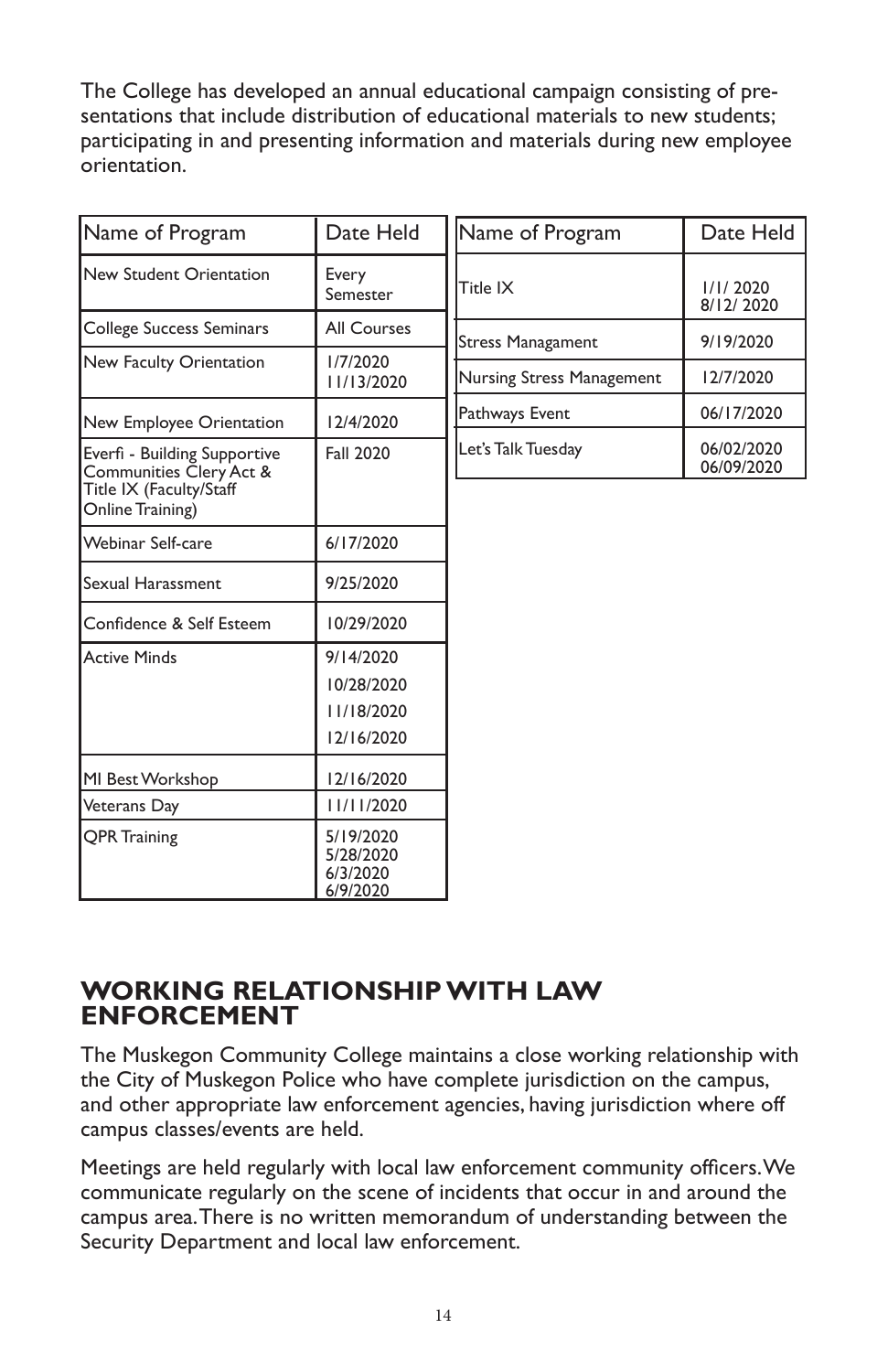# **CRIME STATISTICS**

The following statistics include those reported to campus security and the local law enforcement agency and has been compiled to increase your awareness of problems that may exist.

**Muskegon Community College Main Campus-221 S. Quarterline Rd. Muskegon MI 49442 231-777-9131**

|                                                                 | <b>ON CAMPUS</b> |                |                | <b>NON-CAMPUS</b> |              |                | <b>PUBLIC PROPERTY</b> |              |                |
|-----------------------------------------------------------------|------------------|----------------|----------------|-------------------|--------------|----------------|------------------------|--------------|----------------|
| <b>OFFENSE</b>                                                  |                  |                | 2018 2019 2020 |                   |              | 2018 2019 2020 |                        |              | 2018 2019 2020 |
| Murder/Non-negligent                                            | $\mathbf 0$      | 0              | 0              | $\mathbf 0$       | $\mathbf 0$  | $\mathbf 0$    | $\mathbf 0$            | $\mathbf 0$  | $\mathbf 0$    |
| Negligent Manslaughter                                          | $\mathbf{0}$     | 0              | 0              | $\mathbf 0$       | 0            | 0              | $\mathbf 0$            | $\mathbf{0}$ | 0              |
| Rape                                                            | $\mathbf 0$      | $\mathbf 0$    | 0              | $\mathbf 0$       | $\mathbf 0$  | 0              | $\mathbf{0}$           | $\Omega$     | $\mathbf 0$    |
| Fondling                                                        | $\Omega$         | $\Omega$       | $\Omega$       | $\Omega$          | $\Omega$     | $\Omega$       | $\Omega$               | $\Omega$     | $\Omega$       |
| Incest                                                          | $\Omega$         | $\Omega$       | 0              | $\mathbf 0$       | $\Omega$     | $\Omega$       | $\mathbf{0}$           | $\Omega$     | $\mathbf 0$    |
| <b>Statutory Rape</b>                                           | $\mathbf{0}$     | $\mathbf 0$    | 0              | $\mathbf 0$       | $\mathbf 0$  | 0              | $\mathbf{0}$           | $\Omega$     | $\mathbf 0$    |
| Robbery                                                         | $\mathbf 0$      | $\Omega$       | 0              | $\mathbf 0$       | $\Omega$     | $\mathbf 0$    | $\Omega$               | $\Omega$     | $\Omega$       |
| Aggravated Assault                                              | $\mathbf{0}$     | $\Omega$       | 0              | $\mathbf 0$       | $\Omega$     | $\mathbf 0$    | $\mathbf{0}$           | $\Omega$     | $\mathbf 0$    |
| Burglary                                                        | $\mathbf{0}$     | $\mathbf 0$    | 0              | $\mathbf 0$       | $\mathbf 0$  | 0              | $\mathbf{0}$           | $\mathbf{0}$ | $\mathbf 0$    |
| Motor Vehicle Theft                                             | $\mathbf 0$      | $\mathbf 0$    | 0              | $\mathbf 0$       | $\mathbf{0}$ | $\mathbf 0$    | $\mathbf 0$            | $\mathbf 0$  | $\mathbf 0$    |
| Arson                                                           | $\mathbf 0$      | $\mathbf 0$    | 0              | $\mathbf 0$       | $\mathbf 0$  | $\mathbf 0$    | $\mathbf 0$            | $\mathbf 0$  | $\mathbf 0$    |
| Sexual Assault                                                  | I                | ı              | $\mathbf 0$    | 0                 | $\mathbf 0$  | $\mathbf 0$    | $\mathbf 0$            | $\mathbf 0$  | $\mathbf 0$    |
| <b>ARRESTS: Liquor Law</b>                                      | $\mathbf{0}$     | $\mathbf 0$    | 0              | ı                 | $\Omega$     | $\Omega$       | $\Omega$               | $\Omega$     | $\mathbf 0$    |
| <b>DISCIPLINARY REFERRALS:</b><br>Liquor Law                    | $\mathbf{0}$     | $\mathbf 0$    | 0              | 0                 | $\mathbf 0$  | $\mathbf 0$    | $\mathbf{0}$           | $\mathbf{0}$ | $\mathbf 0$    |
| <b>ARRESTS: Drug Abuse</b>                                      | $\Omega$         | $\Omega$       | $\Omega$       | T                 | $\Omega$     | T              | $\Omega$               | $\Omega$     | $\Omega$       |
| <b>DISCIPI INARY REFERRALS:</b><br>Drug Abuse                   | 0                | $\mathbf 0$    | 0              | $\mathbf 0$       | 0            | $\mathbf 0$    | $\mathbf{0}$           | $\mathbf{0}$ | 0              |
| ARRESTS: Weapons:<br>Carrying, Possession                       | $\mathbf 0$      | $\Omega$       | $\mathbf 0$    | $\mathfrak{p}$    | $\Omega$     | $\mathbf 0$    | $\mathbf{0}$           | $\Omega$     | $\Omega$       |
| <b>DISCIPLINARY REFERRALS:</b><br>Weapons: Carrying, Possession | $\mathbf 0$      | $\mathbf 0$    | 0              | $\mathbf 0$       | 0            | 0              | $\mathbf{0}$           | $\mathbf{0}$ | $\mathbf 0$    |
| <b>VAWA OFFENSES</b>                                            |                  |                |                |                   |              |                |                        |              |                |
| Dating Violence                                                 | $\mathbf{0}$     | $\mathbf 0$    | 0              | $\mathbf 0$       | $\mathbf 0$  | $\mathbf 0$    | $\mathbf{0}$           | $\mathbf{0}$ | $\mathbf 0$    |
| <b>Domestic Violence</b>                                        | $\mathbf{0}$     | 0              | 0              | 0                 | 0            | 0              | $\mathbf 0$            | $\mathbf 0$  | 0              |
| Stalking                                                        | 0                | $\overline{2}$ | 0              | 0                 | 0            | $\mathbf 0$    | $\mathbf 0$            | 0            | 0              |

#### HATE CRIMES –

There were no hate crimes reported during 2018, 2019 or 2020 on-campus, non-campus, or on public property.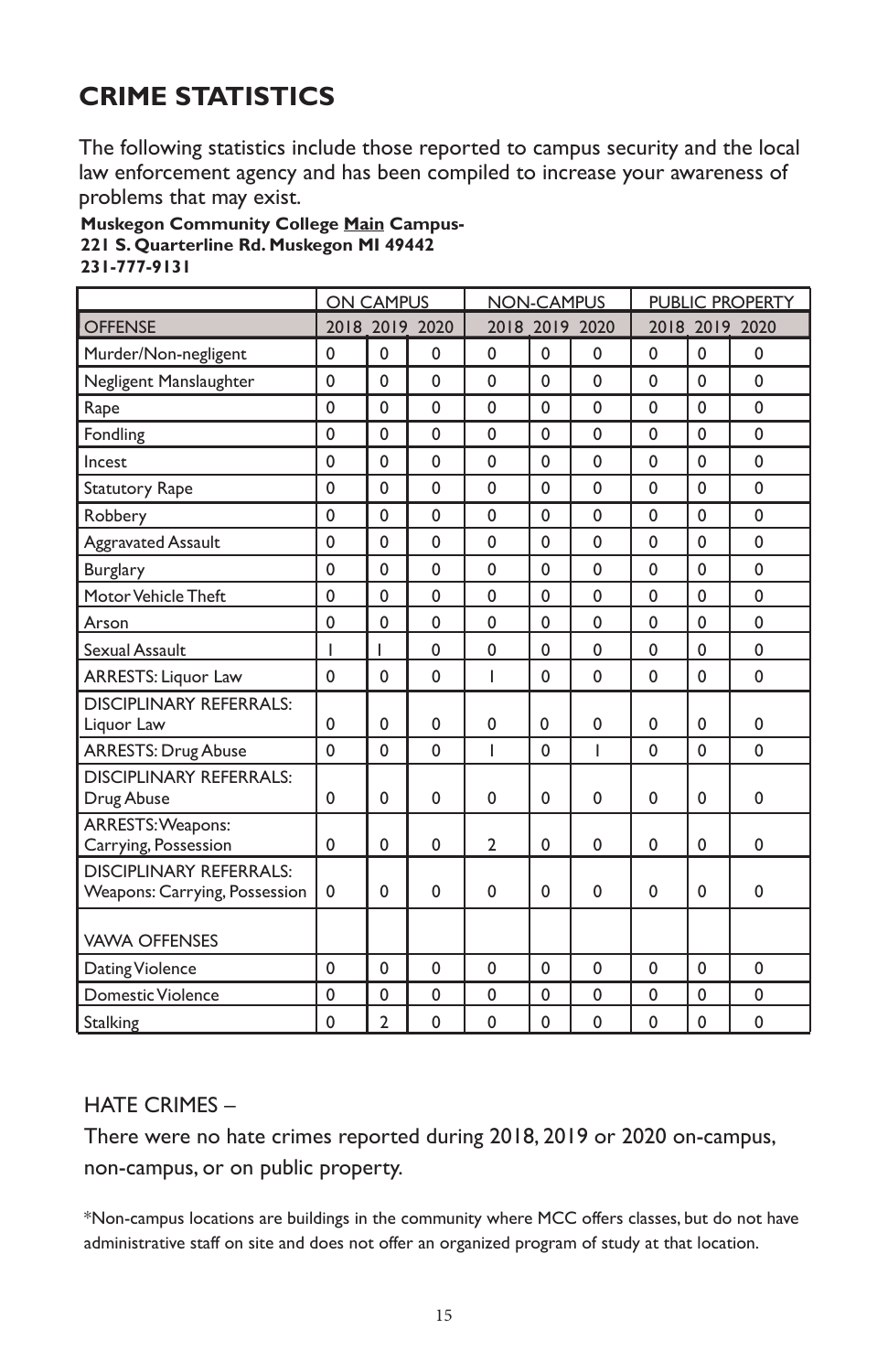#### **Muskegon Community College Grand Haven Campus-6777 Lincoln St. Grand Haven MI 49417 231-777-0515**

|                                 |                | <b>ON CAMPUS</b> |                | <b>PUBLIC PROPERTY</b> |                |                |
|---------------------------------|----------------|------------------|----------------|------------------------|----------------|----------------|
| <b>OFFENSE</b>                  | 2018           |                  | 2019 2020      | 2018                   | 2019           | 2020           |
| Murder/Non-negligent            |                |                  |                |                        |                |                |
| Manslaughter                    | $\Omega$       | 0                | 0              | $\Omega$               | $\Omega$       | 0              |
| Negligent Manslaughter          | $\Omega$       | $\Omega$         | $\Omega$       | $\Omega$               | $\Omega$       | $\Omega$       |
| Rape                            | $\mathbf 0$    | $\Omega$         | $\mathbf 0$    | $\mathbf 0$            | $\Omega$       | 0              |
| Fondling                        | $\mathbf 0$    | $\mathbf 0$      | $\mathbf 0$    | $\mathbf 0$            | $\mathbf 0$    | $\mathbf 0$    |
| Incest                          | $\Omega$       | $\Omega$         | $\Omega$       | 0                      | $\Omega$       | $\Omega$       |
| <b>Statutory Rape</b>           | $\Omega$       | $\Omega$         | $\mathbf 0$    | $\mathbf 0$            | $\Omega$       | $\Omega$       |
| Robbery                         | $\mathbf 0$    | $\overline{0}$   | $\mathbf 0$    | $\mathbf 0$            | $\mathbf 0$    | 0              |
| <b>Aggravated Assault</b>       | $\mathbf 0$    | $\mathbf 0$      | 0              | $\mathbf 0$            | 0              | 0              |
| Burglary                        | $\Omega$       | $\Omega$         | $\Omega$       | $\Omega$               | $\Omega$       | $\Omega$       |
| Motor Vehicle Theft             | $\mathbf 0$    | $\Omega$         | 0              | $\Omega$               | $\Omega$       | 0              |
| Arson                           | $\Omega$       | $\Omega$         | $\Omega$       | $\Omega$               | $\Omega$       | $\Omega$       |
| Sexual Assault                  | $\mathbf 0$    | $\Omega$         | $\Omega$       | $\mathbf 0$            | $\Omega$       | $\Omega$       |
| <b>ARRESTS: Liquor Law</b>      | $\overline{0}$ | $\overline{0}$   | $\overline{0}$ | $\overline{0}$         | $\overline{0}$ | $\overline{0}$ |
| <b>DISCIPLINARY REFERRALS:</b>  |                |                  |                |                        |                |                |
| Liquor Law                      | $\Omega$       | $\Omega$         | $\Omega$       | $\Omega$               | 0              | $\Omega$       |
| <b>ARRESTS: Drug Abuse</b>      | $\overline{0}$ | $\overline{0}$   | $\overline{0}$ | $\overline{0}$         | $\overline{0}$ | $\overline{0}$ |
| <b>DISCIPI INARY REFERRALS:</b> |                |                  |                |                        |                |                |
| Drug Abuse                      | 0              | 0                | 0              | 0                      | 0              | 0              |
| ARRESTS: Weapons:               |                |                  |                |                        |                |                |
| Carrying, Possession            | 0              | $\Omega$         | 0              | $\Omega$               | $\Omega$       | 0              |
| <b>DISCIPLINARY REFERRALS:</b>  |                |                  |                |                        |                |                |
| Weapons: Carrying, Possession   | 0              | $\Omega$         | $\Omega$       | 0                      | $\Omega$       | 0              |
| <b>VAWA OFFENSES</b>            |                |                  |                |                        |                |                |
| Dating Violence                 | 0              | 0                | 0              | 0                      | $\Omega$       | 0              |
| Domestic Violence               | 0              | $\Omega$         | $\mathbf 0$    | $\mathbf 0$            | $\Omega$       | 0              |
| <b>Stalking</b>                 | 0              | $\overline{0}$   | $\overline{0}$ | $\overline{0}$         | 0              | $\overline{0}$ |
|                                 |                |                  |                |                        |                |                |

Front Desk – 231-777-0515 (off campus). On site ext 7515 Ottawa County Police, Fire Department & EMS Dial - 911. MCC Security – Pre-Covid an officer was there evenings staffing the desk Monday – Thursday. (When we are back with evening classes, and an officer is on site) Front Desk Evenings 231-777-0515 (off campus). On campus / on site ext 7515.

#### HATE CRIMES –

There were no hate crimes reported during 2018, 2019 or 2020 on-campus, or on public property.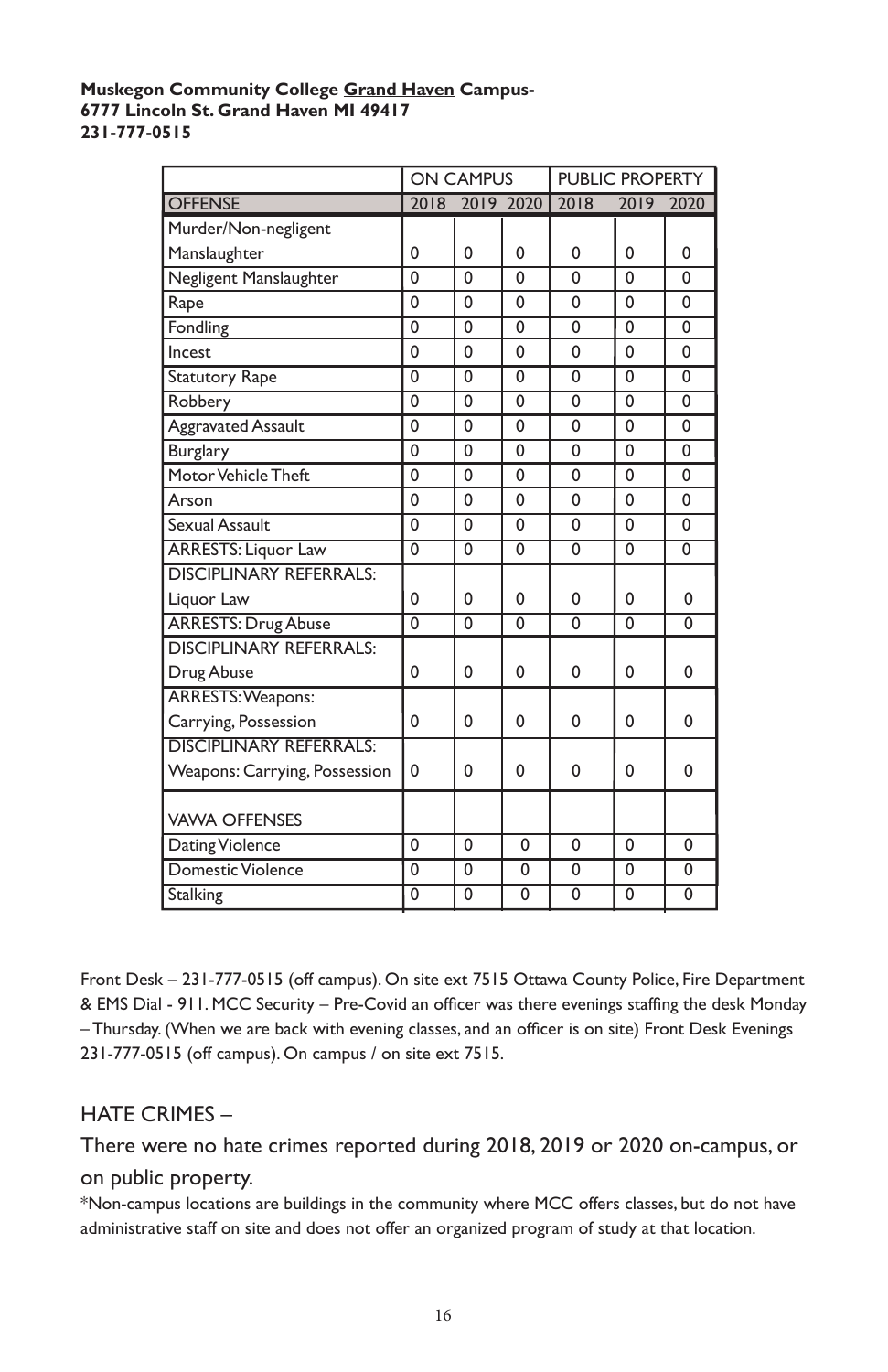#### **Muskegon Community College NCRESA Campus-4747 West 48th St. Fremont, MI 49412 231-777-0524**

|                                |                | <b>ON CAMPUS</b> |                | <b>PUBLIC PROPERTY</b> |                |                |
|--------------------------------|----------------|------------------|----------------|------------------------|----------------|----------------|
| <b>OFFENSE</b>                 | 2018 2019      |                  | 2020           | 2018                   | 2019           | 2020           |
| Murder/Non-negligent           |                |                  |                |                        |                |                |
| Manslaughter                   | $\Omega$       | $\Omega$         | $\Omega$       | $\Omega$               | $\Omega$       | $\Omega$       |
| Negligent Manslaughter         | $\overline{0}$ | $\overline{0}$   | $\overline{0}$ | $\overline{0}$         | $\overline{0}$ | $\Omega$       |
| Rape                           | $\Omega$       | $\Omega$         | $\Omega$       | $\Omega$               | $\Omega$       | $\Omega$       |
| Fondling                       | $\overline{0}$ | $\overline{0}$   | $\overline{0}$ | $\overline{0}$         | $\overline{0}$ | 0              |
| Incest                         | $\mathbf 0$    | $\Omega$         | $\mathbf 0$    | $\Omega$               | $\mathbf 0$    | $\Omega$       |
| <b>Statutory Rape</b>          | $\overline{0}$ | $\overline{0}$   | $\overline{0}$ | $\overline{0}$         | $\overline{0}$ | $\overline{0}$ |
| Robbery                        | $\overline{0}$ | $\overline{0}$   | $\overline{0}$ | $\overline{0}$         | $\overline{0}$ | $\overline{0}$ |
| <b>Aggravated Assault</b>      | $\overline{0}$ | 0                | $\overline{0}$ | $\overline{0}$         | $\overline{0}$ | 0              |
| <b>Burglary</b>                | $\overline{0}$ | $\overline{0}$   | $\overline{0}$ | $\overline{0}$         | $\overline{0}$ | $\overline{0}$ |
| Motor Vehicle                  | $\mathbf 0$    | $\mathbf 0$      | $\mathbf 0$    | 0                      | 0              | 0              |
| Arson                          | $\mathbf 0$    | $\mathbf 0$      | 0              | $\mathbf 0$            | $\mathbf 0$    | 0              |
| Sexual Assault                 | $\mathbf 0$    | $\mathbf 0$      | 0              | 0                      | 0              | 0              |
| <b>ARRESTS: Liquor Law</b>     | 0              | 0                | 0              | 0                      | $\Omega$       | 0              |
| <b>DISCIPLINARY REFERRALS:</b> |                |                  |                |                        |                |                |
| Liquor Law                     | 0              | $\Omega$         | 0              | $\Omega$               | 0              | 0              |
| <b>ARRESTS: Drug Abuse</b>     | $\overline{0}$ | $\mathbf 0$      | $\overline{0}$ | $\Omega$               | $\Omega$       | $\Omega$       |
| <b>DISCIPLINARY REFERRALS:</b> |                |                  |                |                        |                |                |
| Drug Abuse                     | 0              | 0                | $\Omega$       | $\Omega$               | $\Omega$       | 0              |
| ARRESTS: Weapons:              |                |                  |                |                        |                |                |
| Carrying, Possession           | 0              | 0                | 0              | $\Omega$               | $\Omega$       | $\Omega$       |
| <b>DISCIPLINARY REFERRALS:</b> |                |                  |                |                        |                |                |
| Weapons: Carrying, Possession  | $\Omega$       | $\Omega$         | $\Omega$       | $\Omega$               | $\Omega$       | $\Omega$       |
| <b>VAWA OFFENSES</b>           |                |                  |                |                        |                |                |
| Dating Violence                | 0              | $\Omega$         | 0              | $\Omega$               | 0              | 0              |
| <b>Domestic Violence</b>       | 0              | $\mathbf 0$      | 0              | 0                      | 0              | 0              |
| <b>Stalking</b>                | 0              | $\Omega$         | $\Omega$       | 0                      | 0              | 0              |

#### HATE CRIMES –

There were no hate crimes reported during 2018, 2019 or 2020 on-campus, or on public property.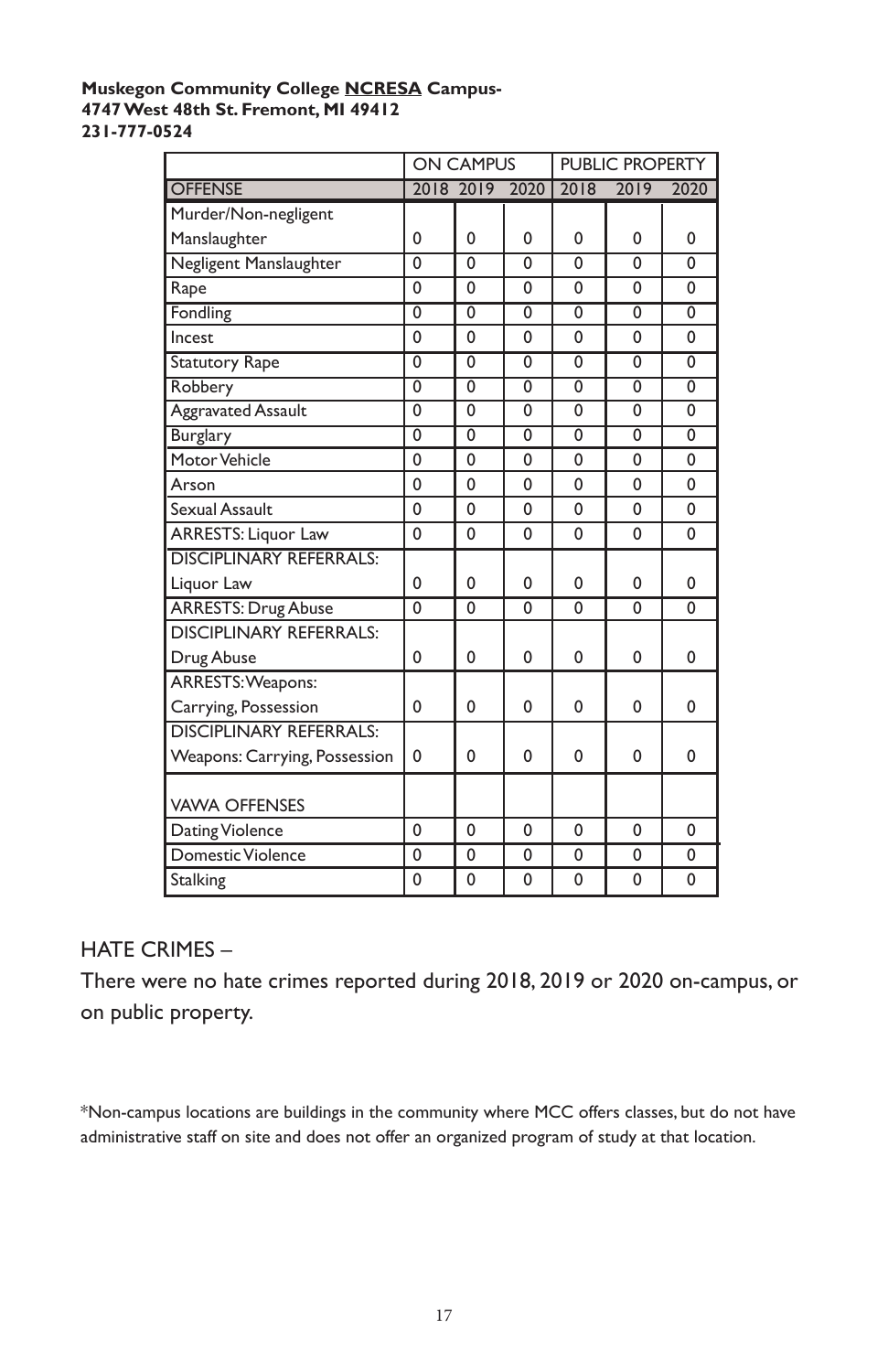#### **Muskegon Community College Sturrus Technology Center-388 W. Clay, Muskegon MI 49440 231-777-0421**

|                                | <b>ON CAMPUS</b> |             |             | <b>PUBLIC PROPERTY</b> |             |             |
|--------------------------------|------------------|-------------|-------------|------------------------|-------------|-------------|
| <b>OFFENSE</b>                 | 2018 2019        |             | 2020        | 2018                   |             | 2019 2020   |
| Murder/Non-negligent           |                  |             |             |                        |             |             |
| Manslaughter                   | 0                | 0           | 0           | 0                      | 0           | 0           |
| Negligent Manslaughter         | $\mathbf 0$      | $\Omega$    | $\Omega$    | $\Omega$               | $\mathbf 0$ | $\mathbf 0$ |
| Rape                           | $\mathbf 0$      | $\Omega$    | 0           | $\Omega$               | $\mathbf 0$ | 0           |
| Fondling                       | 0                | $\Omega$    | 0           | $\Omega$               | $\mathbf 0$ | 0           |
| Incest                         | 0                | $\Omega$    | 0           | $\Omega$               | $\mathbf 0$ | $\Omega$    |
| <b>Statutory Rape</b>          | 0                | $\Omega$    | 0           | $\Omega$               | 0           | 0           |
| Robbery                        | $\mathbf 0$      | 0           | $\Omega$    | $\Omega$               | $\mathbf 0$ | $\Omega$    |
| <b>Aggravated Assault</b>      | $\mathbf 0$      | 0           | 0           | $\mathbf 0$            | $\mathbf 0$ | 0           |
| Burglary                       | $\mathbf 0$      | $\mathbf 0$ | 0           | $\mathbf 0$            | $\mathbf 0$ | $\Omega$    |
| Motor Vehicle Theft            | $\mathbf 0$      | $\mathbf 0$ | $\mathbf 0$ | $\mathbf 0$            | $\mathbf 0$ | 0           |
| Arson                          | $\mathbf 0$      | 0           | 0           | $\mathbf 0$            | $\mathbf 0$ | 0           |
| Sexual Assault                 | $\mathbf 0$      | 0           | 0           | 0                      | $\mathbf 0$ | 0           |
| <b>ARRESTS: Liquor Law</b>     | 0                | $\Omega$    | $\Omega$    | $\Omega$               | $\mathbf 0$ | $\Omega$    |
| <b>DISCIPLINARY REFERRALS:</b> |                  |             |             |                        |             |             |
| Liquor Law                     | 0                | 0           | 0           | $\Omega$               | 0           | 0           |
| <b>ARRESTS: Drug Abuse</b>     | $\mathbf 0$      | $\Omega$    | $\Omega$    | $\Omega$               | $\Omega$    | $\Omega$    |
| <b>DISCIPLINARY REFERRALS:</b> |                  |             |             |                        |             |             |
| Drug Abuse                     | 0                | $\Omega$    | $\Omega$    | $\Omega$               | 0           | $\Omega$    |
| ARRESTS: Weapons:              |                  |             |             |                        |             |             |
| Carrying, Possession           | 0                | 0           | 0           | 0                      | 0           | 0           |
| <b>DISCIPLINARY REFERRALS:</b> |                  |             |             |                        |             |             |
| Weapons: Carrying, Possession  | 0                | 0           | $\Omega$    | 0                      | 0           | 0           |
| <b>VAWA OFFENSES</b>           |                  |             |             |                        |             |             |
| Dating Violence                | $\mathbf 0$      | 0           | 0           | 0                      | 0           | 0           |
| <b>Domestic Violence</b>       | $\mathbf 0$      | $\mathbf 0$ | $\mathbf 0$ | $\mathbf 0$            | $\mathbf 0$ | $\mathbf 0$ |
| <b>Stalking</b>                | 0                | $\mathbf 0$ | $\Omega$    | $\Omega$               | $\mathbf 0$ | $\Omega$    |

#### HATE CRIMES –

There were no hate crimes reported during 2018, 2019, or 2020 on-campus, or on public property.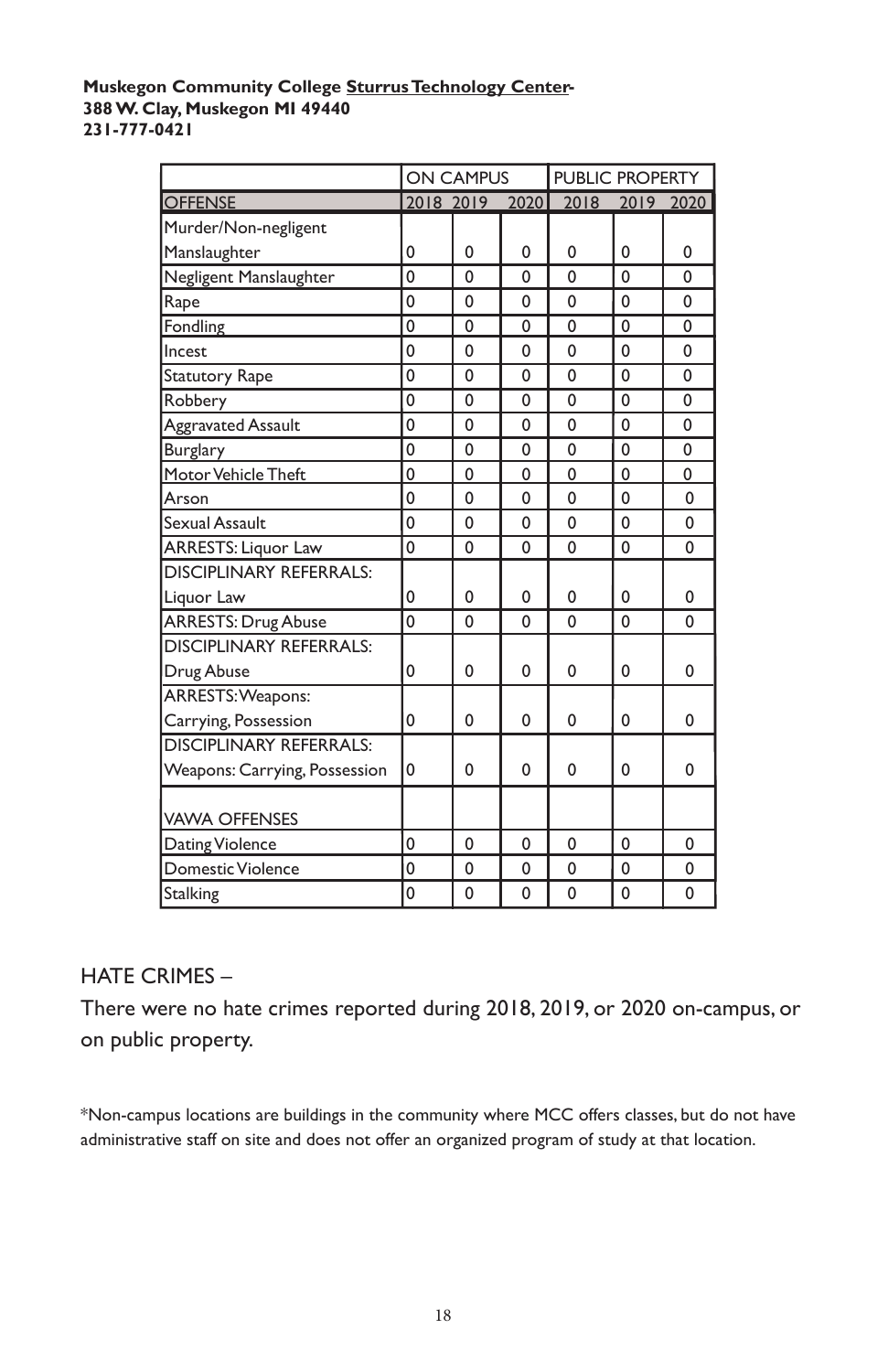### **ENCOURAGEMENT OF ACCURATE AND PROMPT CRIME REPORTING**

Community members, students, faculty, staff, and guests are encouraged to report all crimes and public safety related incidents to the Campus Security Department as soon as possible. Doing so will ensure inclusion in the annual crime statistics and to aid in providing timely warning notices to the community, when appropriate. To report a crime or an emergency on campus, call the Security Department . To reach the main campus security using on-campus phone: ext 7545 or using a cell phone: 231-777-0545/231-557-5648. At the STC, contact Security at ext 7405 or cell number 231-288-6504.

### **COUNSELORS AND CONFIDENTIAL CRIME REPORTING**

Campus counselors are employees who are licensed professional counselors (e.g., mental health counselors, psychologists), and working for the College in that capacity, are able to maintain your complete confidentiality and are not required to convey information regarding your situation for inclusion into the annual crime reporting. As a matter of policy, they are encouraged, if and when they deem it appropriate, to inform persons being counseled of the procedures to report crimes on a voluntary basis for inclusion into the annual crime statistics. A professional counselor is an employee of the institution whose official responsibilities include providing psychological counseling to members of the institution's community and who is functioning within the scope of his or her license or certification.

Most other employees are designated by MCC as Title IX Mandatory Reporters and are therefore required to report details of any incident of sexual misconduct that they observe or about which they learn to the Title IX Coordinator or Deputy Title IX Coordinator.

In addition all individuals deemed by the College to be Clery Act Campus Security Authorities (including the Title IX Coordinator, Deputy Coordinators and Campus Safety) must submit all received reported details of criminal incidents to the Campus Safety, but may refrain from sharing personally identifying information if requested to do so. You should discuss your desires regarding the sharing of information with any College employee with whom you speak to ensure you understand their reporting obligation and what information they may be required to share.

### **NON-DISCRIMINATION SEXUAL HARASSMENT AND SEXUAL MISCONDUCT**

Muskegon Community College (MCC) is committed to sustaining a healthy and diverse learning and working community environment that recognizes the value of each individual and advances a safe, pleasant and respectful culture for all, free from prohibited discrimination and harassment. It is the policy of Muskegon Community College to provide equal opportunities and not discriminate in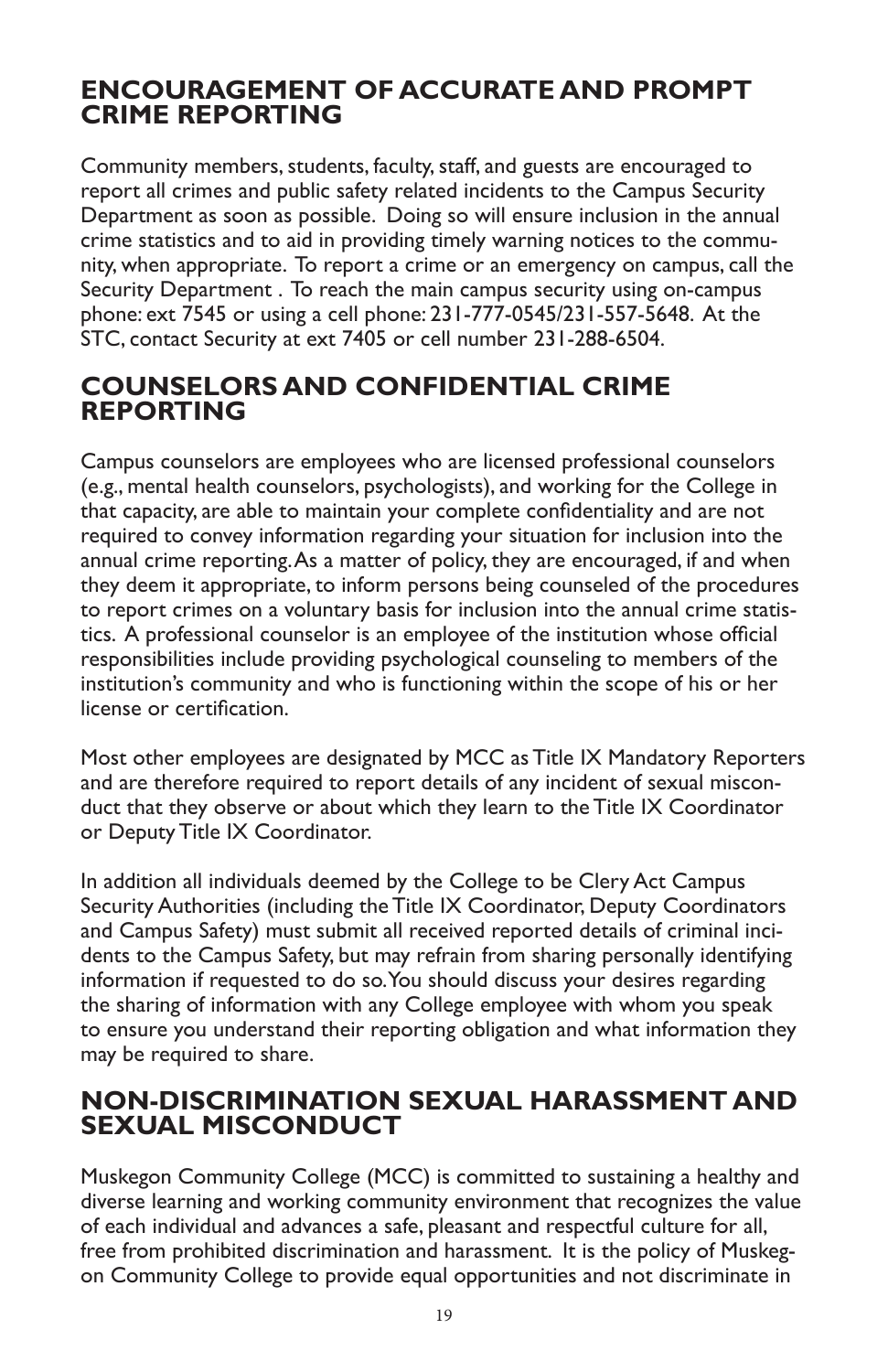enrollment, education, employment, public accommodations, activities, or services.The College prohibits discrimination based on the basis of age, citizenship, color, disability, ethnicity, gender identity or expression, transgender status, genetic information, height, weight, marital status, national origin, political persuasion, race, religion, sex (including the condition of pregnancy), sexual orientation, veteran status, or other legally protected categories.

Muskegon Community College issues this statement of policy to inform the community of our comprehensive plan addressing sexual misconduct, educational programs, and procedures that address sexual assault, domestic violence, dating violence and stalking, whether the incident occurs on or off campus and when it is reported to a campus security authority or mandatory reporter.

### **Prohibited Activity and Complaint Procedure**

MCC will not tolerate harassment of any kind. Sexual harassment and sexual misconduct are forms of sex discrimination and are prohibited by the college. All matters reported will be treated with the utmost concern and urgency. Violations of this policy may result in disciplinary action up to and including expulsion for students or disciplinary action up to and including termination for employees.

Prohibited discrimination includes harassment of an individual based on any of the above categories. Sexual harassment is defined as the behavior of a person of either sex against a person of the opposite or same sex, when behavior(s) fall within the definition outlined below.

# **DEFINITIONS**

#### **Consent**

The State of Michigan does not define consent. Courts in the State of Michigan during jury instructions have identified the term consent as "…a person consents to a sexual act by agreeing to it freely and willingly, without being forced or coerced." Consent is a clear, freely given, verbalized "yes" to sexual activity. The absence of "no" is not consent. Silence, in and of itself, cannot be interpreted as consent. Furthermore, a verbalized "yes" which has been coerced, does not constitute a freely given "yes". Individuals who consent to sex must be able to understand what they are doing. A person may not be able to give consent if she or he is:

- Under the age of 16; or
- Legally mentally incapable, mentally incapacitated or physically helpless, including impairment due to drug or alcohol use.

Consent can be given by words or actions, as long as those words or actions create mutually understandable clear permission regarding willingness to engage in (and the conditions of) sexual activity.

Consent to any one form of sexual activity does not automatically imply consent to any other forms of sexual activity.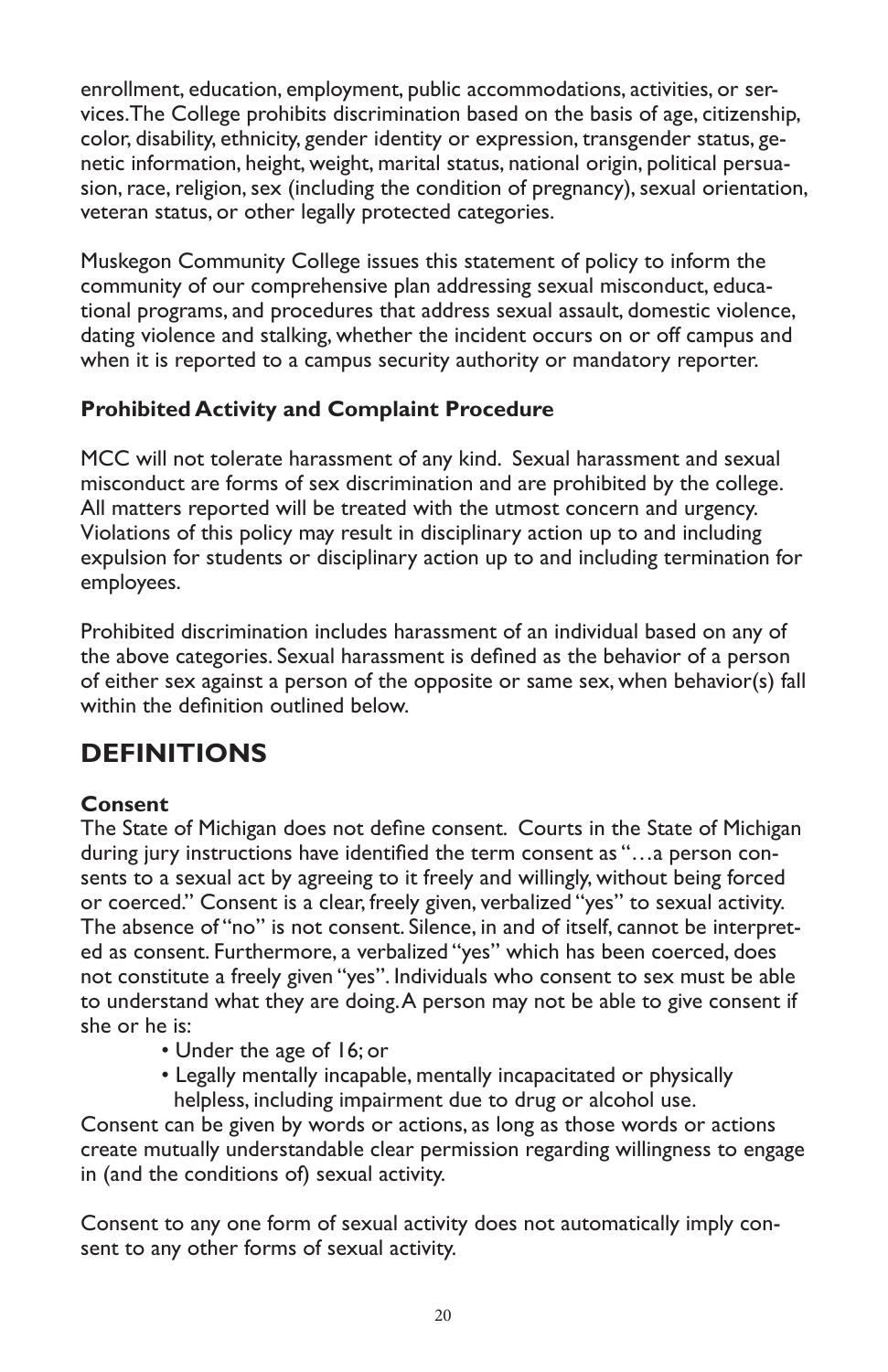Previous relationships or prior consent does not imply consent to future sexual acts.

Sexual Misconduct is an umbrella term to refer to any of the prohibited behaviors defined below.

#### **Sexual Harassment** (Discrimination)

Sexual harassment of employees and students at Muskegon Community College is defined as any unwelcome sexual advances, requests for sexual favors, or other verbal or physical conduct of a sexual nature when:

- Submission to such conduct is made either explicitly or implicitly a term or condition of an individual's employment or academic admission or advancement.
- Submission to or rejection of such conduct is used as the basis for employment or academic decisions affecting that individual.
- Such conduct is unwelcome and is sufficiently severe or so pervasive that it interferes with an individual's work performance, educational experience, academic status, or creates an intimidating, hostile, or offensive work/educational environment such that a reasonable person of that person's gender would be affected similarly.

Although this definition focuses on sexual harassment, harassment or discrimination based on any of the protected categories listed above which meets the standards outlined is prohibited.

Examples of sexual harassment may include but are not limited to:

- •Direct solicitation of sexual activity or other sex-related behavior accompanied by promise of reward or threat of punishment.
- •Unwelcome, inappropriate sexual expressions including sexual com ments about a person's body, dress, appearance or sexual activities; display of sexually offensive posters, pictures, words, or messages; unwelcome use of sexually degrading language, jokes or innuendoes; unwelcome suggestive or insulting sounds or whistles; obscene phone calls, emails or text messages.
- •Introduction of sexually explicit materials into the workplace or class room without an educational or work-related purpose.
- •Unwelcome, inappropriate touching and/or unwanted sexual contact of any kind, or threat of such contact. Threats or insinuations which lead the victim to reasonably believe that granting or denying sexual favors will affect his/her reputation, education, employment, advancement, or standing within the College. Sexual contact will be considered unwanted or without consent if no clear consent is freely given; if inflicted through force or coercion; or if inflicted upon a person who is unconscious or otherwise without the mental or physical capacity to consent.
- •Unwelcome and persistent sexually explicit statements or stories which are not legitimately related to employment duties, course content, research, or other College programs or activities.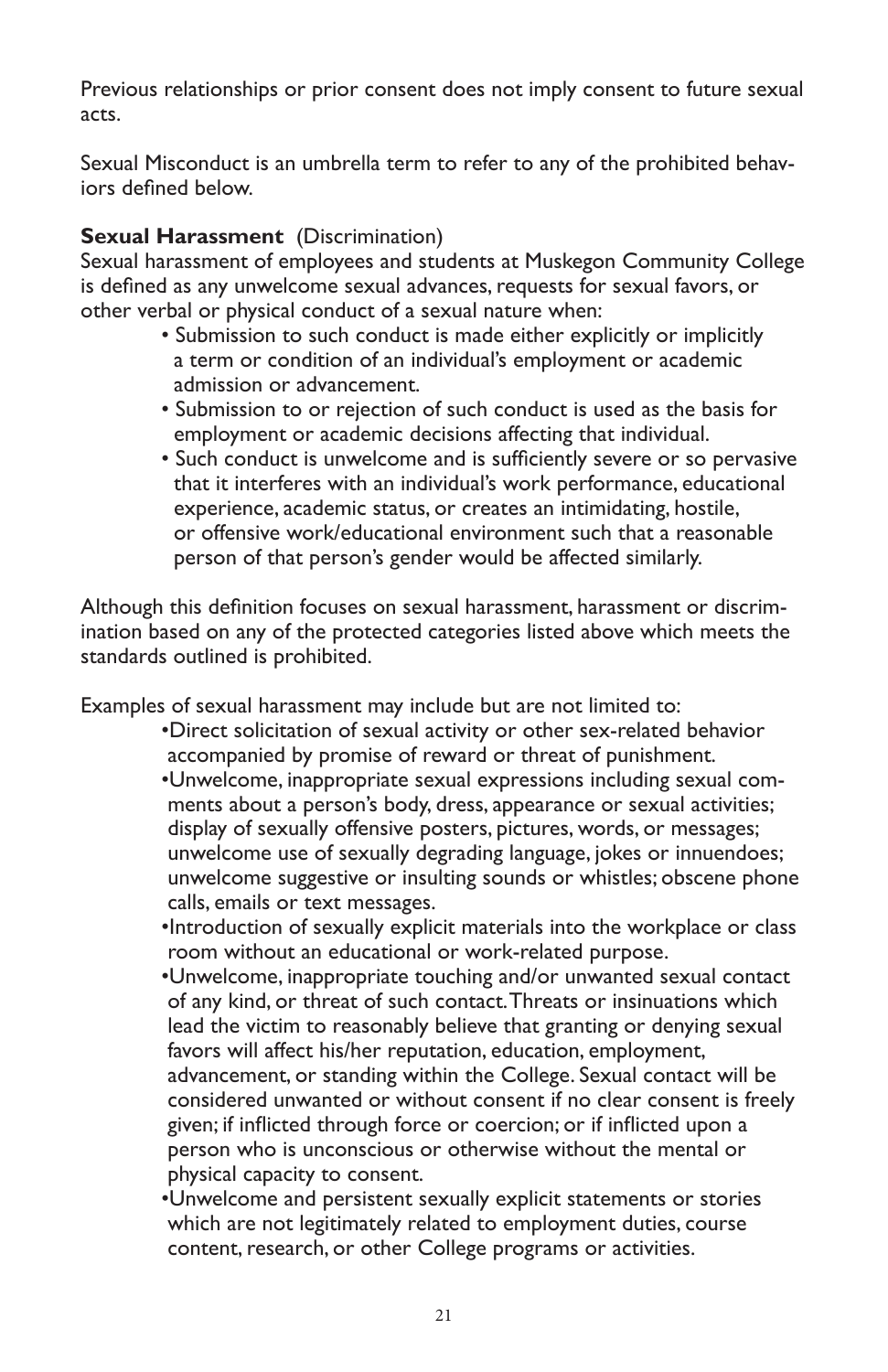- •Repeatedly using sexually degrading words or sounds to describe a person.
- •Recurring comments or questions about an individual's sexual prowess, sexual deficiencies, sexual orientation or sexual behavior. •Unsolicited, offensive behavior may involve harassment of women by men, harassment of men by women, and harassment between persons of the same sex.

Dating Violence: Violence committed by a person who is or has been in a social relationship of a romantic or intimate nature with the victim. Violence includes, but is not limited to, sexual or physical abuse or the threat of such abuse. The existence of a social relationship of a romantic or intimate nature with the victim is determined based on:

- The reporting party's statement;
- The length of the relationship;
- The type of relationship; and
- The frequency of interaction between the persons involved in the relationship.

State of Michigan definition: "Dating relationship" means frequent, intimate associations primarily characterized by the expectation of affectional involvement. This term does not include a casual relationship or an ordinary fraternization between two individuals in a business or social context. (Michigan Code of Criminal Procedure, Act 175 of 1972, 768.27b)

Domestic Violence: Per the State of Michigan definition "Domestic violence" or "offense involving domestic violence" means an occurrence of one or more of the following acts by a person that is not an act of self-defense:

> • Causing or attempting to cause physical or mental harm to a family or household member. Placing a family or household member in fear of physical or mental harm.

> • Causing or attempting to cause a family or household member to engage in involuntary sexual activity by force, threat of force or duress.

> • Engaging in activity toward a family or household member that would cause a reasonable person to feel terrorized, frightened, intimidated, threatened, harassed or molested.

- "Family or household member" means any of the following:
- A spouse or former spouse.
- An individual with whom the person resides or has resided.

• An individual with whom the person has or has had a child in common.

• An individual with whom the person has or has had a dating relationship. As used in this paragraph, "dating relationship" means frequent, intimate associations primarily characterized by the expectation of affectional involvement. This term does not include a casual relation ship or an ordinary fraternization between two individuals in a business or social context. (Michigan Code of Criminal Procedure, Act 175 of 1972, 768.27b)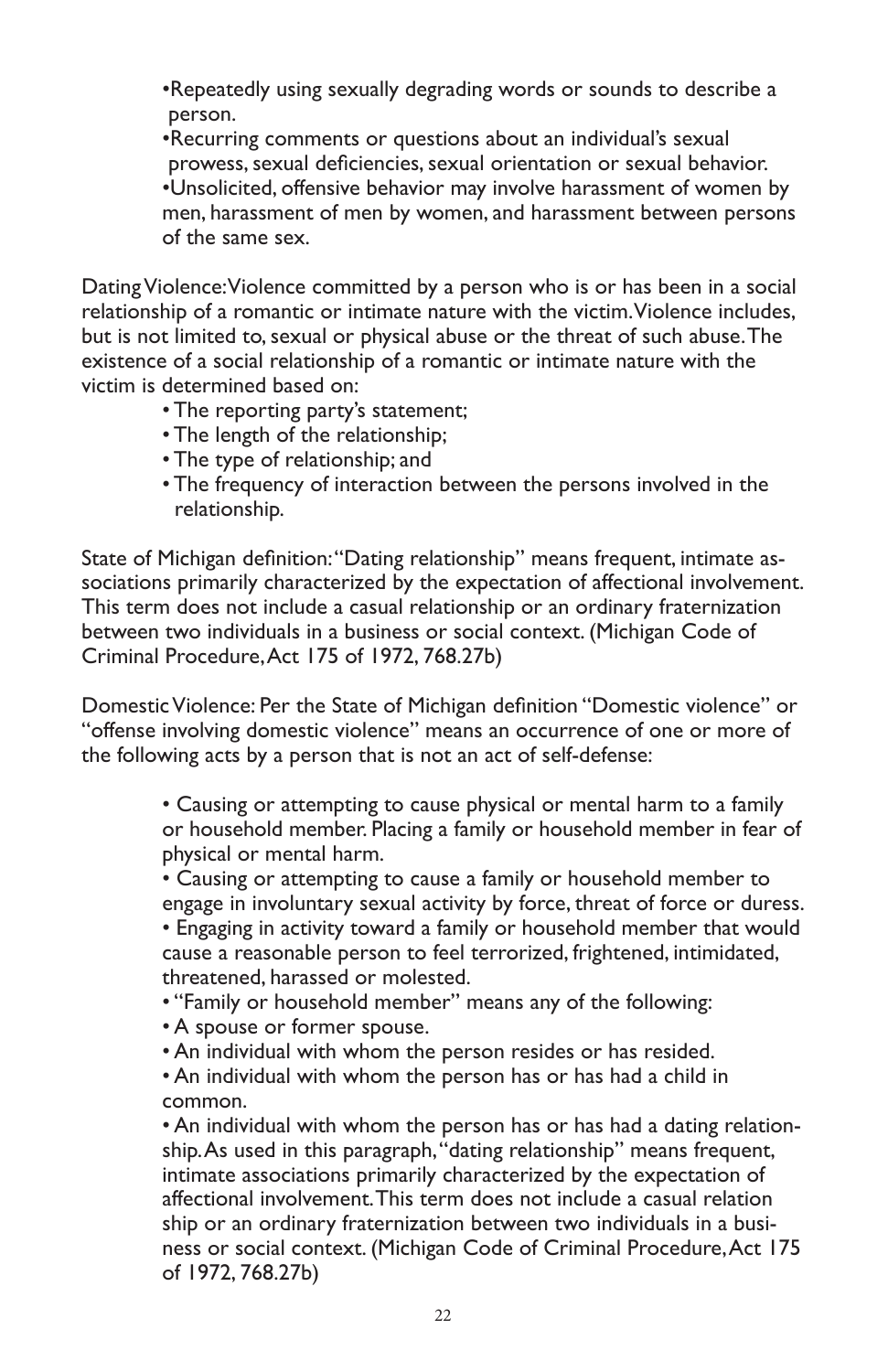The College definition of domestic violence is any act of violence committed by any of the following individuals:

• A current or former spouse or intimate partner of the victim; or

• A person with whom the victim shares a child in common; or

• A person who is cohabitating with or has cohabitated with the victim as a spouse or intimate partner; or

• A person similarly situated to a spouse of the victim under the domestic or family laws of the jurisdiction in which the crime of violence occurred; or

• Any other person against an adult or youth victim who is protected under the domestic or family violence laws of the jurisdiction in which the crime of violence occurred.

An incident of domestic violence can consist of a single act of violence or pattern of violent acts that includes, but is not limited to, sexual or physical abuse, or the threat to engage in such abuse.

Stalking: Engaging in a course of conduct directed at a specific person that would cause a reasonable person to fear for their safety or the safety of others or suffer substantial emotional distress. MCC considers acts of cyberstalking, recording or transmitting sexual images, and voyeurism to be a violation of this policy.

A course of conduct is two or more acts, including but not limited to:

- Acts in which the "stalker" directly, indirectly, or through third parties by any action, method, device or means,
- Follows, monitors, observes, surveils, threatens, or communicates to or about a person or interferes with a person's property.

Substantial emotional distress means significant mental suffering or anguish that may, but does not necessarily require medical or other professional treatment or counseling.

#### **Sexual Exploitation**

Sexual Exploitation occurs when a person takes non-consensual or abusive sexual advantage of another for his/her own advantage or benefit, or to benefit or advantage anyone other than the one being exploited, and that behavior does not otherwise constitute one of other sexual misconduct offenses.

Examples of sexual exploitation include, but are not limited to:

- Invasion of sexual privacy;
- Prostituting another individual;
- Administering alcohol or drugs (such as "date rape" drugs) to another person;
- Non-consensual video or audio-taping of sexual activity;
- Going beyond the boundaries of consent (such as letting your friends hide in the closet to watch you having consensual sex);
- Engaging in voyeurism;
- Knowingly transmitting an STI or HIV to another student;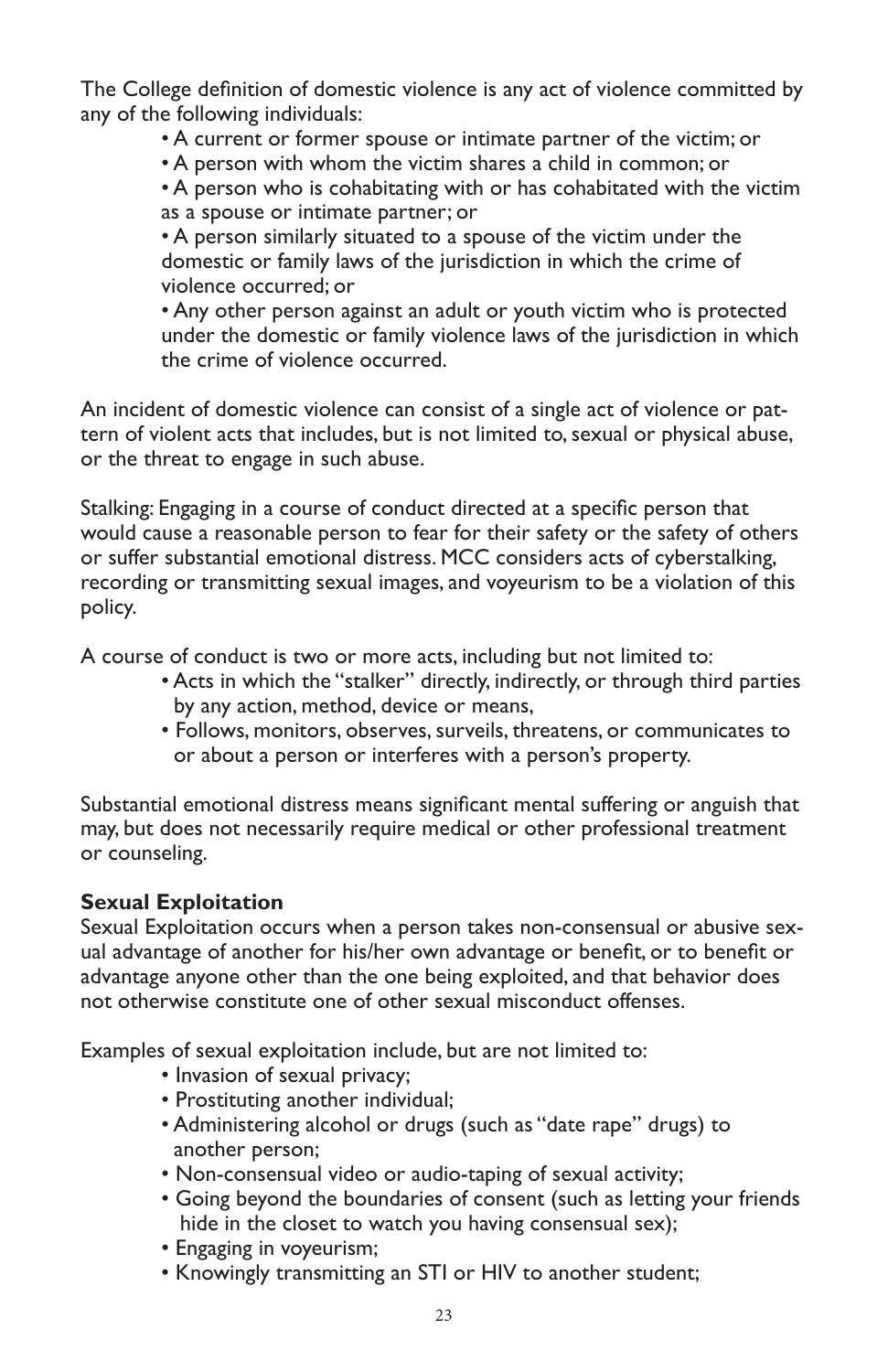- Exposing one's genitals in non-consensual circumstances; inducing another to expose their genitals;
- Sexually-based stalking and/or bullying may also be forms of sexual exploitation.

State of Michigan definition: "Stalking" means a willful course of conduct involving repeated or continuing harassment of another individual that would cause a reasonable person to feel terrorized, frightened, intimidated, threatened, harassed, or molested, and that actually causes the victim to feel terrorized, frightened, intimidated, threatened, harassed, or molested.

#### **Sexual Assault**

The College defines 'sexual assault' as any non-consensual sexual contact including rape. An offense that meets the definition of rape, fondling, incest or statutory rape per the National Incident-Based Reporting System User Manual from the FBI UCR Program, a sex offense is "any sexual act directed against another person, without the consent of the victim, including instances where the victim is incapable of giving consent".

Rape: according to the State of Michigan is defined within the definition for sexual assault listed below.

• Fondling - The touching of the private body parts of another person for the purpose of sexual gratification, without the consent of the victim, including instances where the victim is incapable of giving consent because of his/her age or because of his/her temporary or is incapable of giving consent because of his/her age or because of his/her temporary or permanent mental capacity.

• Incest - Sexual intercourse between persons who are related to each other within the degrees wherein marriage is prohibited by law.

The State of Michigan calls sexual assault: Criminal Sexual Conduct (CSC). There are four degrees of CSC -First and Third Degrees require sexual penetration; Second and Fourth Degrees involve sexual contact. "Sexual contact" includes the intentional touching of the victim's or actor's intimate parts or the intentional touching of the clothing covering the immediate area of the victim's or actor's intimate parts, if that intentional touching can reasonably be construed as being for the purpose of sexual arousal or gratification, done for a sexual purpose, or in a sexual manner for revenge, to inflict humiliation or out of anger. "Intimate parts" includes the primary genital area, groin, inner thigh, buttock, or breast of a human being. "Sexual penetration" means sexual intercourse, cunnilingus, fellatio, anal intercourse, or any other intrusion, however slight, of any part of a person's body or of any object into the genital or anal openings of another person's body, but emission of semen is not required. (Michigan Penal Code, Act 328 of 1931, 750.520a)

• Sexual Contact includes intentional contact with the breasts, buttock, groin, or genitals, or touching another with any of these body parts, or making another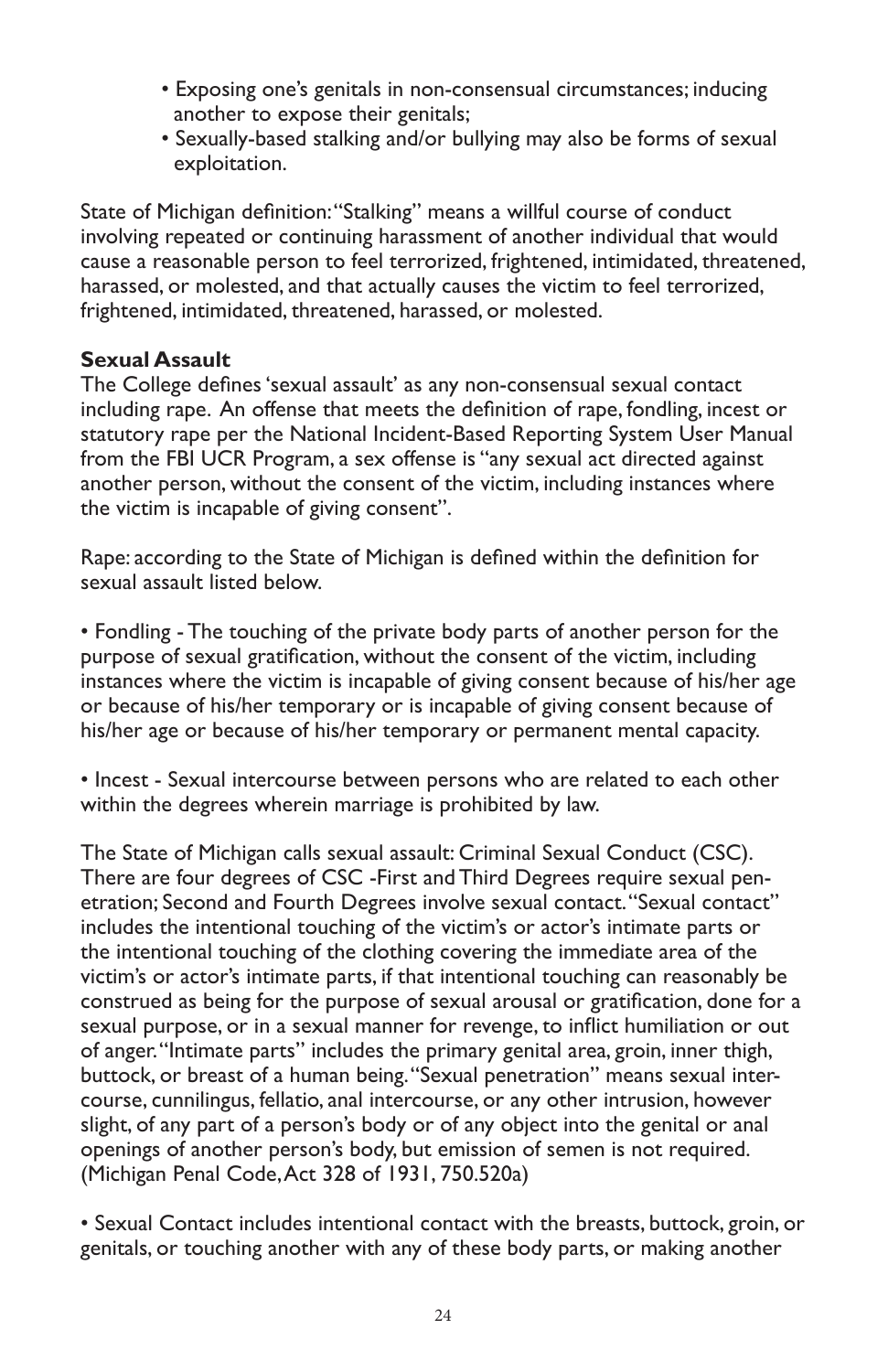touch you or themselves with or on any of these body parts; any intentional bodily contact in a sexual manner, though not involving contact with/of/by breasts, buttocks, groin, genitals, mouth or other orifice.

• Non-Consensual Sexual Intercourse is any sexual intercourse however slight, with any object, by a man or woman upon a man or a woman that is without consent and/or by force.

• Intercourse includes vaginal penetration by a penis, object, tongue or finger, anal penetration by a penis, object, tongue, or finger, and oral copulation (mouth to genital contact or genital to mouth contact), no matter how slight the penetration or contact.

For reference to the pertinent state statutes on sex offenses, please see the State of Michigan Penal Code. http://www.legislature.mi.gov/(S(qdj2jzgqddpidaibic5oeknw))/mileg.aspx?page=GetObject&objectname=mcl-Act-328-of-1931

#### **Education and Prevention Programs**

The College provides training initiatives, campaigns and strategies intended to prevent and end domestic violence, dating violence, sexual assault and stalking that are responsive to the community needs, culturally relevant, inclusive of diverse communities and identities.

Programming consists of awareness and prevention programs and ongoing campaigns for students and employees that:

•Define and identify domestic violence, dating violence, sexual assault and stalking as prohibited conduct and what consent is and how it is defined.

• Provide bystander intervention options that are positive and safe to prevent harm or intervene when there is a risk of domestic violence, dating violence, sexual assault or stalking. Bystander intervention includes identifying safe and effective intervention and helping individuals or groups take action to intervene.

Faculty, staff and students are encouraged to practice bystander intervention. The following are ways in which members of the MCC community can help everyone be safe.

Active bystanders (Care, Act & Prevent):

- Can intervene before sexual assault occurs in a social way that im pacts the outcome positively.
- Separation Strategy Step in and separate the parties and ask each if they are okay to diffuse the situation acknowledging your concern.
- Distraction Strategy redirect the focus to someone or something else: "Hey – I need to talk to you. "

• Recruit more help - Influence their peer group and community. Recruit others to help you step in as a team or group. Simply checking in with someone can stop the momentum of something bad happening: "Hey, we're all trying to have a good time. Is everything okay here? "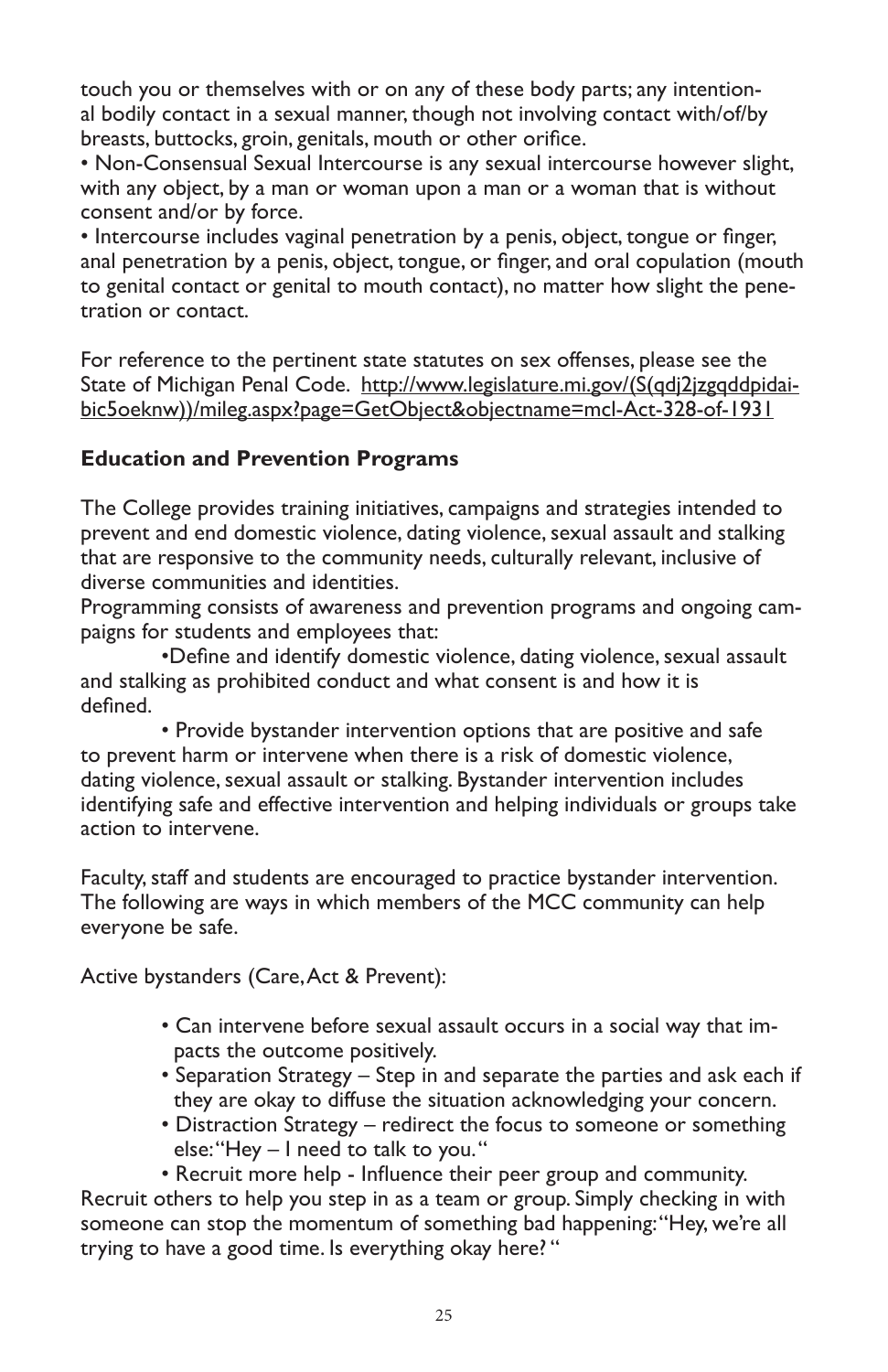#### **Risk Reduction**

 There are some actions that may increase your safety and decrease the changes you will be targeted.

- Trust your instincts and act on them.
- There's no way to tell if someone has the potential to assault or rape you, based on how they look or because they have no history of violence.
- Are you comfortable with the situation? Are you able to say 'no' if you're not comfortable with the situation? Leave when you feel un comfortable or unsafe. Set your own boundaries.
- •Do you have a safety person? A safety person is a friend or family member to contact for a ride or excuse to leave.
- No ALWAYS means no. Provide clear messages to your partner.
- Set boundaries or limits for yourself and your partner (e.g., "I will be home by 12:00," or, "Keep your hands above my waist.")
- Know that you have the right to say no at any point in any sexual act regardless of whether you have had sex with that person before.
- Remember, you can reject what someone is doing without rejecting them.
- Leave if you feel afraid or sense danger. Get out of the situation.
- •Use the on-campus security for escorts if you feel unsafe. (Main Campus Security 231-777-0545; Sturrus Technology Center Security 231-288-6504). Avoid walking alone at night.

If you become the victim of a crime, it is not your fault. Perpetrators, not victims, are responsible for dating violence, domestic violence, sexual assault, stalking and other crimes. What to do if you have been the victim of sexual assault, dating violence, domestic violence or stalking It is not uncommon for a victim/survivor of sexual assault, domestic violence, dating violence and stalking to feel fearful, confused, guilty, ashamed or isolated. Many people find it helpful to talk with someone about their feelings and their options. There are many trained people at the College and in the community who are prepared to assist you. You are encouraged to report incidents of sexual assault, dating violence, domestic violence and stalking.

The College is also committed to providing programing to all members of the campus community surrounding Dating Violence, Domestic Violence, Sexual assault and Stalking.

#### **Retaliation**

No act of retaliation shall occur to any person filing a complaint, responding to a complaint or participating in any investigation or proceedings. An individual or group of individuals violating this will be subject to disciplinary action up to and including expulsion (student) and/or termination of employment.

#### **Reporting**

Anyone subject to this policy who believes he or she has experienced or becomes aware of a violation of criminal law or incident of prohibited conduct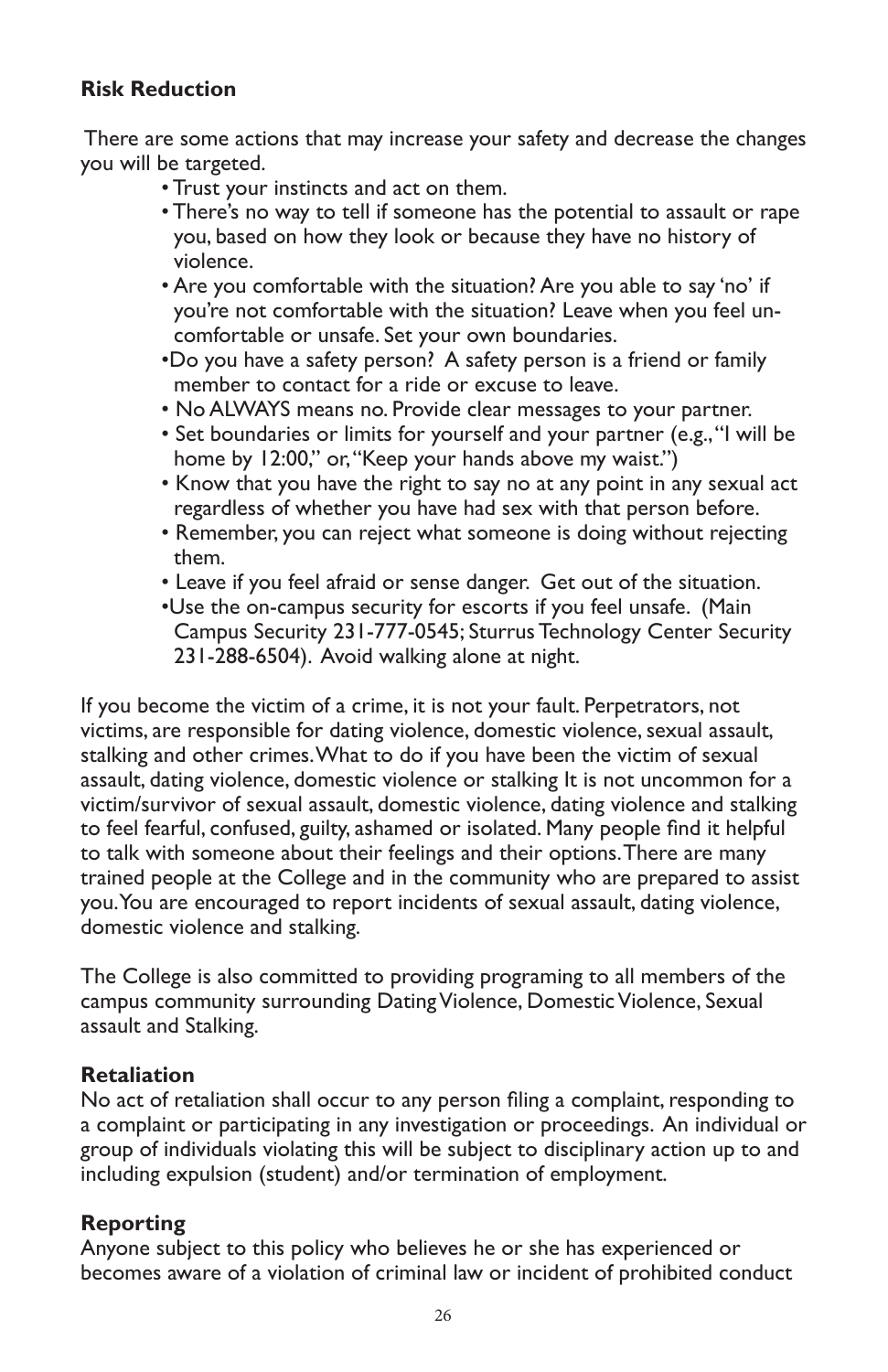involving a student or employee or related retaliation is encouraged to report such behavior promptly through one of the following options: For violations of criminal law: Main Campus Security 231-777-0545, Room 1356 or Sturrus Technology Center Security 231-288-6504 Room 214.

Director of Compliance and Title IX Coordinator at jason.cooper@muskegoncc.edu, 231-777-0690.

Or concerns may be reported anonymously to: https://publicdocs.maxient.com/incidentreport.php?MuskegonCC

Report@honorline.com or 1-877-684-9585

All reports or complaints should be made as promptly as feasible after the occurrence.

### **Classroom Speech and Content**

MCC's sexual harassment policies do not prohibit instructors from bringing relevant sexual content into their courses. It is understood that the academic setting is distinct from the typical workplace in that latitude is required in determining the appropriate content of academic material. However, speech that is not necessary to teach the material, or is objectively offensive and severe or pervasive is prohibited by College Policy and may lead to discipline.

### **VICTIMS OF CAMPUS SEXUAL ASSAULT: STATEMENT OF PRINCIPLES AND RIGHTS**

MCC provides written notification to students and employees about rights and options including existing services on and off the campus along with the ability to request changes in academic, transportation and working situations or protective measures if they are reasonably available.

The earlier crimes are reported, the easier it will be for either the College or for the police to investigate the crime and/or to prosecute the case. Earlier reporting helps to preserve options for the future. Those not wanting to report incidents directly to the police may wish to speak with one of several campus resources including a licensed professional counselor as a confidential resource in our Counseling and Advising Office or report the incident to someone from our Title IX Team.

After an incident of rape, you should consider seeking medical attention as soon as possible from a specially trained nurse: Sexual Assault Nurse Examiners (SANE). A nurse examiner program is different from visiting an emergency room at a hospital. The nurse examiner programs provide free and confidential comprehensive medical exams to rape victims/survivors. During an examination, with your consent, evidence is collected by a specially trained nurse in a supportive environment. In the State of Michigan, evidence may be collected even if you chose not to make a report to law enforcement. If you do not know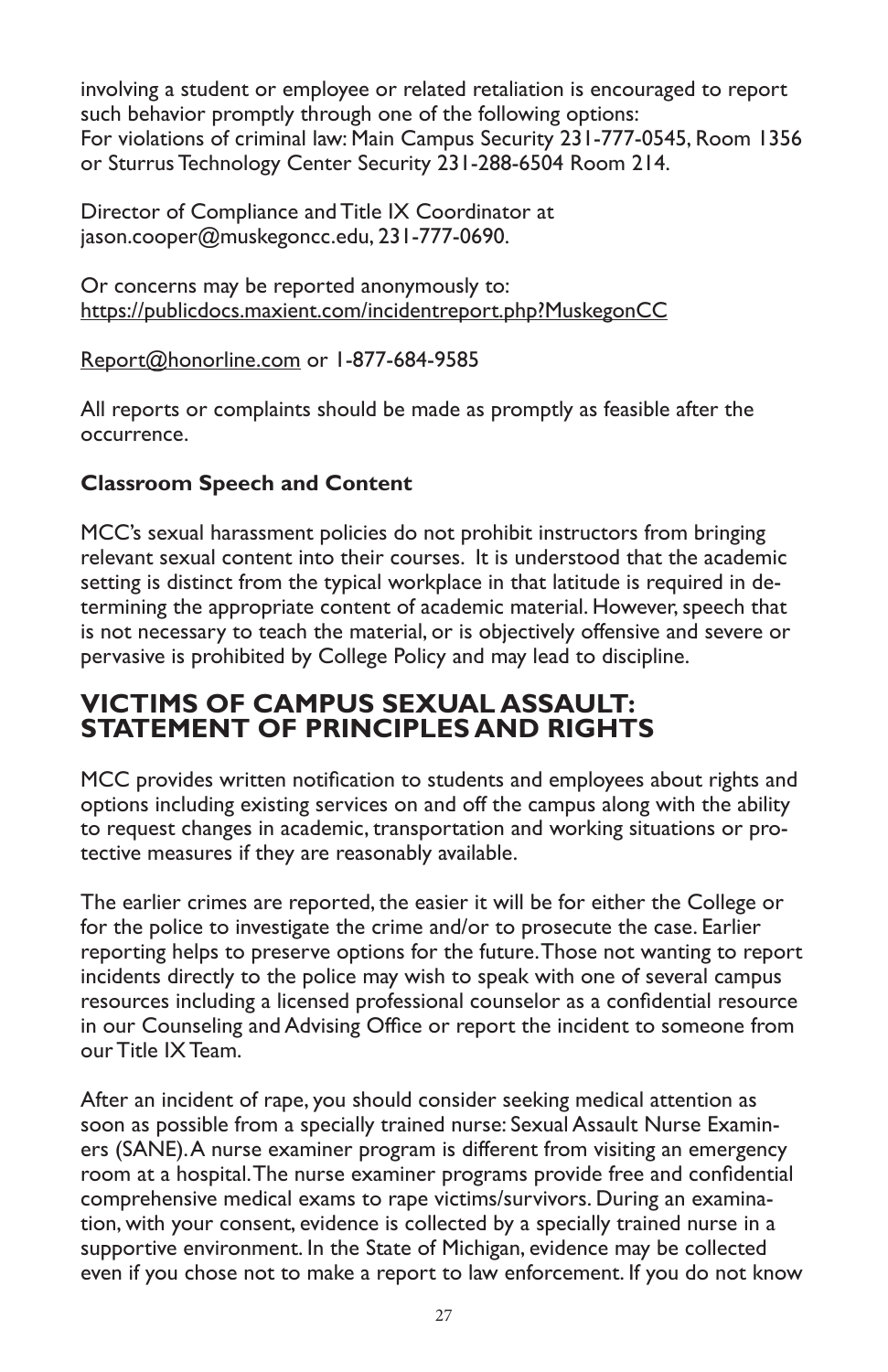if you wish to pursue a criminal investigation, it is still recommended that you visit a nurse examiner for health care concerns. In addition to collecting evidence, a nurse examiner can also provide emergency contraception, antibiotics to treat sexually transmitted diseases and other resources, such as counseling. It is strongly encouraged that physical evidence be collected within 120 hours. It is helpful if, as victim/survivor of sexual assault, you consider not showering, bathing, douching, smoking, brushing your teeth, changing clothing or cleaning the bed/linens/area where you were assaulted; but doing so does not disqualify you from an examination. Any preserved evidence collected may be used to the proof of criminal activity or in obtaining a protection order. If possible you should maintain the scene exactly as it was at the time of the assault if you intend to report the incident to the police. The collection of evidence does not presume that charges will be filed against the assailant; the filing of a criminal charge is always the choice of the victim/survivor.

Muskegon and Ottawa counties, along with Traverse City offer Nurse Examiner Programs free of cost. Victims/survivors are encouraged to call in advance before going to any of the following locations. Someone is on call 24-hours a day.

Mercy Health Partners – Mercy Campus 1500 East Sherman Blvd. Muskegon, MI 49441 231-672-3916

Munson Medical Center SANE Program 1105 6th Street Traverse City, MI 49684 231-935-6333

Center for Women in Transition - 411 Butternut Drive Holland, MI 49424 616-392-1970 or 800-848-5991 (crisis line)

WISE (Women's Information Service, Inc.) – Big Rapids, MI, 231-796-6600 or 800-374-WISE

Victims/survivors of sexual misconduct are encouraged to preserve evidence by saving emails, text or instant messages, social networking posts as well as other documents or communications, that would be useful to College investigators or police. It is the victim/survivor's choice whether or not to make such a report, however MCC encourages all members of its community to report violations. If the responding party is a member of the MCC community, victim/survivors have the option to file a complaint with the Title IX Coordinator. Complaints involving alleged assailants who are student and non-student members of the College community will be investigated by the Title IX Team.

Representatives from Title IX Team are available to assist and will comply with a victim/survivor's request in notifying proper law enforcement authorities, including local police if so desired. For incidents occurring on any MCC Campuses, please call 911 directly or for non-emergencies call one of the non-emergency numbers below.

Sexual assault, dating or domestic violence and stalking incidents occurring on the main Campus should be reported to the Muskegon Police Department 231- 724-6750 (Main Campus and Sturrus Technology Center), Holland, Newaygo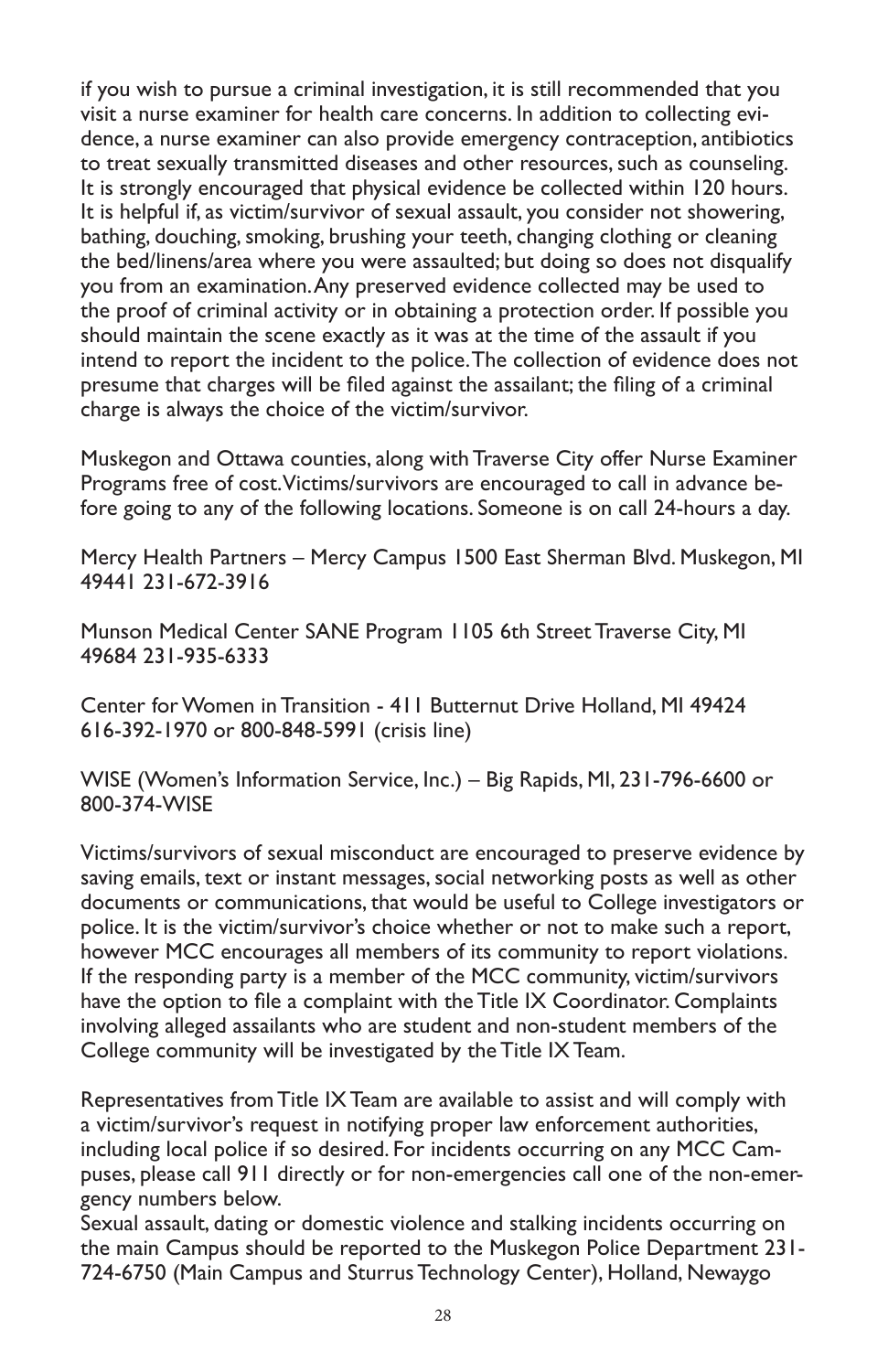and Traverse City campuses should be respectively reported to the Holland Police 616-355-1100, Grand Traverse Sheriff's Office 231-922-4550, NMC Campus Safety & Security 231-995-1111.

For additional information, Assistance for Victim/Survivors: Rights & Options Regardless of whether a victim student or employee elects to pursue a criminal complaint or whether the offense is alleged to have occurred on or off campus, the College will assist victims of sexual assault, domestic violence, dating violence and stalking and will provide each victim with a written explanation of their rights and options.

MCC is committed to providing a safe and secure environment in which all members are treated with dignity and respect, and a campus free from all discrimination on the basis of sex. To that end, the College takes the strongest possible stance against sexual misconduct in all its forms, including sexual harassment, sexual assault, sexual violence or the use of coercion, intimidation or exploitation of others for sexual purposes. The College is actively engaged in educating its members about these vital issues and in providing timely support and assistance to victims of sexual assault.

Should a sexual assault be reported, the College will investigate allegations and take appropriate actions, to the fullest possible extent. The College supports the victim's right to privacy. In the event that a victim wishes to remain anonymous, the College will respect that request while evaluating the obligation to protect the safety and well-being of the broader community. For example, in the event that the assault/crime must be reported, the request for anonymity would be weighed against other factors, such as whether the accused individual is the subject of other complaints. In such instances, every safeguard will be taken in order to protect the victims' anonymity. It is imperative that victims be fully supported in their efforts to heal and respond as they determine is in their own best interests. To this end, the College will provide information about campus and community medical and counseling resources and support the victim's right to make choices about these resources and options.

All members and representatives of the College community, including campus officers, administrators, faculty, professional staff, employees, and students are expected to recognize and abide by the following principles regarding victims of campus-related sexual assaults:

### **At MCC, survivors of sexual misconduct shall have the right to:**

- Receive prompt and survivor-sensitive cooperation of campus personnel for recommendations of obtaining, securing and maintaining evidence, including recommendations to receive a medical examination at a local emergency room when necessary to preserve evidence;
- Expect notification from campus personnel of your options to prevent further unwanted contact by alleged assailants, including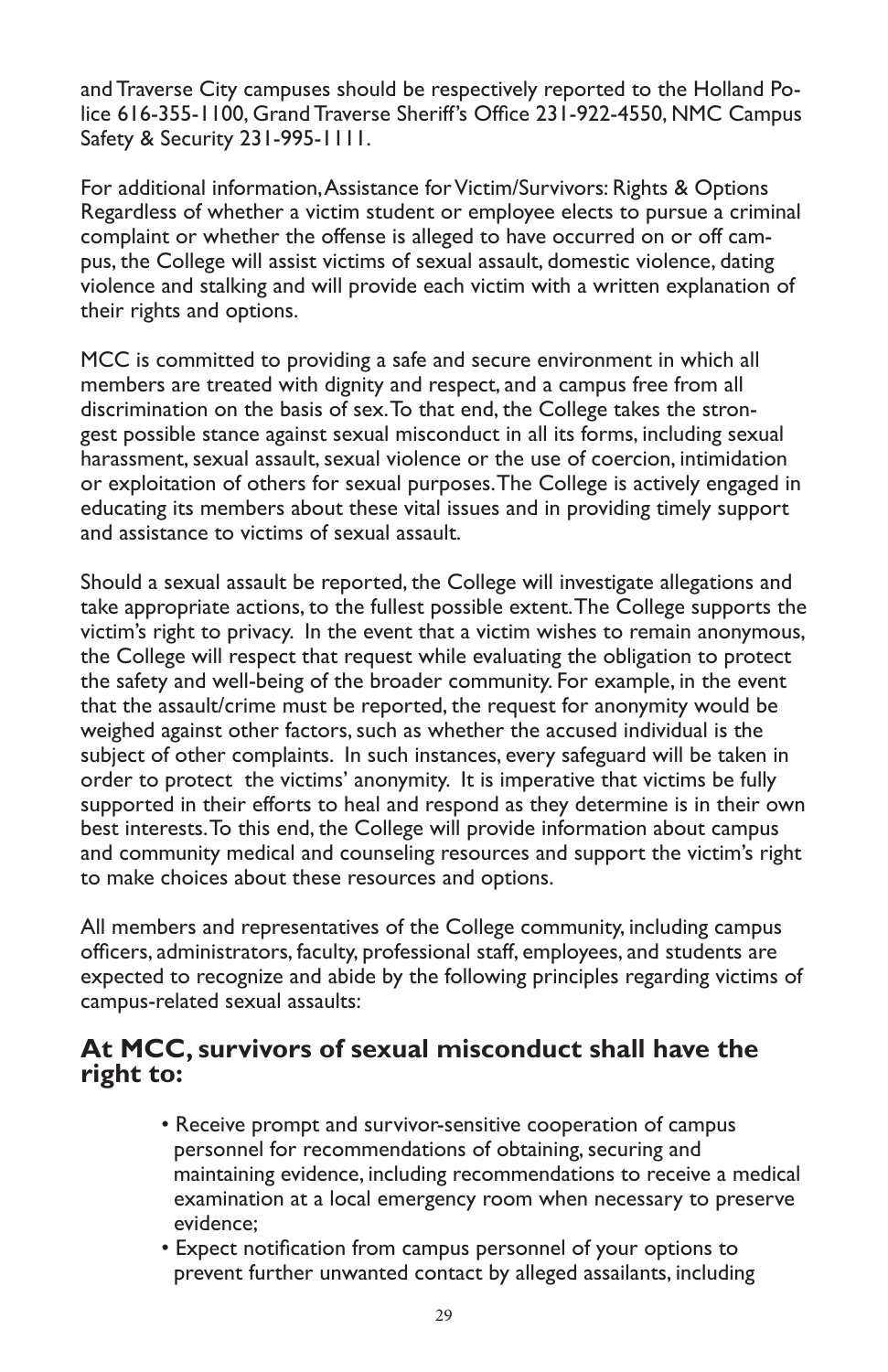issuing of "no contact" orders and changing academic and on-campus working schedules, provided such changes are available;

- Receive information describing options to pursue a criminal complaint with the appropriate law enforcement agency, to pursue the College's disciplinary process, or to pursue both processes simultaneously:
- Be notified of existing campus and community-based medical, counseling, mental health and student services for survivors of sexual assault whether or not the assault is formally reported to campus or civil authorities;
- Be informed of the right to confidential or anonymous testing for sexually transmitted infections, HIV, and pregnancy;
- Be free from any threat of retaliation or other attempt to prevent the reporting of sexual misconduct;
- Be notified of the opportunity to identify witnesses and other evidence to the College investigation and resolution process, information about procedures, and written notice of the outcome in a manner that is equivalent to the process of the accused;
- Have a support person of choice accompany them throughout the disciplinary process; While a support person is there to support, they may not speak for you or act as your legal counsel;
- Be informed in a timely fashion (generally 60 days) of the outcome of the process concurrently with the accused;
- Have the right to appeal the outcome.

Nothing in this Statement of Principles and Rights shall be construed to preclude or in any way restrict the College from issuing a Timely Warning when the College is aware of a reported sexual assault incident that potentially puts the campus community at risk. The College will take care not to identify the victim in such notices but may, in certain cases of continuing danger, identify the suspect, assailant or the address where the crime occurred.

The institution will provide written notification to students and employees about victim services within the institution and in the community.

In the State of Michigan, a victim/survivor of domestic violence, dating violence, sexual assault or stalking has the following rights if the case is prosecuted in the courts:

- The right to be treated with fairness and respect for their dignity and privacy throughout the criminal justice process.
- The right to timely disposition of the case following arrest of the accused.
- The right to be reasonably protected from the accused throughout the criminal justice process.
- The right to notification of court proceedings.
- The right to attend trial and all other court proceedings the accused has the right to attend.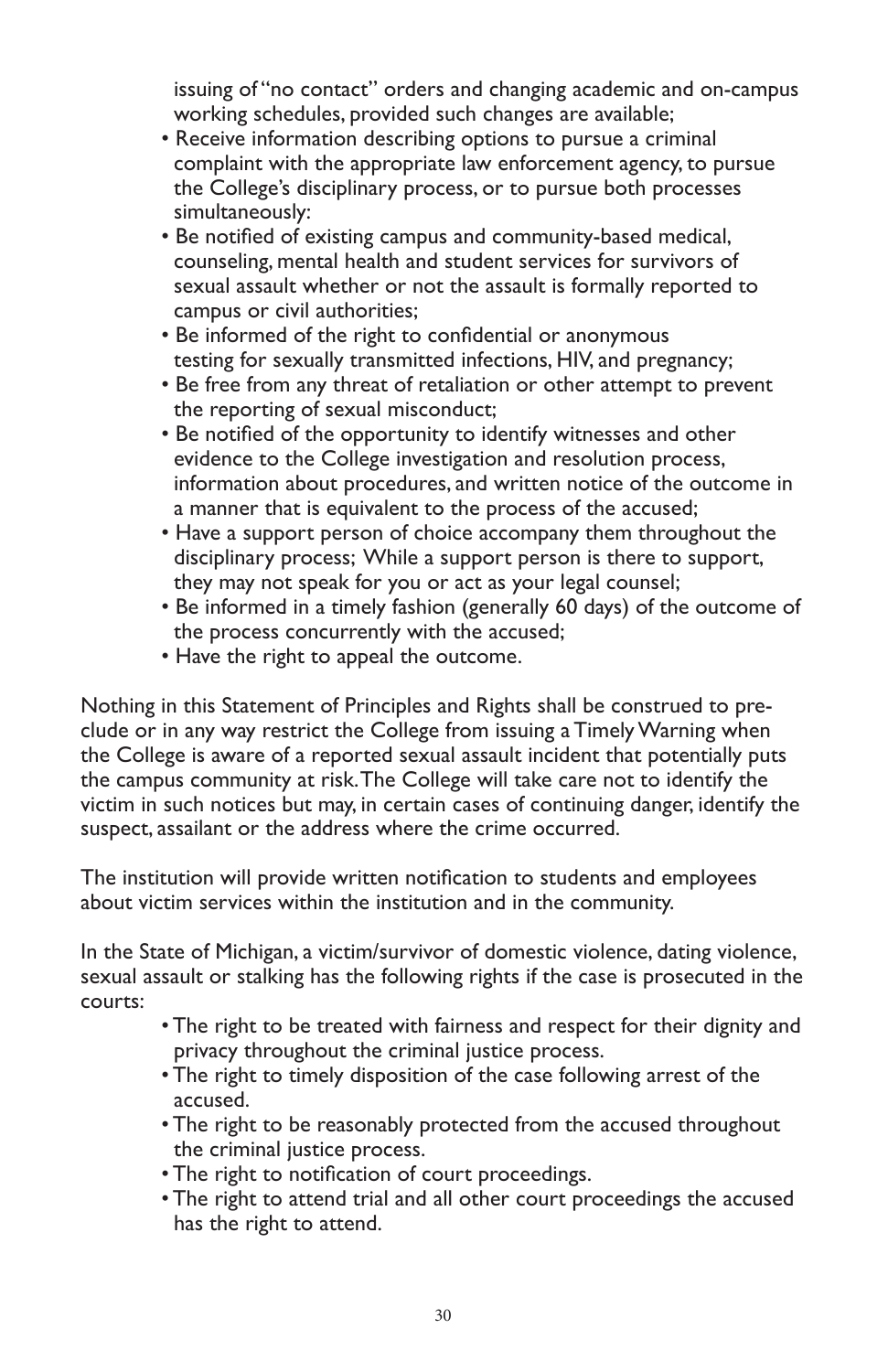- The right to confer with the prosecution.
- The right to make a statement to the court at sentencing.
- The right to restitution.
- The right to information about the conviction, sentence, imprisonment, and release of the accused. (Victims' Rights Act, PA 87 of 1985)

MCC recognizes Personal Protection Orders, and will provide community or college resources to meet with members of our community to discuss how to obtain a Personal Protection Order. Members of the College who obtain a Personal Protection Order within the State of Michigan or any other state outside of Michigan against another person should contact and provide a copy of the order to the campus security.

Protective Measures to the extent of the victim/survivor's cooperation and consent, MCC offices, including Title IX Team, Office of Student Success, Counseling & Advising Office, Behavioral Intervention Team (BIT), Campus Security, and Human Resources will work cooperatively to ensure that the reporting party's health, physical safety, work and academic status are protected. The College will maintain as confidential any accommodations or protective measures provided to the survivor, to the extent that maintaining such confidentiality would not impair the ability of the institution to provide the accommodations or protective measures. Victim/survivors should make a request to the Title IX Coordinator for assistance with these accommodations.

#### **Interim Measures**

The Title IX Coordinator will determine whether interim interventions and protective measures should be implemented, and, if so, take steps to implement those protective measures as soon as possible. Examples of interim protective measures include, but are not limited to: an order of no contact, adjustment of course schedules, a leave of absence, or reassignment to a different supervisor or position. These remedies may be applied to one, both or multiple parties involved. Violations of the Title IX directives and/or protective measures will constitute related violations that may lead to additional disciplinary action. Protective measures imposed may be temporary pending the results of an investigation or may become permanent as determined.

#### **Muskegon Community College Sexual Misconduct/Title IX Complaint Procedures**

As indicated previously MCC strives to cultivate a healthy and diverse community that recognizes the value of each individual and advances a safe, pleasant and respectful culture for all. We encourage anyone who has been the victim of sexual harassment, domestic violence, dating violence, sexual assault, sexual exploitation, stalking, or other sexual misconduct to report the incident promptly to the Title IX Team or designee. This can be done by calling, writing or coming in to the office to report in person. In addition Campus Security is available 24/7 to assist. Sexual misconduct issues cover a wide range of behaviors, when in doubt please report the concern.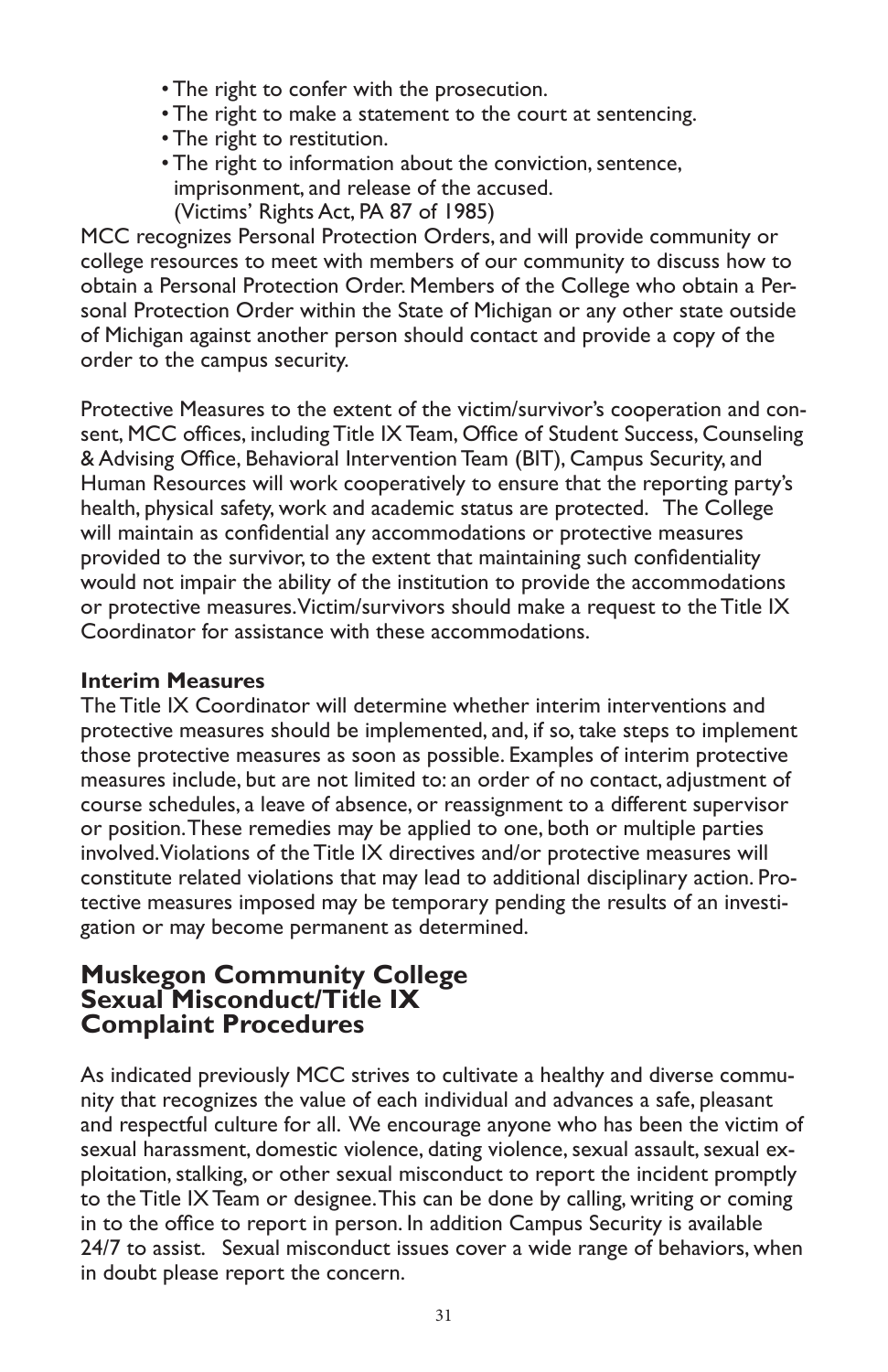The investigator and/or Title IX Coordinator may contact any law enforcement agency that is conducting its own investigation to inform that agency that a College investigation is also in progress:

•to determine the status of the criminal investigation and •to determine the extent to which any evidence collected by law enforcement may be available to the College in its investigation.

At the request of law enforcement, the College may delay its investigation temporarily while an external law enforcement agency is gathering evidence. MCC will promptly resume the investigation when notified that law enforcement has completed the evidence-gathering stage of its criminal investigation.

### **Amnesty to Encourage Reporting**

Students who in good faith report incidents of sexual assault or other sexual violence may be granted immunity for drug and alcohol use violations provided that such violations did not or do not place the health or safety of any other person at risk. The College, may, however, initiate an educational program or discussion with the individual regarding alcohol or drug use.

# **Confidentiality**

Muskegon Community College will make every reasonable effort to preserve an individual's privacy and protect the confidentiality of information related to sexual harassment, sexual assault, domestic violence, dating violence, stalking and other sexual misconduct within the parameters imposed by law. The College may issue a safety alert, a brief description including time and location, to notify the community about the occurrence of a serious crime or pattern of crimes that might put the college community at risk. The College is also required by law to track and annually report sexual assault and other campus crime statistics to the public. These statistics and the list of people to whom a crime may be reported, appear in the Annual Campus Security Report. Neither safety alerts nor campus crime statistics contain specific victim-identifying information.

# **Institutional Obligation**

Because sexual misconduct is a serious offense that may threaten the community as a whole, in some instances the College may be obliged to pursue an alleged sexual assault through internal disciplinary procedures without the cooperation of the reporting party. Always in such instances, the College will inform the reporting party of its obligation to address a community safety issue.

### **Investigative Responsibilities College's Responsibility**

Once a report of sexual misconduct is made, the College is obligated to investigate and to initiate appropriate judicial process. The College will consider utilizing all relevant internal disciplinary processes, as well as external criminal, civil, and administrative processes, regardless of whether the person assaulted wants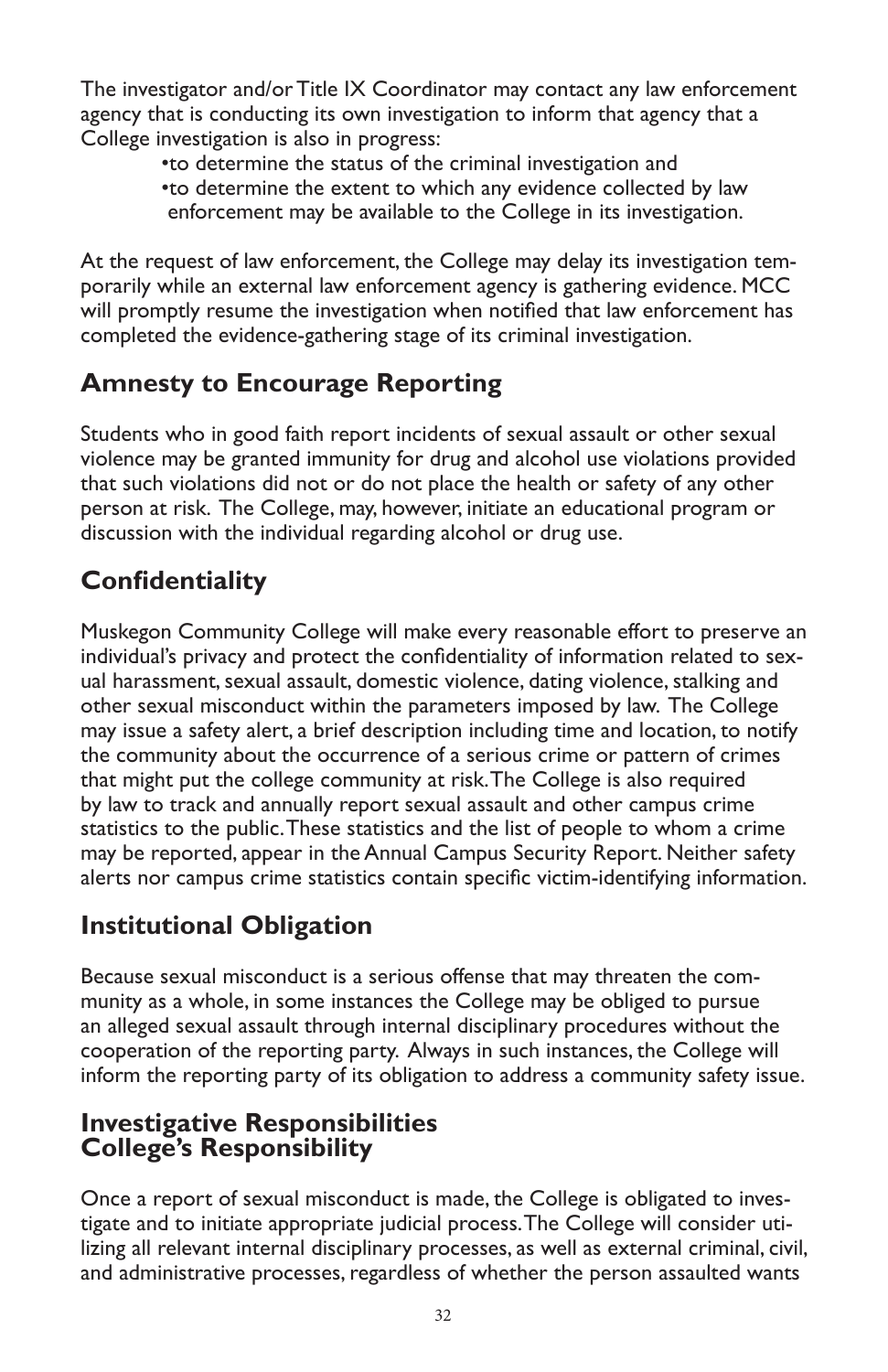to prosecute and/or participate. If a person discloses an incident that meets the definition of sexual assault, but does not personally define the incident as that, the employee still has an obligation to report the incident to the appropriate Title IX authority. A counselor on campus may act as confidential resource should the reporting party be looking for support. During the investigation of any reported sexual assault, the College may have an obligation to take appropriate interim steps to ensure the safety and welfare of the College community, including but not limited to, changing class schedules, suspending or limiting the right of the accused to be on campus.

# **Campus Notification**

Once a report of sexual misconduct is made, the College is obligated by law to take all necessary steps to protect the campus and the person who has been assaulted. This may include alerting the campus of crimes that it determines pose a threat to members of the campus community. In making such determinations, the College will consider the safety of students, faculty/staff and the College community as well as the privacy interests of all persons involved in such incidents. Regardless of the action taken by MCC, the name of any person involved will not appear on security alerts. To respect the privacy rights and choices of the person reporting a sexual assault, as well as the rights of a person being accused, the College will consider the wishes of all individuals involved in the incident to determine the level of specific information to include in the campus crime report.

# **Campus Crime Reporting**

In compliance with the Clery Act (Campus Crime Statistics Act), all members of the College excluding privileged sources (Counselors), notified of a sexual assault are required to inform the Title IX Team and the incident will be included in campus crime statistics. Typically, the following information is included: crime, date, location, and status (i.e. student, faculty, staff, unknown individual, etc.) of the individuals involved in the crime. The college doesn't include the names of the accuser or the accused in crime statistics.

MCC will apply appropriate disciplinary procedures to those who violate this policy. The procedures set forth below are intended to afford a prompt response to charges of sexual assault, domestic or dating violence, stalking, and harassment to maintain confidentiality and fairness consistent with applicable legal requirements, and to impose appropriate sanctions on violators of this policy.

# **Evidence**

 1. In the event of sexual assault, medical forensic investigations may be performed at a local emergency room on a 24-hour on call basis for both females and males. To arrange for an examination the victim must report within 120 hours of an incident. Victims should avoid showering or bathing prior to receiving an examination as valuable evidence could be lost.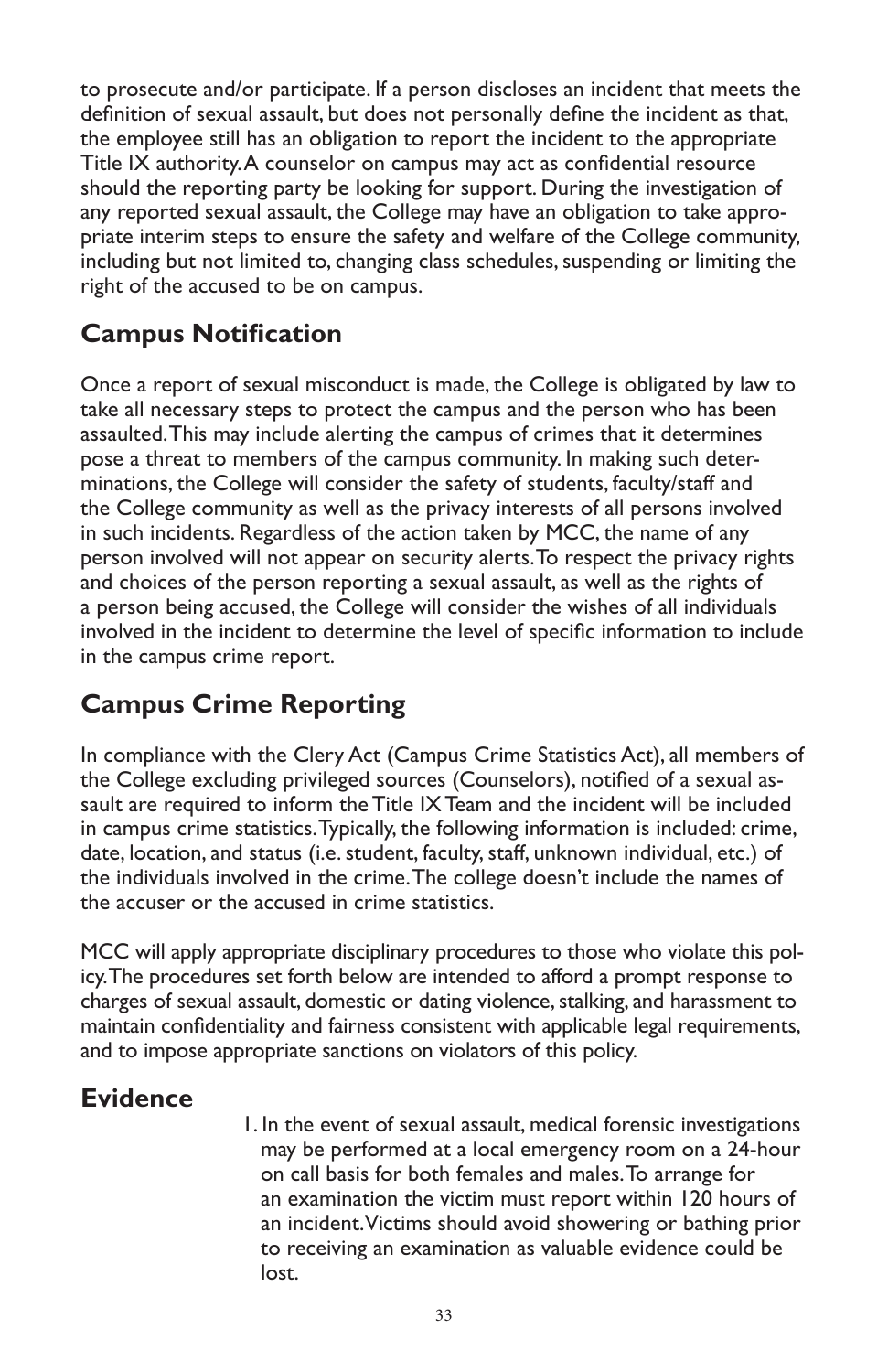- 2. It is also important to preserve evidence by saving text messages, instant messages, social networking pages, other communications and keeping pictures, logs or copies of other documents that would be pertinent in an investigation.
- 3. As time passes, evidence may dissipate or become lost or unavailable, thereby making investigation, possible prosecu tion, disciplinary proceedings, or other legal action related to the incident more difficult. If a victim is unsure about filing a complaint regarding an incident, he or she should consider speaking with Campus Security or local law enforcement to preserve evidence in the event that the victim changes her/his mind at a later date.
- 4. MCC will provide referrals to persons who have been victims of sexual misconduct regarding resources on campus which are available at no cost to students, as well as referrals to resources off campus. If a victim is accessing community and non-MCC services, payment for these services will be subject to state/local laws, insurance requirements, etc.

### **Intake of Reports**

MCC employees will be responsive to those who report all forms of sexual misconduct. Employees taking a complaint must inform victims about their right to file criminal charges as well as provide details as to the availability of resources. Victims need to be provided information regarding counseling, healthcare, mental health services, victim advocacy, legal assistance and additional remedies to prevent contact between a reporting party and accused party. Such remedies could include making changes to academic, transportation, and/or working conditions, if reasonably available. MCC will provide the student or employee a written explanation of their rights and options regardless of whether the offense occurred off campus or on campus.

MCC does not publish the name of crime victims nor house identifiable information regarding victims in the campus security department Daily Crime Log or online.

### **Reporting a Complaint**

Reports concerning sexual harassment, sex/gender discrimination, sexual assault/misconduct or violations of the Sexual Misconduct Policy should be filed with the Title IX Team. The Title IX Coordinator may, in his or her discretion, dismiss a grievance if he/she determines the person filing the complaint is not entitled to use this process. The primary concern of MCC is the safety of our campus community. To facilitate reporting, minor infractions by the reporting party will be addressed informally whenever possible.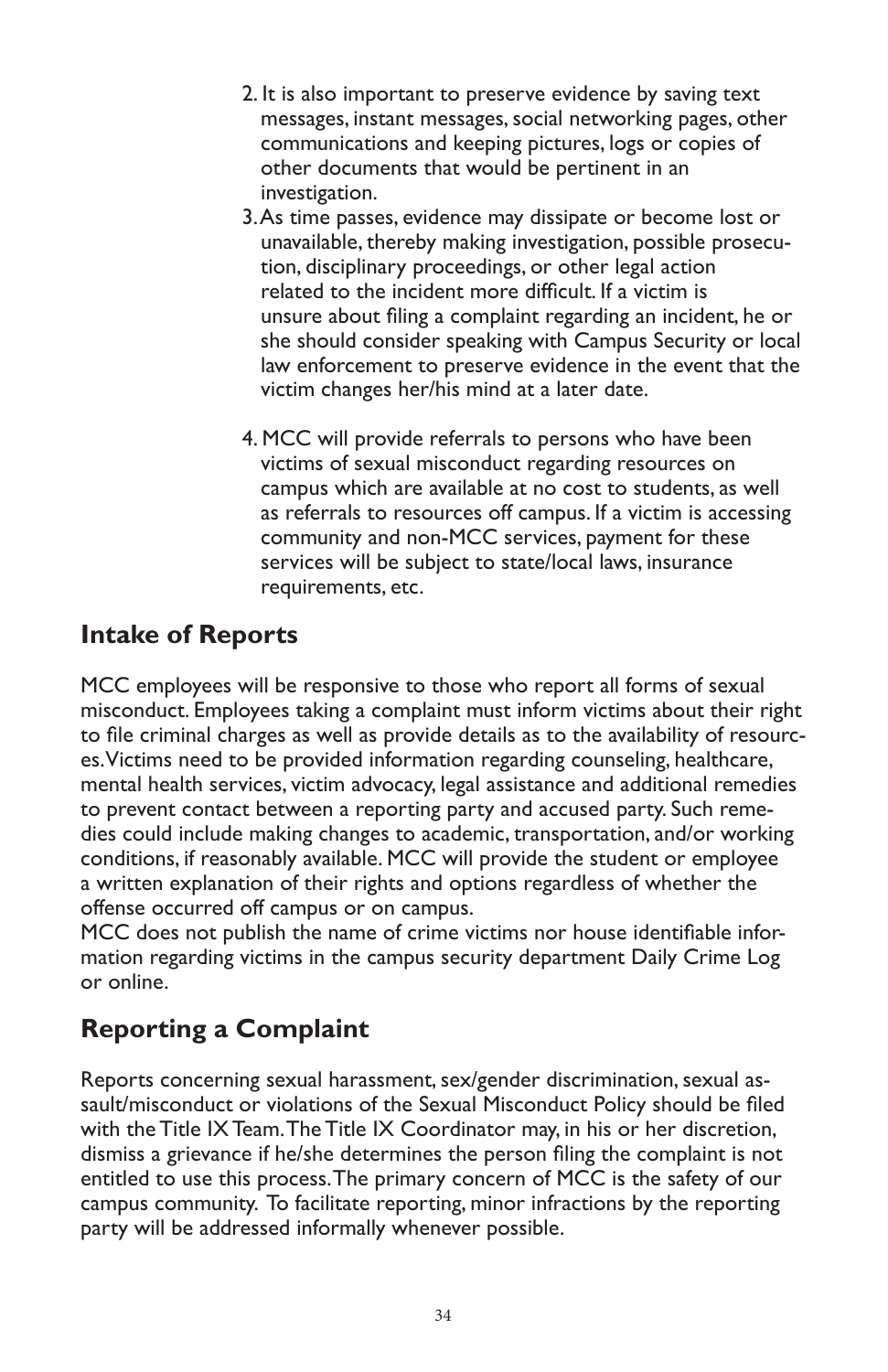The Title IX Coordinator may modify these procedures at any time as deemed appropriate for compliance with federal, state, local law or applicable guidance. The campus community will be notified of any changes via email as well as on the College Sexual Misconduct webpage.

### **Timeliness**

All reports or complaints should be made as promptly as feasible after the occurrence. A delay in reporting may be reasonable under some circumstances, as determined on a case-by-case basis. An unreasonable delay in reporting, however, is an appropriate consideration in evaluating the merits of a complaint or report. Complaints should be made within 180 days of the incident.

# **Administrative Action**

The College recognizes its obligation to address incidents of sexual misconduct, discrimination and harassment on campus when it becomes aware of its existence even if no complaints are filed; therefore, the College reserves the right to take appropriate action unilaterally under this procedure, including but not limited to issuing no-contact orders, modification of course-schedules, etc.

# **Withdrawal of Complaint**

The reporting party may withdraw the complaint at any point during the investigation; however, if there is a danger to the parties involved or to the community, the Title IX Coordinator may determine in his or her discretion that further investigation is warranted despite the reporting party's desire to withdraw the complaint.

# **Privacy of Proceedings and Records**

Although College officials will maintain an individual's privacy to the best of their ability, individuals should know that College officials (outside the context of licensed counselors and health professionals hired in their private capacity) may not be able to maintain legal confidentiality of the reporting party, but will maintain his or her privacy as noted herein. The College's ability to investigate may be limited if a reporting party insists his or her name not be disclosed to the alleged perpetrator. The College must weigh such requests for privacy against its duty to provide a safe and nondiscriminatory environment. Investigators and those involved with the investigation are individually charged to preserve privacy with respect to any matter investigated or heard. A breach of the duty to preserve privacy is considered a serious offense and may subject the offender to appropriate disciplinary action. Parties and witnesses are also admonished to maintain privacy with regard to these proceedings, and if they are college employees, failure to maintain said privacy may result in appropriate disciplinary action. Breaches of confidentiality or retaliation against: the person bringing the complaint; any person assisting with the investigation; or the person or individuals being charged with the complaint; will result in disciplinary review. The College will take responsive action if such retaliation occurs, up to and including termination and/or expulsion.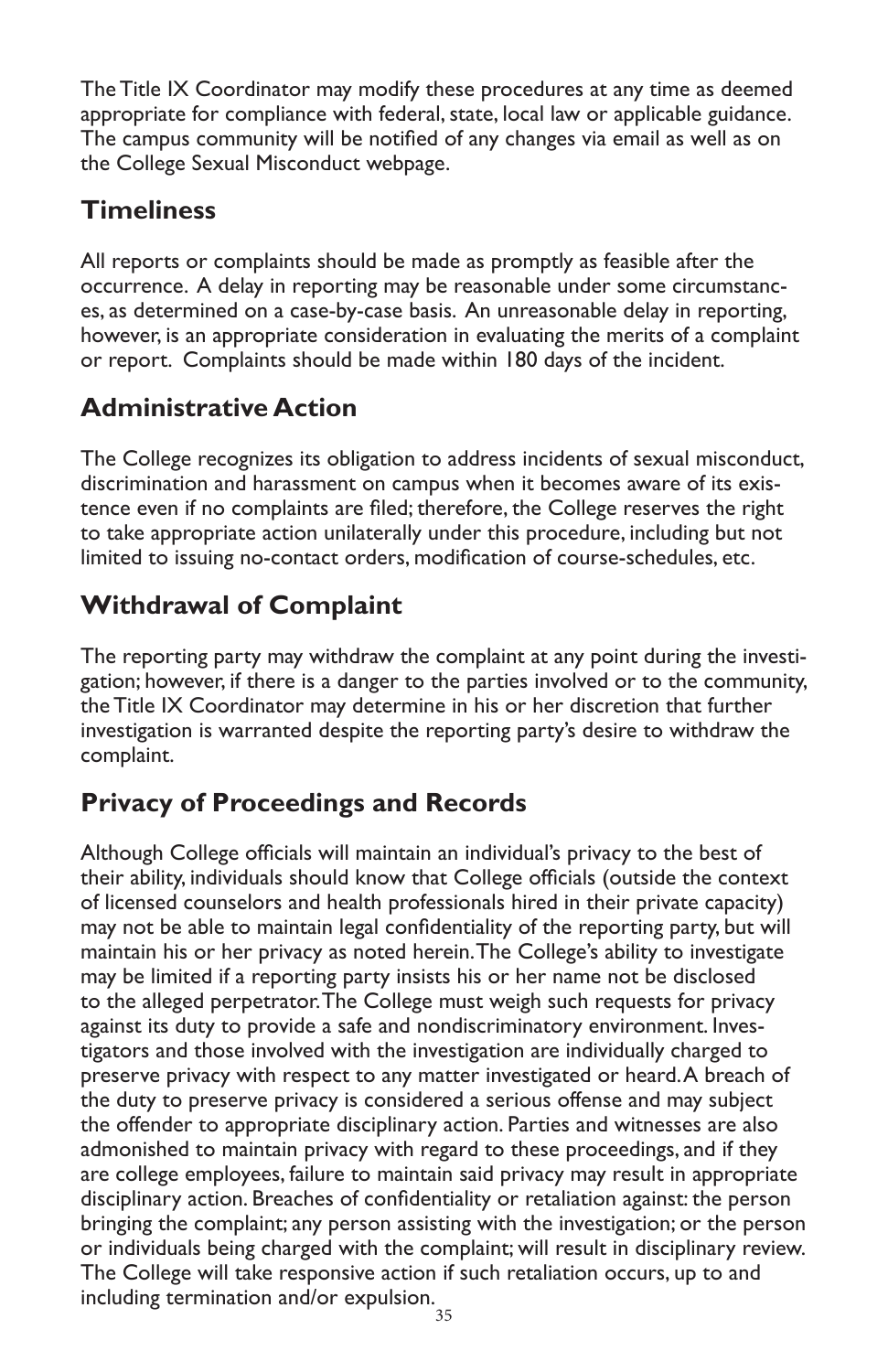### **Investigations**

In the event that an investigation is required, the process may take up to 60 business days to complete from start to finish, though many cases will be resolved in less time.

- A. It is the responsibility of the Title IX Coordinator to determine the most appropriate means for addressing the report or complaint. Options include but are not limited to:
	- 1) investigating the report or complaint as described below;
	- 2) with the agreement of the parties, attempting to resolve the report or complaint through an informal resolution process such as meeting or mediation between the alleged individual and a student conduct officer or a third party (mediation will not be used in cases involving allegations of sexual violence); or
	- 3) determining that the facts of the complaint or report, even if true, would not constitute a violation of the conduct code or applicable policy.

The Title IX Coordinator may designate another individual (either from the College, or from outside of the College) to conduct or assist with an investigation or to manage an alternative dispute resolution process. Reports of student misconduct will be managed and investigated by a Deputy Title IX Coordinator likely from the Student Services Division. Complaints involving employees will be investigated by a Title IX Coordinator or designated Deputy Title IX Coordinator likely from the Human Resources office. All investigations will be conducted professionally, expeditiously, equitably, and confidentially (to the extent possible). MCC will provide the reporting party and accused with equitable opportunities throughout the investigation and resolution process, including the opportunity to be accompanied by the advisor of their choice. The advisor is present only as a support person and does not participate or have a role in any part of the investigation or resolution process.

If outside investigators are utilized they shall have the training qualifications and experience, in the judgment of the Coordinator, to professionally facilitate the investigation. Anyone designated to address an allegation must adhere to the requirements of the conduct code and applicable policy and confer with the Title IX Coordinator about his/her process.

Upon receipt of a complaint, the Title IX Team will confirm with the reporting party the receipt of the complaint, and will specify which deputy coordinator will be assigned to conduct the investigation. Generally, the Deputy Coordinator or designee interviews the reporting party and any relevant witnesses identified by the reporting party. Once sufficient information is gathered, the Deputy Coordinator or designee will then notify the identified individual (respondent) of the allegations. The Deputy Coordinator or designee will interview the charged individual and any witnesses deemed relevant.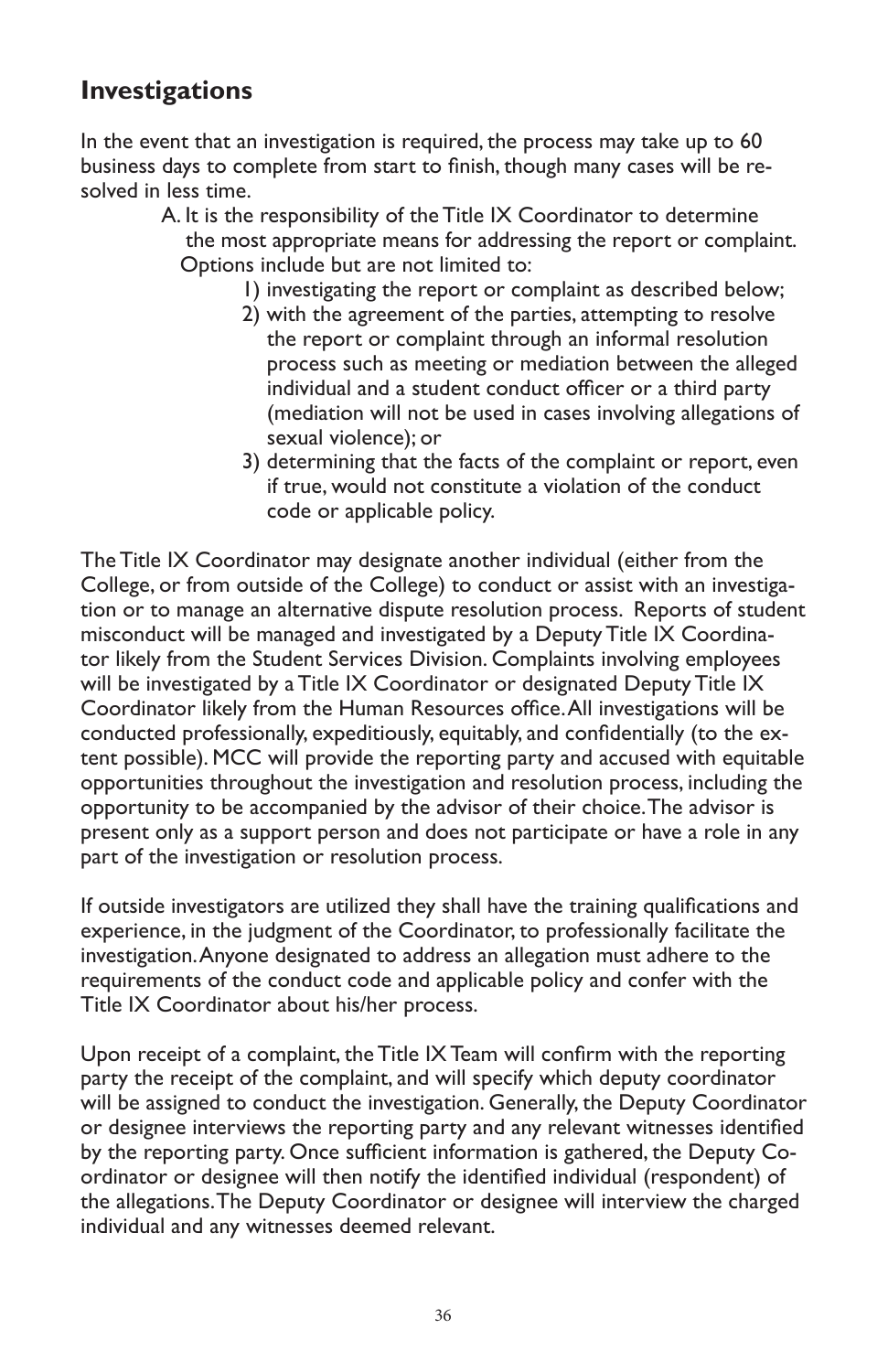Additional evidence may be sought from any relevant party or witness, including but not limited to, email communications, social media postings, text messages, phone records, etc. Parties are expected to cooperate and provide this information. Failure to cooperate with an investigation may result in separate disciplinary proceedings. Parties should be aware that as members of the college community, their access to College resources has very limited privacy rights, and the College may obtain information through college's resources and informational technology system with or without the individual's cooperation.

Once the Deputy Coordinator or designee has gathered the information, he/ she shall prepare a report for the review committee.

### **Notification to Respondent**

If an investigation is conducted, the Title IX Deputy Coordinator or designee will notify the respondent. A notice of investigation which will include a description of the alleged misconduct, and the requirement to attend a meeting with the investigator. The notice may be sent to the student's College email address, to the mailing or permanent address appearing in the College's student information system, to an address appearing in a police report, or may be hand delivered. Notice to the student will be considered furnished on the date of hand-delivery, on the date emailed, or three days after the date the notice is placed in U.S. mail. At the meeting the respondent will have the opportunity to reply to the allegations. The reporting party and the respondent both have the right to present relevant information to the investigator, including identifying witnesses, to have a support person present during any conduct meetings, and to receive a copy of the investigator's report at the conclusion of the investigation and appropriate review, to the extent permitted by law.

If the respondent does not schedule or attend a conference by the date specified in the notice of investigation, or if the respondent schedules a meeting but does not attend, or attends but does not participate, the investigator may complete the investigation based on the information obtained. The Title IX Coordinator or designee may also use relevant police investigation reports in the process.

If not already reviewed, the investigator or Title IX designee shall discuss campus support services available to the parties and will discuss with the reporting party whether she/he has the same classes and/or campus activities with the respondent, and will take interim steps as needed to protect the reporting party and the campus prior to the outcome of the investigation, including, but not limited to class moves, no-contact orders, interim suspension as she/he deems necessary and appropriate. The investigator or designee will discuss with the reporting party his/her options for obtaining criminal or civil protection or restraining orders and for reporting to law enforcement.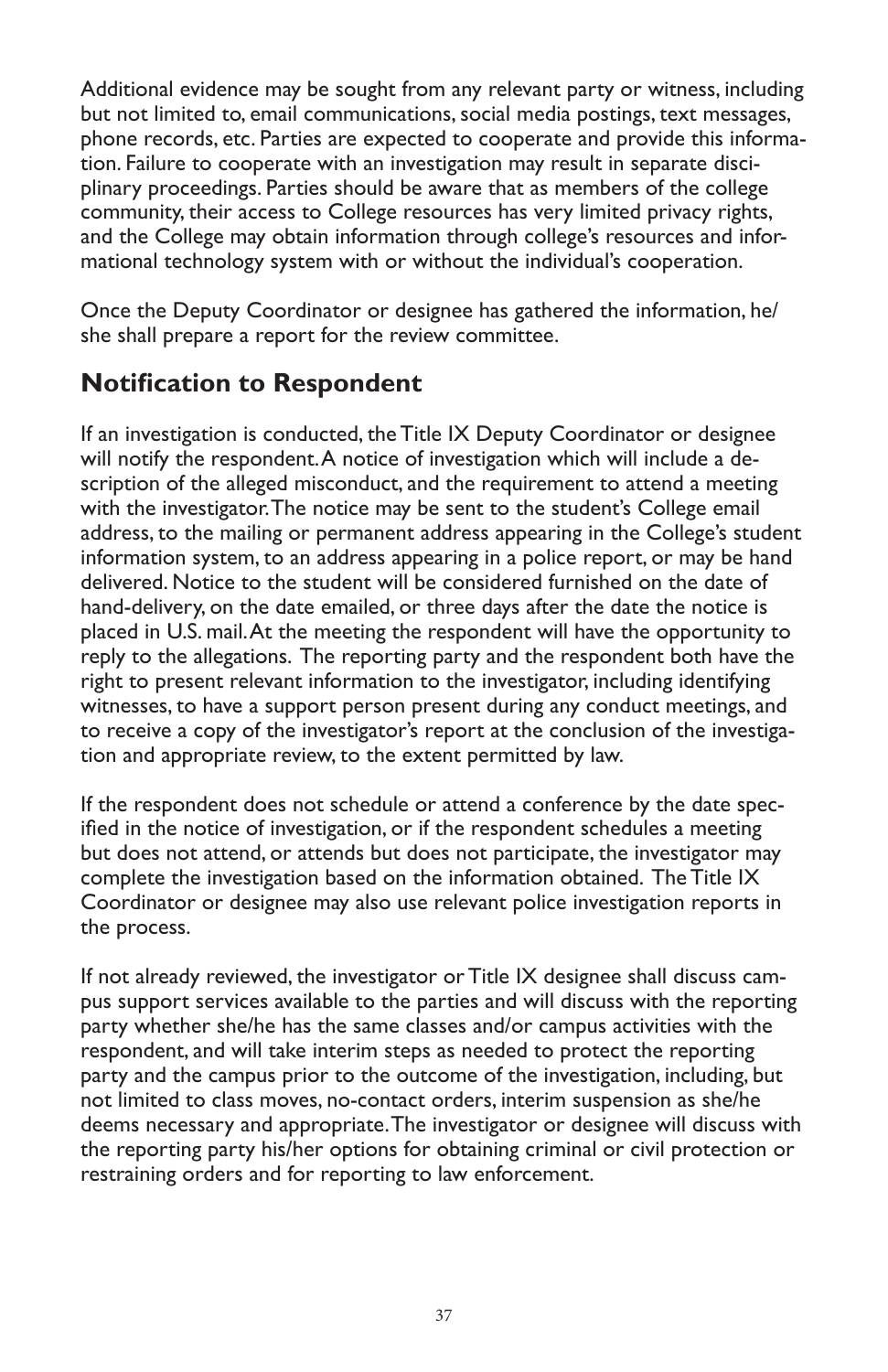# **Leadership Notification**

The President shall be notified when an investigation occurs.

### **Investigatory Report and Standard of Proof**

At the conclusion of an investigation, the investigator shall prepare a written report that will include a statement of factual findings and a determination as to whether or not there was a violation of the Student Code of Conduct or college policy. The standard of proof shall be a preponderance of the information/ evidence or it is more likely true than not. The report shall be presented to the review committee.

Findings of no responsibility of misconduct by employees and students: When the investigator determines that there is insufficient evidence, by a preponderance of the evidence, the investigation will be closed and documented in accordance with applicable College policies.

### **Review Committee**

The review committee shall consist of employees who have received appropriate training regarding implementation of this policy, and may include students with appropriate training.

> The review committee examines the investigative report to assess the thoroughness and fairness of the investigation and determine if the conclusions reached in the report are reasonable. The review committee may review any information contained in the investigation file, may consult with the investigator, or may recommend that further investigation or a new investigation be done by the same or another investigator. The review committee may not conduct its own investigation or hearing.

> The Title IX Investigator shall advise the reporting party and respondent in writing of the result of any investigation conducted under this process. A copy of the investigator's summary report as approved by the standing review committee and to the extent permitted by law shall be provided to the reporting party, the respondent and the Title IX Office.

### **Retention of Documents**

In all cases, the Title IX Office shall retain the investigator's report and final sanction decision for a minimum of four years or for as long as any administrative or legal action arising out of the complaint is pending.

All records, reports and investigations relating to sexual misconduct or protected class discrimination or harassment shall be considered confidential and shall not be disclosed publicly except to the extent required by law.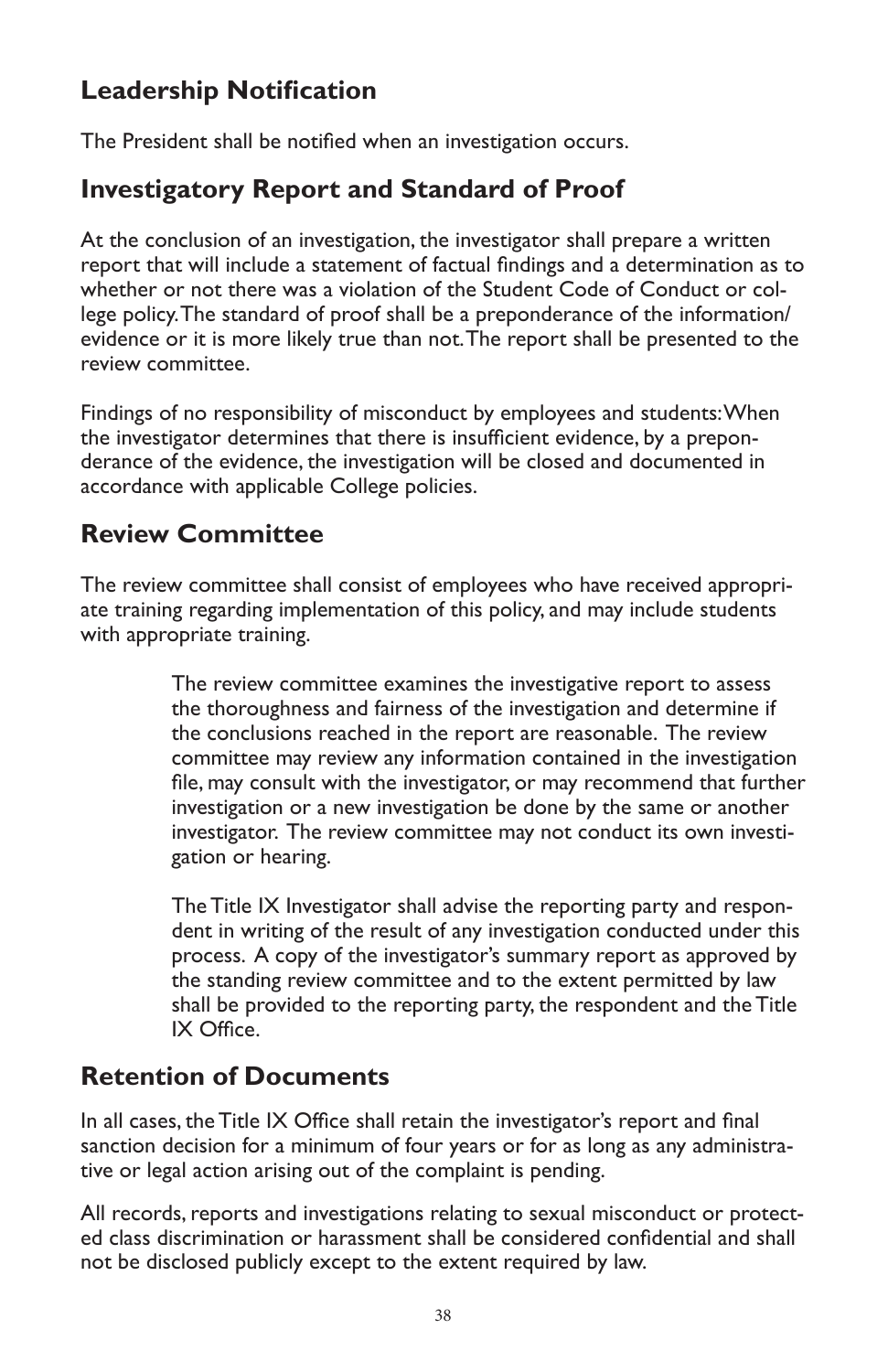# **Falsification**

Any student who provides false information to any College official during the investigation or conduct process may be charged with violating the Student Code of Conduct.

# **Finding**

After the investigation, the Title IX Deputy Coordinator or investigator shall render a finding based on the relevant evidence presented to the review committee utilizing a preponderance of the information/evidence standard, i.e. the facts complained of are more likely true than not.

Upon completion of the investigation, the Title IX Deputy Coordinator or designee is authorized to take the following actions:

- 1. Dismissal of the claim The Title IX Deputy Coordinator or designee finds that no violation occurred and dismisses the complaint, giving written notice of said dismissal to each party involved.
- 2. Determination of Responsibility The Title IX Deputy Coordinator or designee makes a finding of responsibility for any of the allegations and notifies the parties and appropriate administrative officers of the finding and may recommend actions to be taken. Both parties shall receive notification, in writing, which will include:
	- a. The result of any investigation that arose from an alleged violation.
	- b. Additional process information

If evidence supports a finding of responsibility, the written report of the action taken shall then be placed in the personnel record of the student or employee file. Sanctions will become a permanent part of a student record or employee file.

# **Appeals**

### **Review of the decision**

Either party may appeal the outcome of the matter. A review of the matter will be efficient and narrowly tailored. A party may seek review only on the following grounds:

- 1. To consider new information, sufficient to alter the decision, or other relevant facts not brought out in the original hearing, because such information was not known or knowable to the person appealing during the time of the hearing.
- 2. To allege a procedural error within the process that may have substantially impacted the fairness or outcome of the investigation.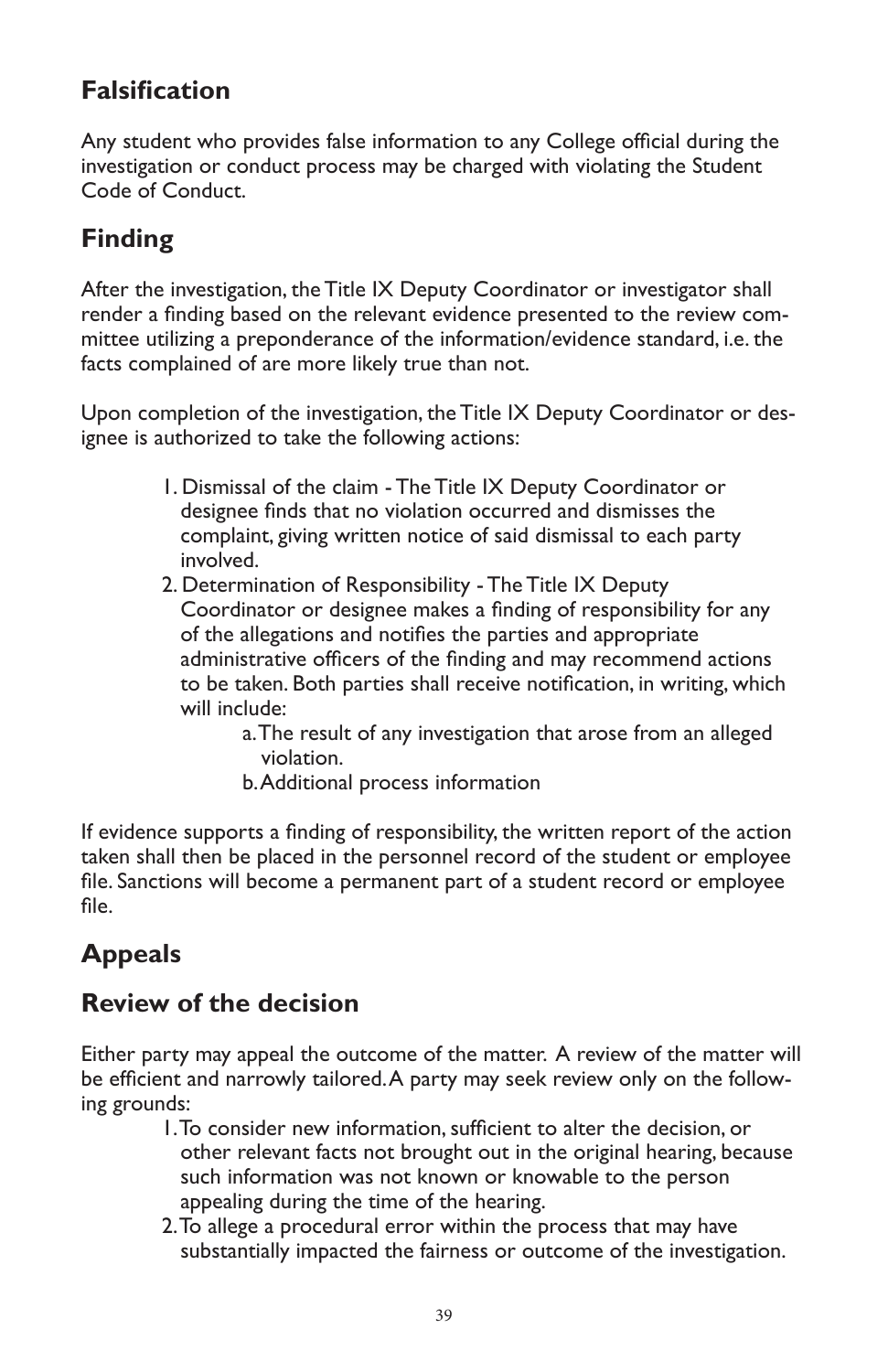Appeals must be submitted in writing to the Title IX Coordinator within 7 business days from the day the parties are notified about the outcome of the case. Upon receipt of an appeal the Title IX Coordinator will appoint an appellate review panel of 3 members from a pool of trained faculty/staff. The panel will review the materials within 15 business days of receipt of the appeal. The panel will examine all documentation of the process and report to determine if there is a reasonable basis for changing the outcome. The appeal request will be shared with the other party (e.g. if the responding party files an appeal, the appeal is shared with the reporting party, who may also wish to file a response and/or bring their own appeal on separate grounds; this response or appeal will be shared with the initial appealing party). Based on the written requests/ responses or interviews as necessary, the appeals board will send a letter of outcome for the appeal to all parties. The panel will issue a written determination of the appeal, or may request that the Title IX Coordinator take appropriate steps in the appeal, which may include:

- 1. Affirm the original finding and sanction
- 2. Affirm the original finding but issue a new sanction based on the new information, which may be of greater or lesser severity
- 3. Remand the case back to the review committee to correct a procedural or factual defect

The panel's determinations are final. Both parties shall receive simultaneous written notice of the outcome of the appeal. Both parties shall receive simultaneous written notice of any change to the results that occurs prior to the time that such results become final; and when such results become final. The appeal board's decision to deny an appeal request is final.

Potential student sanctions will be applied based upon the facts and circumstances of the case. Possible student sanctions may include but are not limited to counseling, no contact orders, warning, suspension, and expulsion. In addition the College may choose to withhold awarding a degree otherwise earned until the completion of the process set forth in this policy including the completion of all sanctions imposed, if any. Employee disciplinary action may include but not be limited to counseling, warning, transfer, demotion, and termination.

### **Violations of Law**

An employee or student may be accountable for sexual misconduct under applicable local, state, and/or federal law, as well as under MCC policy. A criminal investigation may be conducted concurrently with the Title IX investigation. Disciplinary action by MCC may proceed while criminal proceedings are pending and will not be subject to challenge on the grounds that criminal charges involving the same incident have been dismissed or reduced.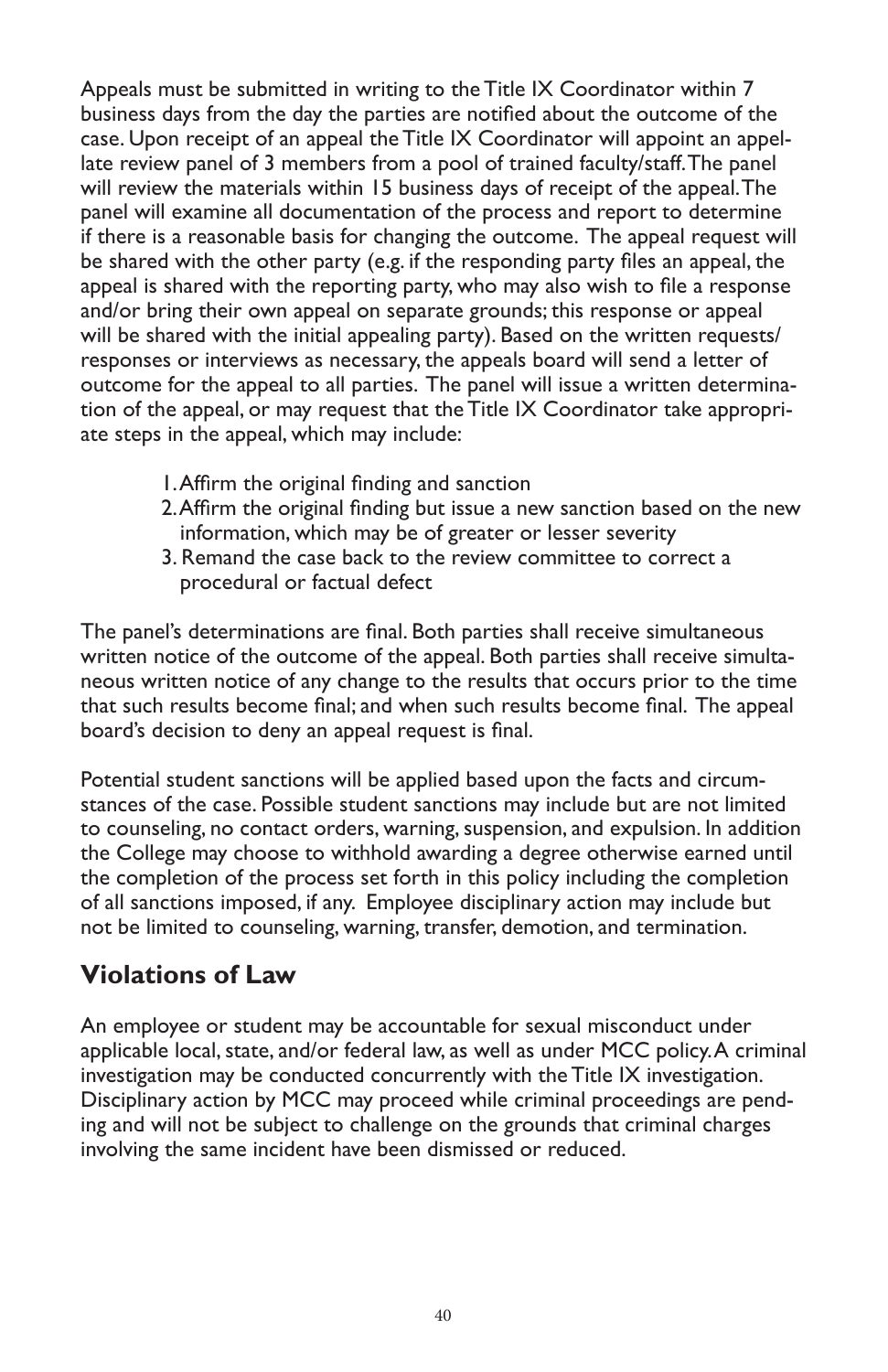#### **Jeanne Clery Disclosure of Campus Security Policy and Campus Crime Statistics Act, as Amended by the Violence Against Women Reauthorization Act of 2013**

Muskegon Community College does not discriminate on the basis of sex in its educational programs and sexual harassment and sexual violence are types of sex discrimination. Other acts can also be forms of sex-based discrimination and are also prohibited whether sexually based or not and include dating violence, domestic violence, and stalking. As a result, Muskegon Community College issues this statement of policy to inform the community of our comprehensive plan addressing sexual misconduct, educational programs, and procedures that address sexual assault, domestic violence, dating violence, and stalking, whether the incident occurs on or off campus and when it is reported to a College official. In this context, MCC prohibits the offenses of domestic violence, dating violence, sexual assault and stalking and reaffirms its commitment to maintain a campus environment emphasizing the dignity and worth of all members of the College community.

### **Notice to the Public and Victims of Violent Crimes Sex Offender Registration**

The Federal Campus Sex Crimes Prevention Act, enacted on October 28, 2000, requires institutions of higher education to issue a statement advising the campus community where law enforcement agency information provided by a state concerning registered sex offenders may be obtained. It also requires sex offenders already required to register in a state to provide notice, as required under state law, of each institution of higher education in that state at which the person is employed, carries on a vocation, volunteers services or is a student. In the State of Michigan, convicted sex offenders must register with the police department that has jurisdiction over the location of their residence. You can link to this information by accessing Offender Watch on the Michigan Public Sex Offender website at:

http://www.communitynotification.com/cap\_main.php?office=55242/

Jason Cooper, Director of Compliance & Title IX Coordinator, oversees and provides leadership for the activities related to Title IX compliance, training, investigations, enforcement, response, and reporting.

> •Jason Cooper, Director of Compliance & Title IX Coordinator Suite 1055E, 231-777-0690, Jason.cooper@muskegoncc.edu

There are also Title IX Deputy Coordinators at MCC:

•Kristine Anderson, Executive Director of Human Resources & Title IX Coordinator Suite 2109M, 231-777-0447, human.resources@muskegoncc.edu

•Sally Birkam, Dean of Student Success and Campus Life Suite 1043A, 231-777-0328, Sally.birkam@muskegoncc.edu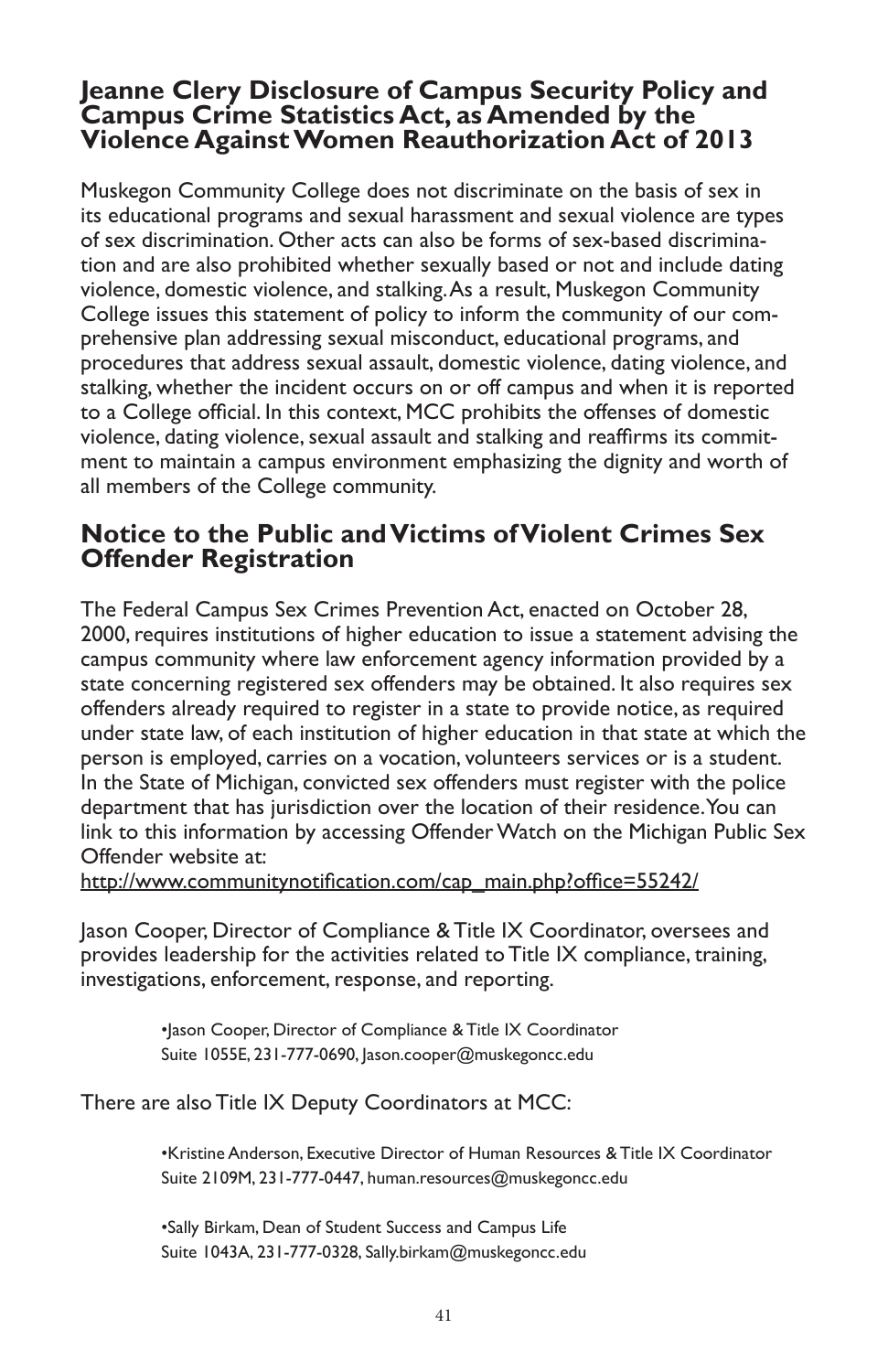•Eli Fox, Institutional Research Analyst Suite 1065F, 231-777-0207, Eli.fox@muskegoncc.edu

•Tonette Brown-Garner, College Service Evening Coordinator Suite 1353, 231-777-0654, Tonette.brown-garner@muskegoncc.edu

•Marty McDermott, Dean of College Services and Athletics Health & Wellness Center 124A, 231-777-0462, Marty.mcdermott@muskegoncc.edu

•Seth York, Faculty, Counselor Suite 1050E, 231-777-0296, Seth.york@muskegoncc.edu

•Cheryl Flannery, Dean of Early College & Course Manager Room 1309, 231-777-0308, Cheryl.flannery@muskegoncc.edu

### **TOBACCO/E-CIGARETTE FREE ENVIRONMENT**

Muskegon Community College is committed to the health, comfort, and safety of students, employees and the general public, thereby, minimizing the harmful effects and discomfort smoking produces in the workplace.

In compliance with Federal and State laws, fire regulations, and Board of Trustees policy, the use, distribution or sale of tobacco, electronic cigarettes (e-cigarette) in addition to the possession, use or smoking of medical marijuana is prohibited in college buildings, extension centers, on college premises and in vehicles owned, rented or leased by the college. If College facilities are rented by non-College individuals or groups, they and their participants/guests shall be required to comply with this policy.

Muskegon Community College will offer and promote programs and services that include practical evidence-based approaches to decrease or stop tobacco use for students and employees.

### **WEAPONS POLICY**

It is the policy of Muskegon Community College that no person employed by the College or any student or visitor to College buildings, facilities, vehicles, grounds and other College property shall possess a weapon and/or dangerous weapon in a College building, on College grounds, during a College-sponsored activity, or during such times as students are under the supervision of College authorities.

"Weapons and/or dangerous weapons" is defined to include firearms and weapons as defined in USC Title 20 as 8921 and USC title 18 as 921 and MCL as 380.1313(4).

Each person who is employed by Muskegon Community College shall abide by the terms of the College policy respecting a weapons-free area.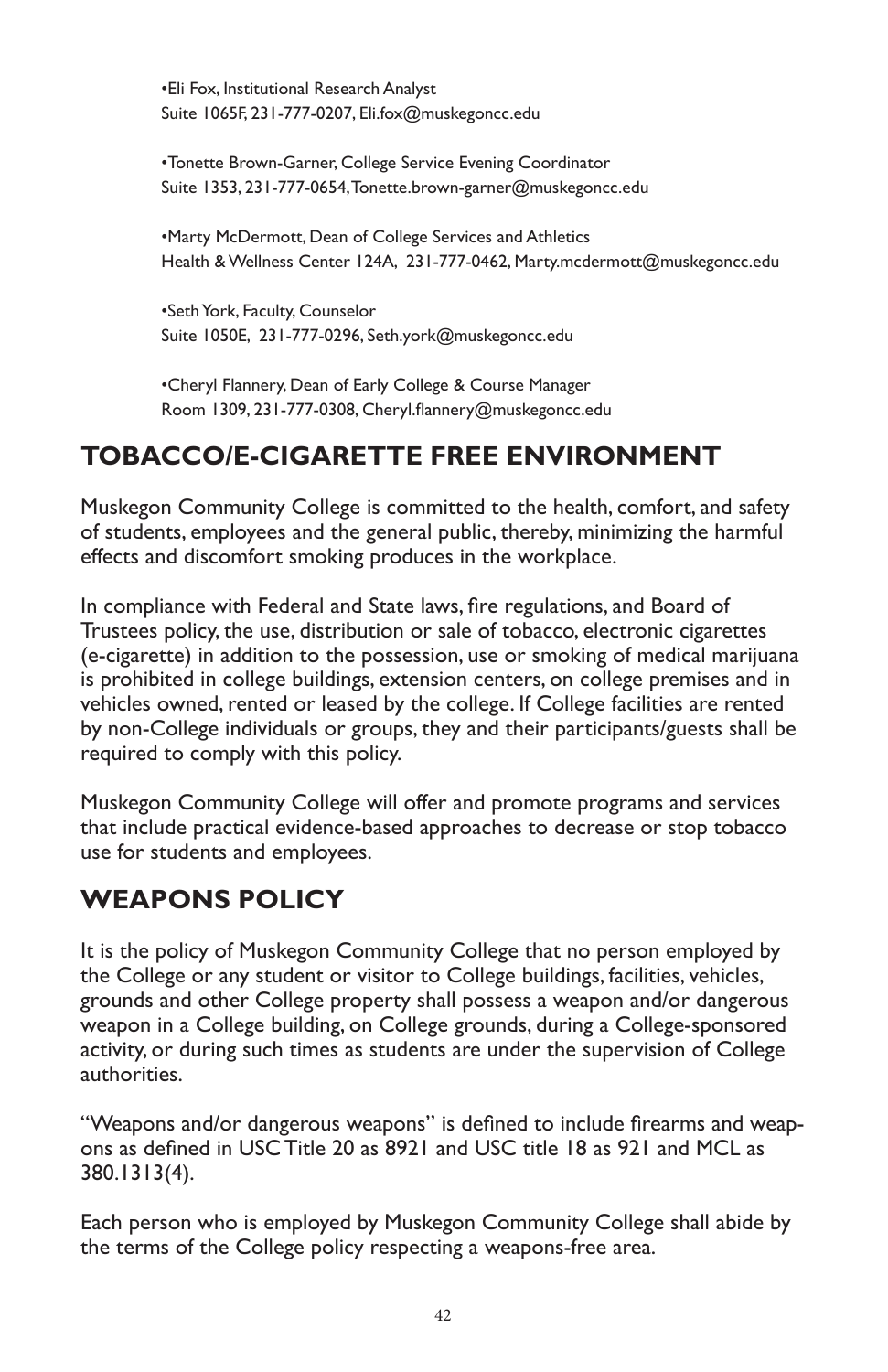An employee who violates the terms of this policy shall be subject to immediate disciplinary action up to and including immediate discharge. Any sanctions imposed shall be in accordance with College administrative policies, regulations, procedures, and collective bargaining agreements then in place. Referral of the matter to the appropriate law enforcement agency for prosecution may also result.

Each visitor who violates the terms of this policy shall be subject to immediate removal from College property, and the matter shall be referred to the appropriate law enforcement agency for possible prosecution.

Each student enrolled in Muskegon Community College shall abide by the terms of the College's policy respecting a weapons-free zone. Any student who violates the terms of this policy shall be subject to immediate removal from College property, and the matter shall be referred to the appropriate law enforcement agency for possible prosecution. The College reserves the right to impose such sanctions as shall be called for in its College Catalog and all other College administrative policies, regulations, and procedures.

This policy is not intended to apply to on or off duty law enforcement personnel under performance of their duties, armed carriers, and others who have legal cause to carry a weapon and have the President's permission.

# **DRUG AND ALCOHOL POLICY & PENALTIES**

Muskegon Community College complies with federal, state, and local laws including those that regulate the possession, use, and sale of alcoholic beverages and controlled substances. The following represents the drug/alcohol policies of the College.

In compliance with the Board of Trustees' policies 4.02.00 and 5.20.00 and the Drug Free Schools and Communities Act Amendments of 1989, the following represent the Drug-Free Workplace Regulations of the College:

•Employees, students, and guests may not manufacture, distribute, dispense, possess or use alcoholic beverages on College premises.

•Employees, students, and guests may not unlawfully possess, use or distribute controlled substances and alcohol on College premises or while engaged in College activities such as conferences or field trips.

•Being under the influence of alcohol or any controlled substance while on College premises or engaged in College activities is prohibited.

•Employees, students and guests are personally accountable for having knowledge of federal, state, and local laws relating to alcoholic beverages and controlled substances, the minimum drinking age, transporting open containers of alcoholic beverages and false representation of age by a minor.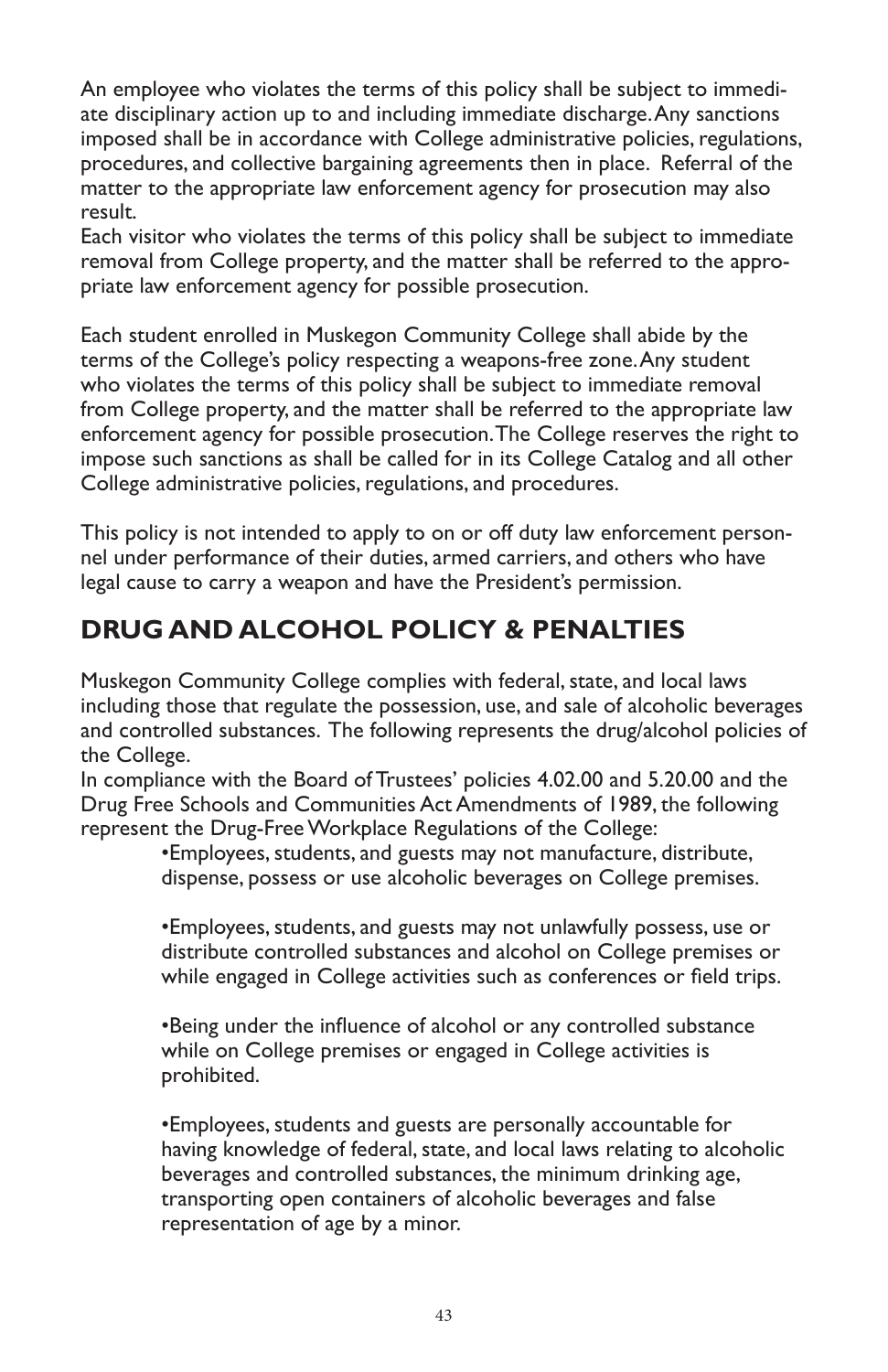As a condition of employment, each employee of the College shall comply with the terms of this policy. Violation of such policy may result in disciplinary action up to and including termination of employment and referral for prosecution. Any sanctions imposed will be consistent with local, state and federal law. All employees are required to notify the College of any criminal conviction for a violation of the policy occurring in the workplace no later than five (5) days after such conviction.

Violation of this policy by students may result in disciplinary action up to and including dismissal from the College and referral for prosecution. Students should refer to the College Catalog for details.

All guests on campus are expected to follow the above requirements. Failure to do so may result in a request to leave College property or a College activity.

The College will strive to provide a safe, healthy and drug-free environment by continuing to offer educational programs that support a drug-free campus and workplace. Copies of these regulations will be made available to all new students and employees.

Each October, Muskegon Community College participates in the National Collegiate Alcohol Awareness Week. In addition to educational and awareness sessions focusing on alcohol awareness, students will have the opportunity to try out the drunk driving simulator.

### **HEALTH RISKS OF COMMONLY ABUSED SUBSTANCES**

www.drugabuse.gov/drugs-abuse

# **LEGAL SANCTIONS**

State and federal law regulate the use, possession, and distribution of drugs and alcohol, and penalties are associated with illegal actions involving drugs and alcohol. Such penalties – which include probation, fines, and/or imprisonment – may be imposed by judicial authorities on individuals who violate these laws, notwithstanding any penalty imposed by Muskegon Community College.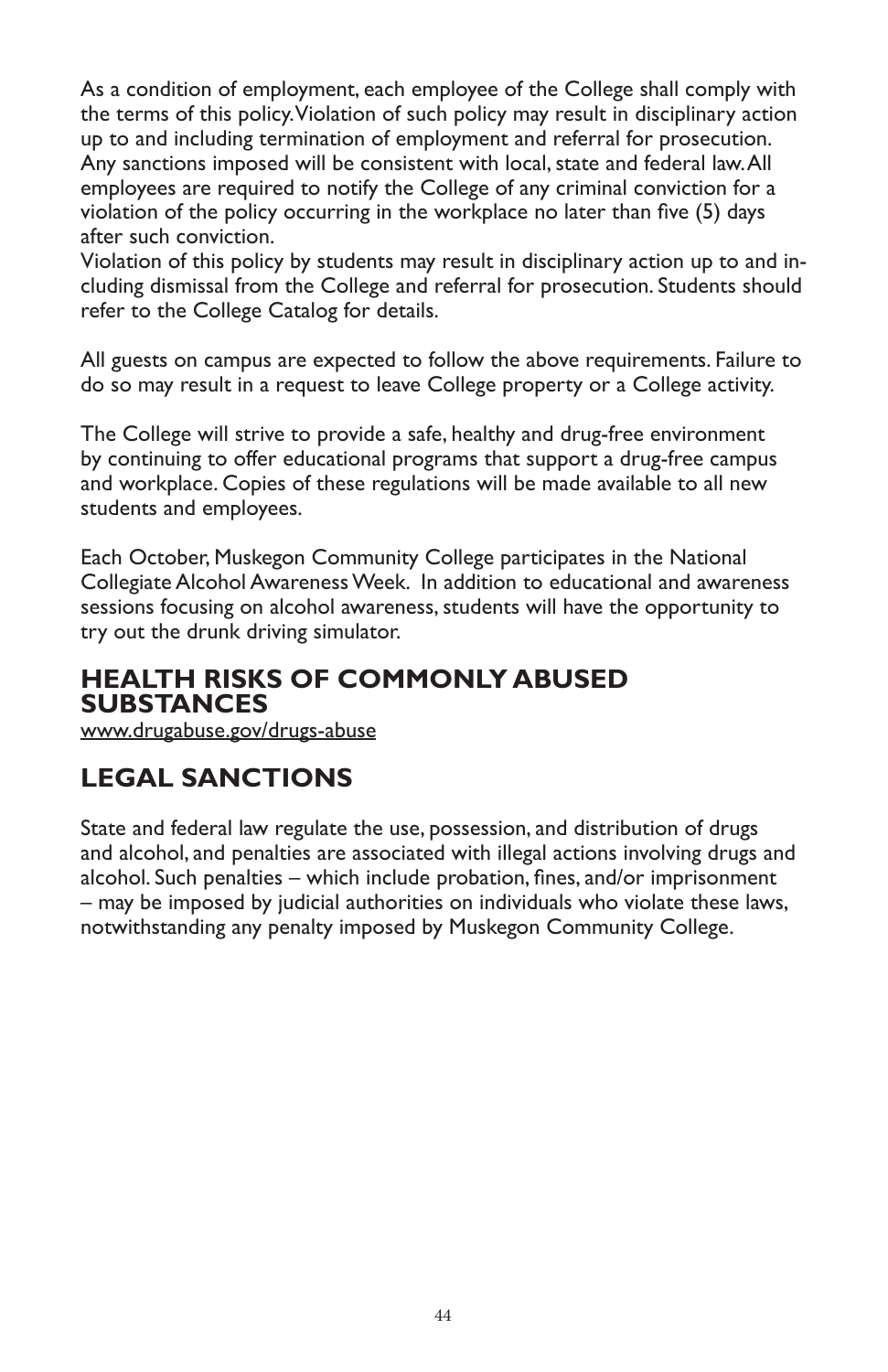### **RESOURCES FOR SUPPORT AND ASSISTANCE**

Agencies where you can go for help or referral:

#### **MERCY LIFE COUNSELING**

125 E SOUTHERN AVE SUITE 100 MUSKEGON, MICHIGAN 231-672-3582 MERCYHEALTHMUSKEGON.COM

#### **MUSKEGON COMMUNITY COLLEGE OFFICE OF HUMAN RESOURCES**

221 S. QUARTERLINE ROAD MUSKEGON, MICHIGAN 231-777-0355

#### **PINE REST NORTH SHORES**

17325 VANWAGONER RD SPRING LAKE, MI 616-847-5145 **PINERESTORG** 

#### **EASTSIDE OUTPATIENT SERVICES**

445 EAST SHERMAN MUSKEGON HTS., MICHIGAN 231- 739-4359 EASTSIDESAC.COM

#### **CENTER FOR WOMEN IN TRANSITION**

300 N. FERRY ST., #4 GRAND HAVEN MICHIGAN 616-846-0674

#### **EVERY WOMAN'S PLACE**

1221 W LAKETON AVE MUSKEGON, MICHIGAN 24-HOUR CRISIS LINE – 231-722-3333 EVERYWOMANSPLACE.ORG

#### **WOMEN'S INFORMATION SERVICES INC.**

PO BOX 1249 BIG RAPIDS, MICHIGAN 24 HOUR CRISIS LINE – 1-800-374-9473 WISEAGAINSTVIOLENCE.ORG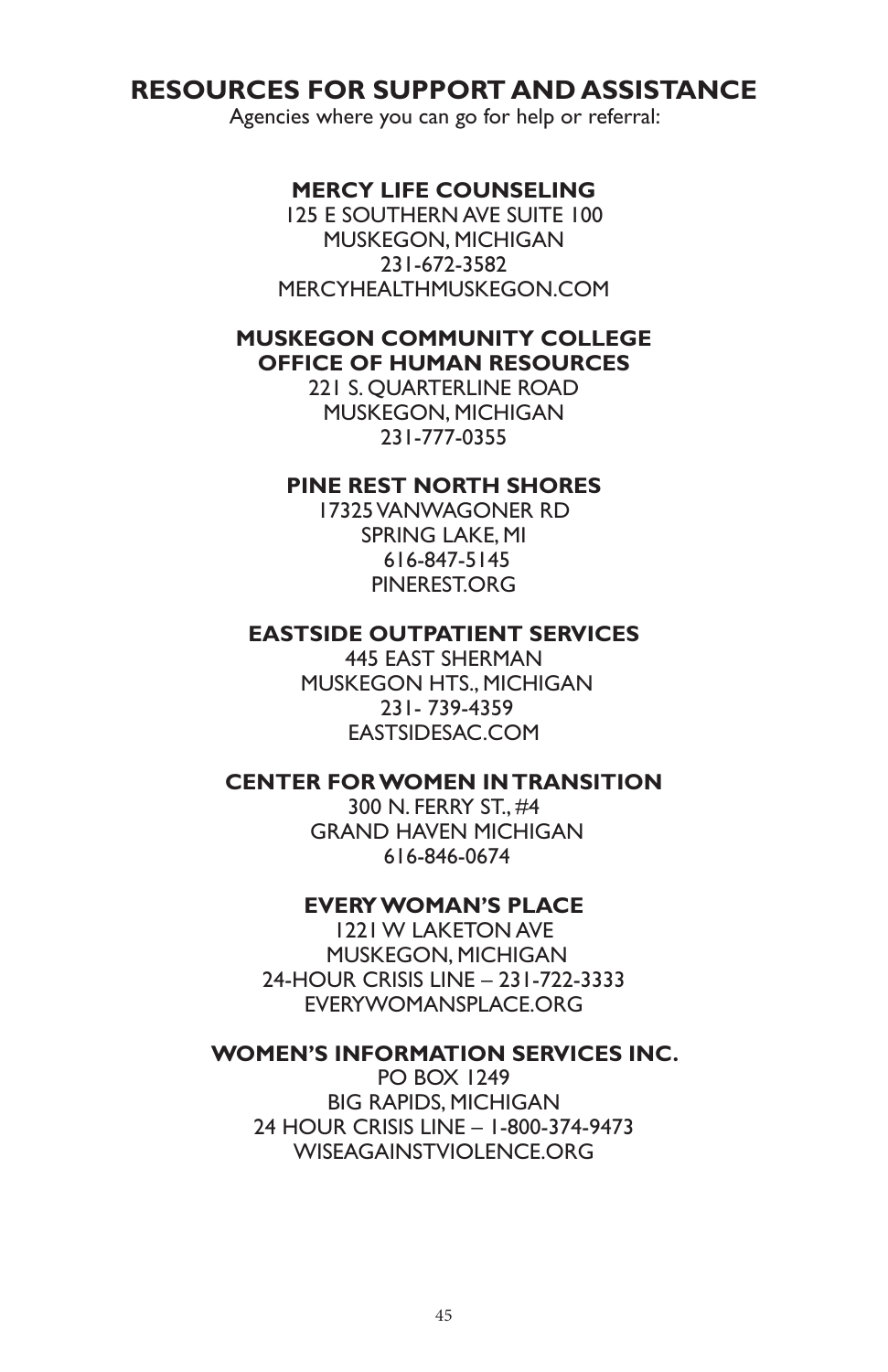#### **WEST MICHIGAN TEEN CHALLENGE**

440 E PONTALUNA RD. MUSKEGON, MICHIGAN MEN 231-798-7927 WOMEN 231-798-2702 WM-TC.COM

#### **CALL-211.ORG**

1011 SECOND ST. MUSKEGON, MICHIGAN 231-733-8615 CALL-211.ORG

#### **HEALTHWEST**

376 E APPLE AVE MUSKEGON, MICHIGAN 231-724-1111 HEALTHWEST.NET

#### **LAKESHORE REGIONAL ENTITY**

5000 HAKES DR, SUITE 250 NORTON SHORES, MI 49441 231-769-2050 OR 1 800-897-3301 LSRE.ORG

#### **COMMON GROUND VICTIM ASSISTANCE PROGRAM**

1-800-231-1127 COMMONGROUNDHELPS.ORG

#### **AL-ANON**

1-888-425-2666

#### **AMERICAN COUNCIL ON ALCOHOLISM HELPLINE**

1-800-527-5344

In compliance with the Federal government, portions of this brochure are provided in compliance with the Drug-Free Schools and Communities Act of 1989.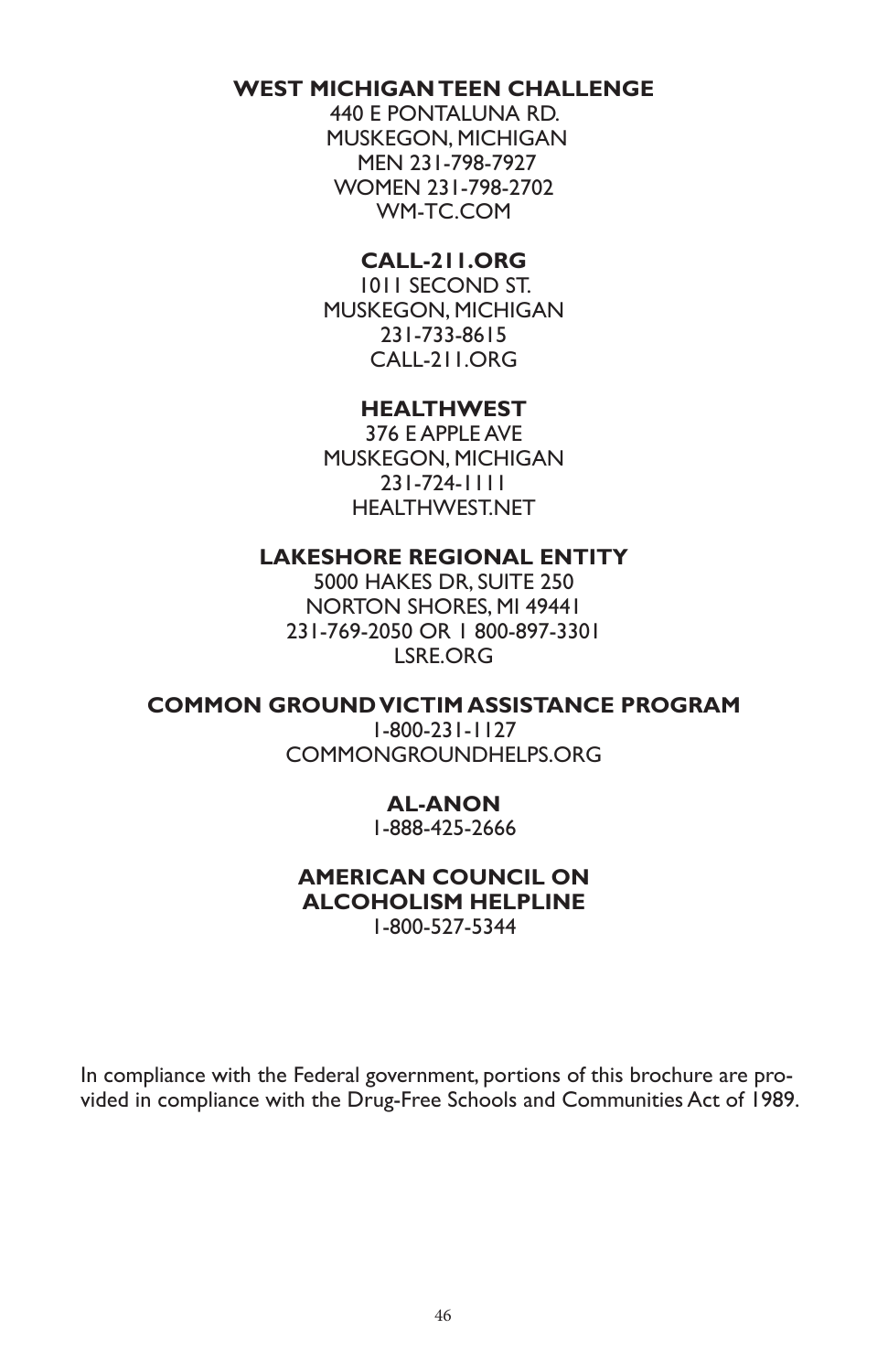# **SERIOUS INJURY OR ILLNESS**

Dial 911 Central Dispatch then security for assistance. From on-campus phone dial ext 7545 and from a cell phone dial 231-777-0545/231-557-5648. At the Sturrus Technology Center contact security at ext 7405 or cell 231-288-6504.

Provide Security with pertinent facts in writing: nature of injury/illness; name, address, phone number of injured; care/treatment provided by College personnel; name(s), phone number of person(s) notified.

# **NON-SERIOUS INJURIES**

All injuries must be reported immediately to Security. From on-campus phone dial ext 7545; from a cell phone dial 231-777-0545/231-557-5648. At the Sturrus Technology Center contact security at ext 7405 or cell 231-288-6504. Injured employees will be sent for evaluation and treatment.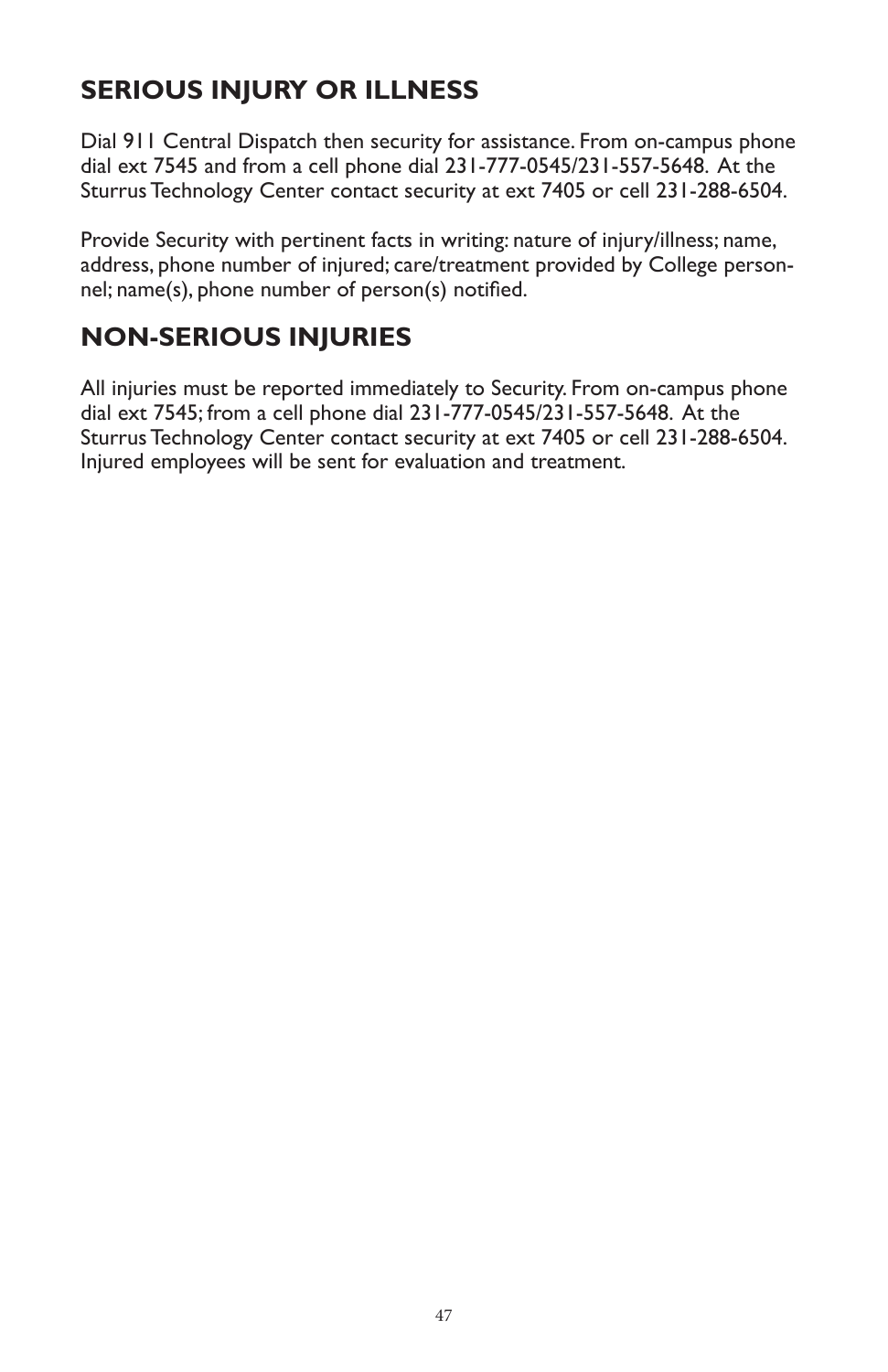### **FIRST AID KIT LOCATIONS**

| <b>Main Building</b><br><b>Ist Floor</b>                          | Rm 1040<br>Rm 1032<br>Rm 1031<br>Rm 1010            |                                                       |                                                              | Rm 1021<br>Rm 1073<br>Rm 1076<br>Rm 1084 | Welcome Center, Backstage OBT, Security Desk       | Rm 1083<br>Rm 1087<br>Rm 1086<br>Rm 1003 |
|-------------------------------------------------------------------|-----------------------------------------------------|-------------------------------------------------------|--------------------------------------------------------------|------------------------------------------|----------------------------------------------------|------------------------------------------|
| <b>Main Building</b><br>2nd Floor                                 | Office 2012<br>Rm 2006<br>Rm 2080<br>Grill Kitchen  |                                                       | Rm 2109<br>Rm 2090<br>Rm 2098<br>Rm 2099                     |                                          | Closet 54<br>Rm 2101<br>Rm 2102<br>Rm 2021         |                                          |
| <b>Main Building 3rd Floor</b>                                    |                                                     |                                                       | Mechanical Rm. 3047<br>Rm 3081<br>Rm 3009                    |                                          | Rm 3055<br>Rm 3021                                 |                                          |
| Maintenance Building Maintenance Department and Automotive Center |                                                     |                                                       |                                                              |                                          |                                                    |                                          |
| Art & Music Building Rm 1226                                      |                                                     | Rm 1228<br>Rm 1241                                    |                                                              | Rm 1242<br>Rm 1243<br>Rm 1244            |                                                    | Rm 1245<br>Rm1246<br>Rm 1248             |
| <b>Health &amp; Wellness Center</b> Front Desk and Fitness Area   |                                                     |                                                       |                                                              |                                          |                                                    |                                          |
| Gymnasium                                                         | North Wall                                          |                                                       |                                                              |                                          |                                                    |                                          |
| <b>Stevenson</b><br><b>Center</b>                                 | Office 1309<br>Office 1356<br>Office 1309           |                                                       | Rm 1365<br>Rm 2316<br>Rm 1357                                |                                          |                                                    | Rm 2319/Kitchen                          |
| <b>Science Center</b>                                             | Rm 1423<br>Rm 1419<br>Rm 1420                       |                                                       | Rm 1417<br>Rm 1413                                           |                                          | Rm 1412<br><b>Rm 1416A</b>                         |                                          |
| Library/Technology<br><b>Center</b>                               |                                                     | 1st floor Workroom<br>Information Commons - Room 2069 |                                                              |                                          |                                                    |                                          |
| <b>Sturrus Technology</b><br><b>Center</b>                        | $Rm$ 011<br>Rm 015<br>Rm II0<br>$Rm$ $115$<br>Rm116 |                                                       | <b>Rm 117</b><br>Rm 210<br>Rm 212<br>Rm 213<br><b>Rm 214</b> |                                          | Rm 216<br>Rm 217<br><b>Rm 220</b><br><b>Rm 224</b> |                                          |
| <b>Ottawa Center</b>                                              |                                                     |                                                       |                                                              |                                          | Near vending Employee Breakroom                    |                                          |
| <b>NCRESA</b>                                                     |                                                     |                                                       | Kitchen/office suite                                         |                                          |                                                    |                                          |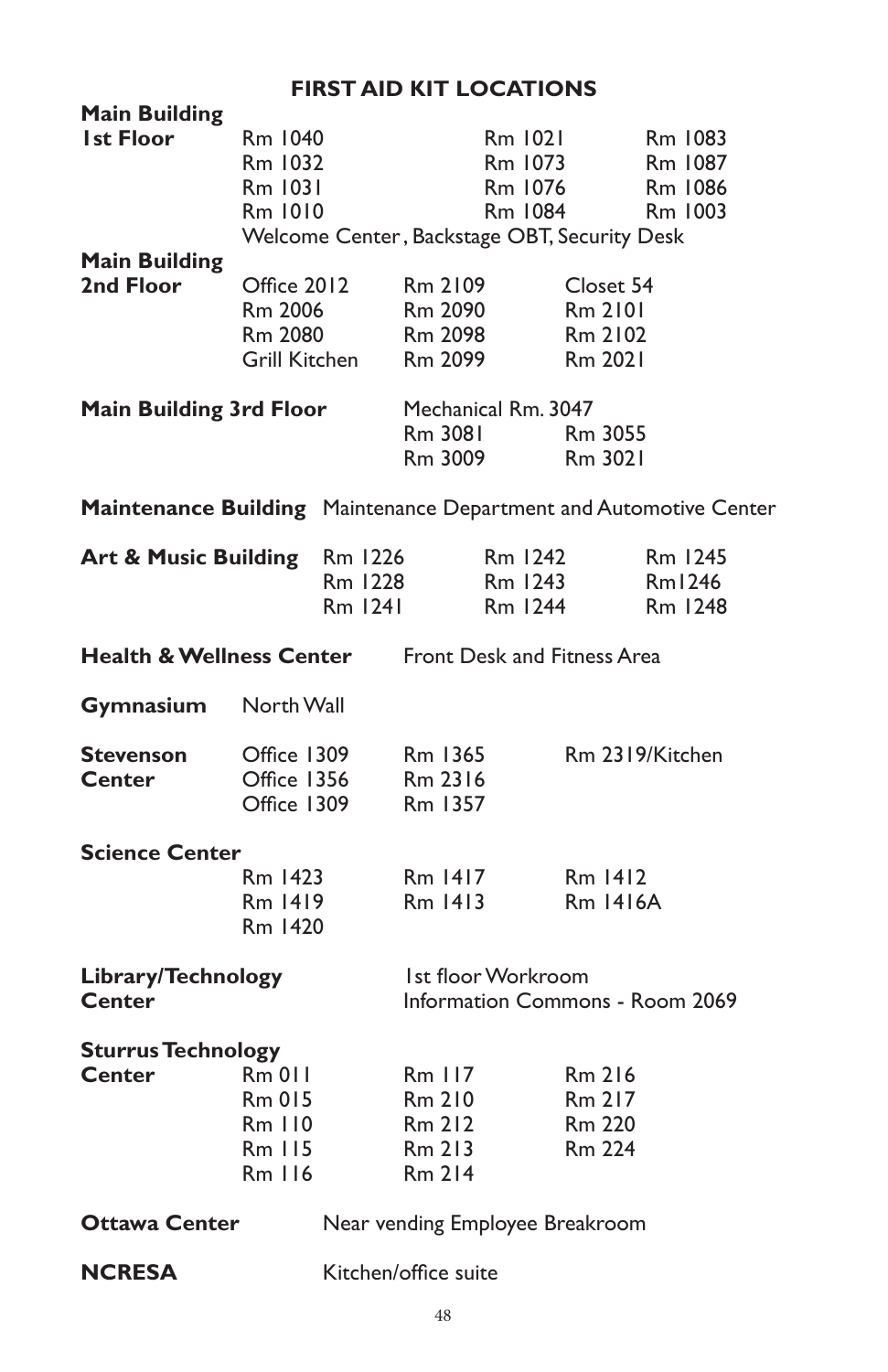#### **AUTOMATIC ELECTRONIC DEFIBRILLATOR LOCATIONS**

### *MAIN CAMPUS LOCATIONS:* By Receptionist By Rm 2048 By Rm 3078 By Rm 1309 Desk By Rm 3009 By Rm 2090 OBT Lobby By Rm 2109 By Rm 1418 By Rm 1076 Gymnasium (North Wall) Library/Technology Center - Near elevator on 1st and 2nd floor

*HEALTH & WELLNESS CENTER:* Gymnasium

*NCRESA LOCATION:* Main hallway

*STURRUS TECHNOLOGY CENTER LOCATION:* Main Stairwell landing between 1st and 2nd floor

*OTTAWA CENTER LOCATION:* Near vending Employee Breakroom

# **POTENTIAL ACCIDENTS/SAFETY ISSUES I NOTICED**

If you see a potential accident or safety issue, stop by room 1356 or e-mail security.office@muskegoncc.edu. Security will investigate the matter and make the necessary improvements to prevent a potential accident.

# **SEXUAL OFFENDER REGISTRATION**

The Campus Sex Crimes Prevention Act (CSCPA) of 2000 is a federal law that provides for the tracking of convicted sex offenders enrolled at, or employed by, institutions of higher education. The CSCPA is an amendment to the Jacob Wetterling Crimes against Children and Sexually Violent Offender Act.

Under the law, state and local law enforcement agencies must provide colleges and universities in their jurisdiction with a list of registered sex offenders who have indicated that they are either enrolled, employed, or carrying on a vocation at the institution.

A list of all registered sex offenders is available on the Michigan Public Sex Offender Registry (PSOR) website at www.mipsor.state.mi.us. On this website, you can search for offenders attending Muskegon Community College by entering the campus address.

The CSCPA further amends FERPA to clarify that nothing in the Act can prohibit an educational institution from disclosing information provided to the institution concerning registered sex offenders.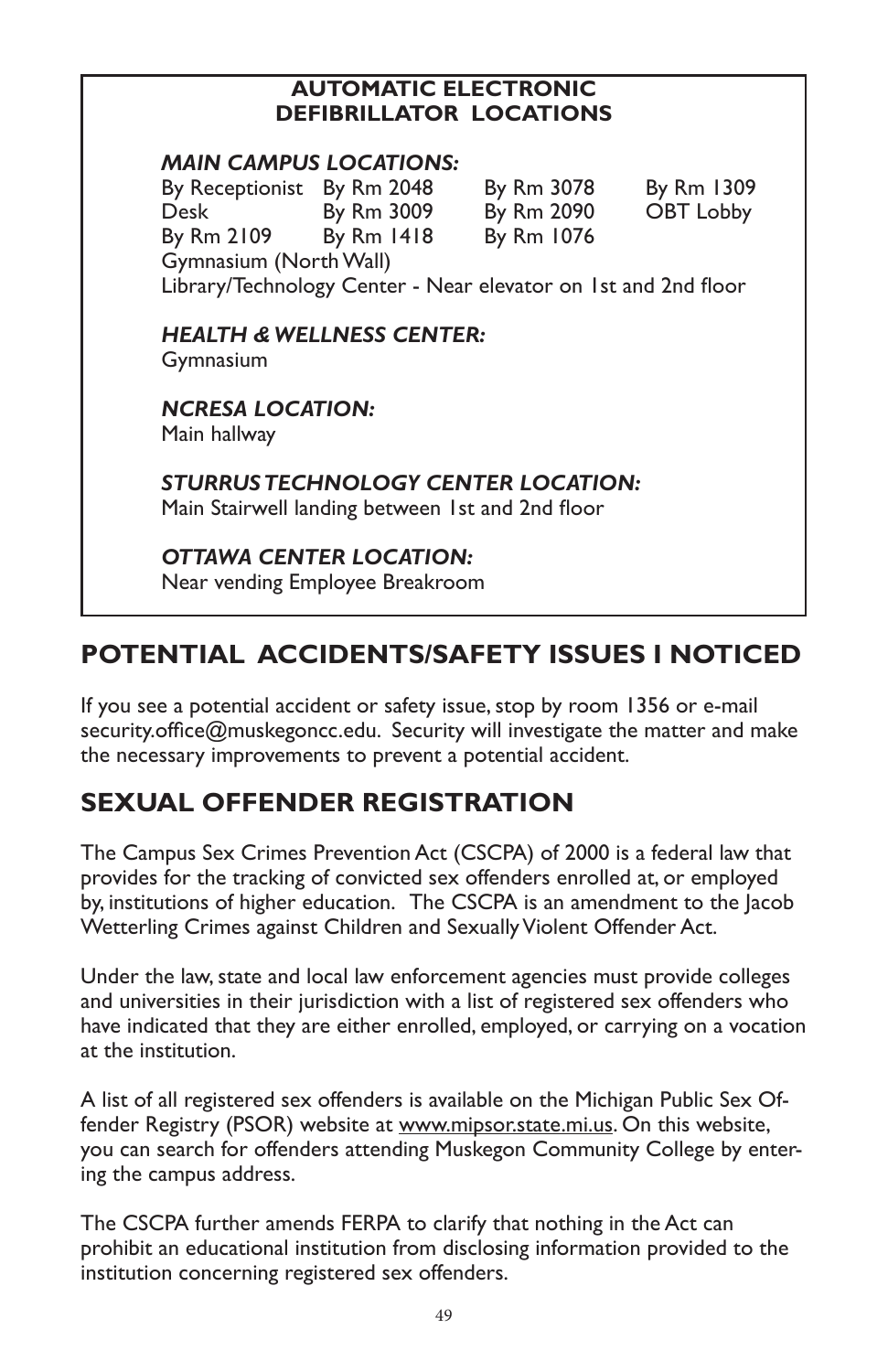### **ISSUING TIMELY WARNING NOTICE OR AN EMERGENCY NOTIFICATION**

In the event of a substantiated serious safety concern, either on college property or in the near vicinity of the campus, numerous and diligent efforts are made to advise members of the campus community. The College takes its duty seriously to inform students and campus community members of threatening situations and how they can best protect themselves from harm.

As a result, information about crime-related and other potentially threatening situations is provided in an accurate and timely fashion.

The College will release information which can be used by students and other College community members to reduce their chances of sustaining harm or injury. These notices will be issued as a means of **a Campus Timely Warning Notice** or an **Emergency Notification.**

#### **Campus Timely Warning Notice Policy**

Campus Timely Warning Notice is specifically related to compliance with the federal Clery Act requiring colleges and universities to notify their students and employees whenever there is a threat of a serious crime which is ongoing or may be repeated. The Clery Act defines specific crimes requiring a timely warning notice to be issued whenever these crimes are reported to campus security authorities with significant responsibility for student and campus activities, campus safety, or the local police AND the reported crime(s) are believed to have occurred on campus, in or on non-campus buildings or property, or on public property contiguous to the campus.

Types of incidents or situations that constitute a campus timely warning being sent are:

#### 1. **All Clery Act crimes which represent a serious or continuing threat to the person and/or property of students and employees.** Examples include but are not limited to:

•Criminal Homicide

- •Sex Offenses
- •Robbery
- •Aggravated Assault
- •Burglary
- •Motor Vehicle Theft
- •Arson
- •Hate Crimes

2. **Emergency situations that are life threatening.** Examples include, but are not limited to:

•persons with weapons with intent to use

- •threat of violent crime
- •situations where identity or location of suspect is not known
- •assault (physical or sexual)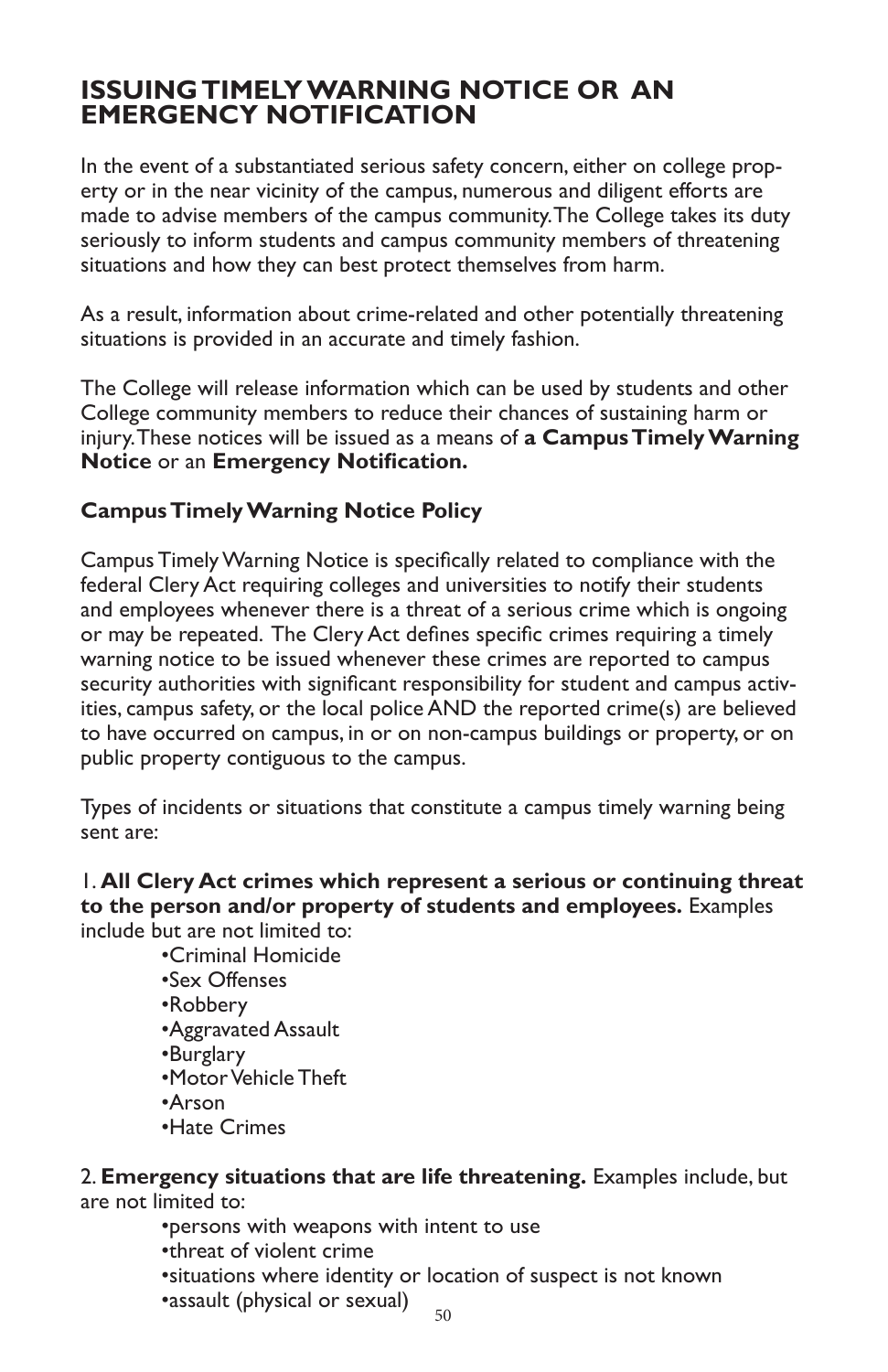3. **Any act or immediate threat of interpersonal violence.** Examples include, but are not limited to:

- •domestic or relationship situations
- •hate crimes
- •consistent pattern of violent behavior

#### 4. **Serious acts or threats to campus-owned or personal property.**

#### **Timing, Content, and Decision Criteria for a Campus Timely Warning Notice:**

The warning should be issued as soon as the pertinent information is available because the intent of a campus timely warning is to alert the campus community of continuing threats, especially concerning safety, thereby enabling community members to protect themselves.

The issuing of a timely warning notice must be decided on a case-by-case basis in light of all of the facts surrounding a crime, including factors such as the nature of the crime, the continuing danger to the campus community and the possible risk of compromising law enforcement efforts.

Clery Act regulations do not specify what information should be included in a timely warning. Because the intent of the warning is to enable members of the campus community to protect themselves, the warning should include all information that would promote safety. Generally, the warning will specify:

#### •the type of reported crime

- •the time and location at which the reported crime occurred, and
- •the advice to the campus community regarding steps to take to avoid becoming victims and to protect themselves.

The timely warning notice **will not** include any information that would identify the victim.

#### **Decision to Issue Campus Timely Warning Notice – Responsibility:**

The decision to issue a Campus Timely Warning Notice is made at the sole direction of the MCC Provost/Executive Vice President or, in his/her absence, in coordination and consultation by at least TWO of the MCC Behavioral Intervention Team's (BIT) Core Members.

#### **BIT Core Members (2019-2020)**

- •Sally Birkam, *Dean of Student Success/Campus Life* (Chair)
- •Jason Cooper, *Director of Compliance & Title IX Coordinator*
- •Jimmy Booth, *Athletics*
- •Stephanie Briggs, *Director of Admissions*
- •Patti D'Avignon, *Director of Student Success*
- •George Sharp, *Counselor*
- •Donald Wyrick, *Security*
- •Cheryl Flannery, *Dean of Early College & Course Manager*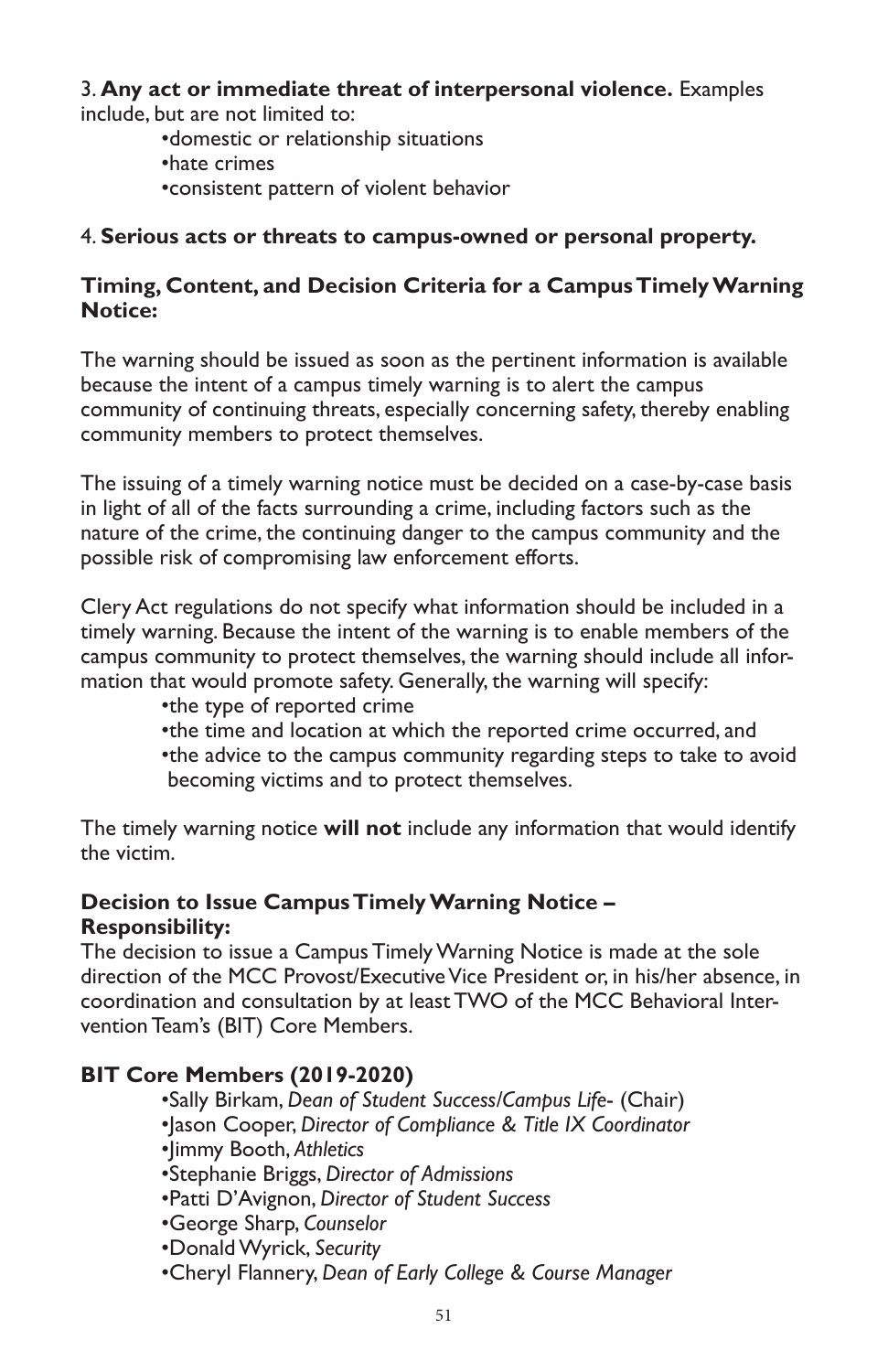**Note:** The decision to issue a Campus Timely Warning Notice shall include a specific designation of the College office or person to be responsible for overseeing the dissemination of the warning.

### **How Campus Timely Warning Notices are Issued:**

Campus Timely Warning notices will be issued to students and employees upon the confirmation of a Clery Act Crime impacting the campus community and/or the surrounding area. This information will be disseminated to campus community members by e-mail.

Upon receiving pertinent information of an emergency situation that requires an immediate response, the Decision Team will communicate and/or convene without delay to implement the notification process. In an extreme emergency, the notification process will be implemented at the sole direction of the Provost/Executive Vice President or alternate.

This information may be disseminated to campus community members via a variety of mechanisms or mediums. MCC will use one or more of the following means:

•email •MyMCC

### **EMERGENCY NOTIFICATION POLICY**

#### **What Constitutes Issuance of an Emergency Notification/ Safety Alert?**

Muskegon Community College uses an Emergency Notification to notify students and employees in a timely manner when it is determined that there is a significant emergency or dangerous situation involving an immediate threat to the health or safety of students or employees occurring on campus. The notification to the campus community may contain only the information necessary to promote the safety of the campus community as dictated by the situation. An Emergency Notification will be released as soon as reasonably necessary and without delay, unless notification will compromise efforts to assist a victim, or to contain, respond to, or otherwise mitigate the emergency. After the initial notification, follow-up information must be disseminated to the community via the mediums outlined in the section titled "How Emergency Notifications are issued."

An Emergency Notification may be related to criminal activity that is not subject to the timely warning standard required by the Clery Act. Examples of situations that may constitute the College's decision to issue an Emergency Notification include, but are not limited to: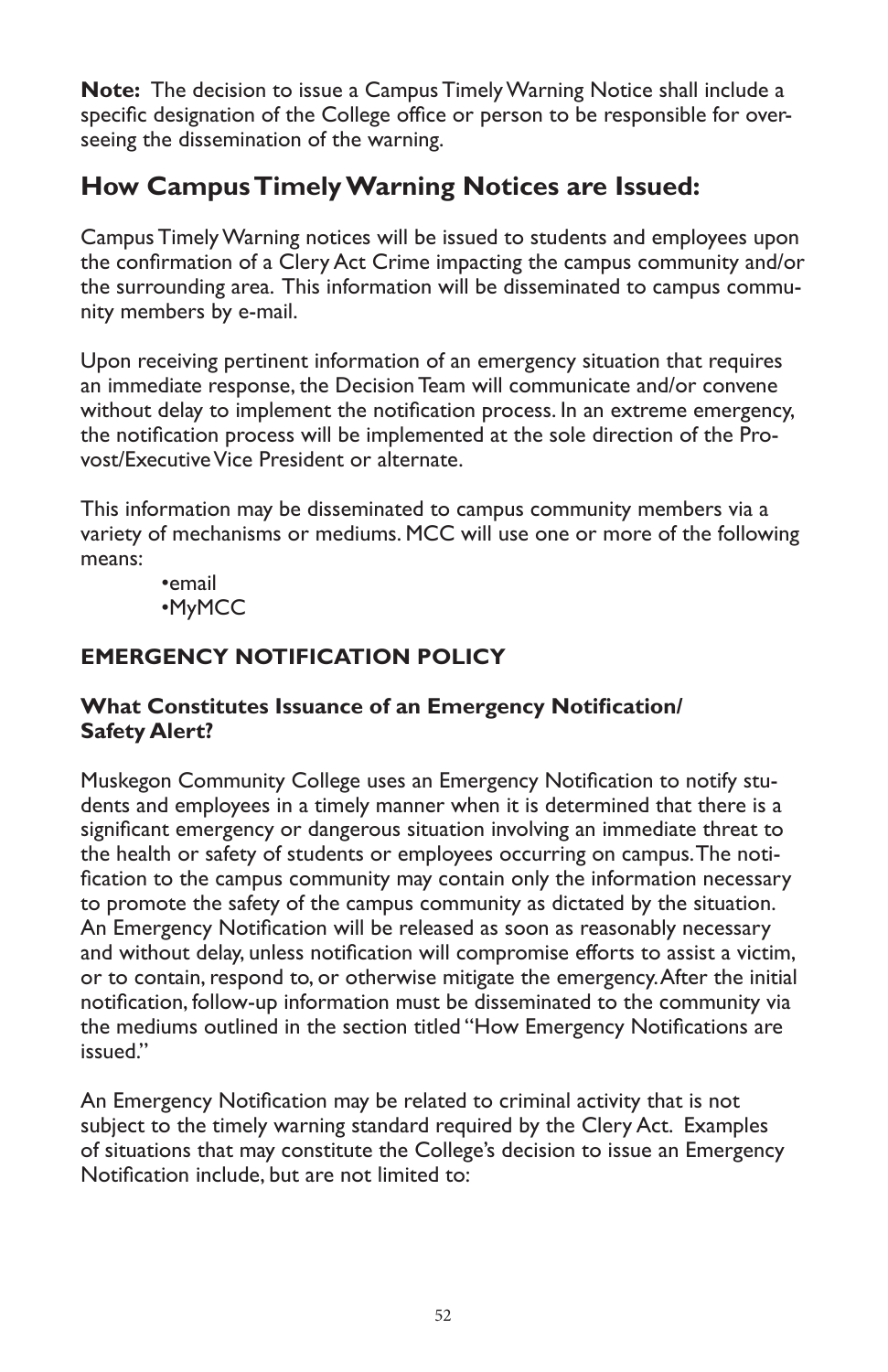•Active Shooter •Bomb Threat •Explosion •Fire •Gun Shots Fired •Hazmat Spill or Leak •Health Threat •Hostage Situation •Hostile Intruder •Power Outage •Structure Damage •Weather Emergency

### **Decision to issue Emergency Notifications – Responsibility:**

The decision to issue an Emergency Notification is made by the MCC President or his/her designee.

### **How Emergency Notifications are issued:**

Emergency Notification messages will be issued to students and employees upon the confirmation of a significant emergency, dangerous situation, incident or crime, impacting the campus community and/or the surrounding area.

The MCC President or his/her designee will communicate the nature of the emergency to a member of the MCC Campus Emergency Notifications Team who will disseminate the information to campus community members via several mechanisms or mediums. MCC will use one or more of the following means:

•RAVE – text and email messages to registered students and employees •GRAIL – Regional TV and Radio •MCC Website Home page (www.muskegoncc.edu) •MyMCC •MCC Facebook •Campus Phone System/Public Address System

If an Emergency Notification is issued, there is no need to issue a Timely Warning for the same circumstance.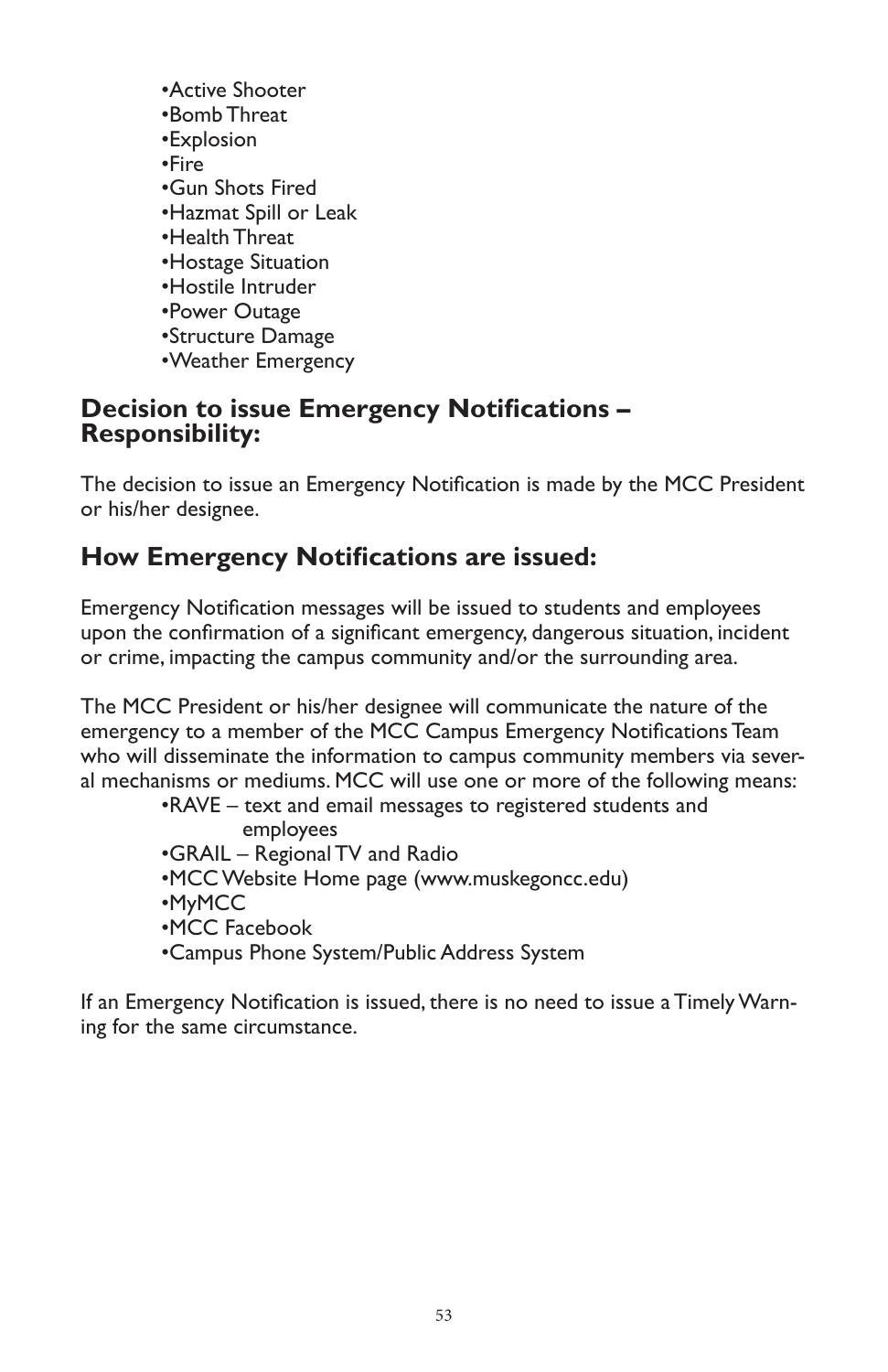### **Informing the Larger Community on Emergency Notifications:**

The MCC President or his/her designee may determine that emergency notification of off-campus audiences other than students and employees is necessary and appropriate. In those instances, the emergency message will be communicated by the MCC Campus Safety Officer to the local law enforcement agencies for dissemination to the larger community. Conversely, local law enforcement agencies may contact MCC about an off-campus incident that requires an emergency response notification message issued to MCC students and employees. The President or his/her designee would verify the emergency nature of the incident and contact a Campus Emergency Notifications Team member to issue the message.

### **INCLEMENT WEATHER PROCEDURES**

The College intends to be in full operation every scheduled class day. However, during extremely inclement weather, when it appears that the interests of all concerned will be best served by closing the College, appropriate announcements will be made over local radio and television stations, and using all of the emergency notification means:

> RAVE – text and email message to registered student and employee recipients GRAIL – Regional TV and Radio MCC Website Home page (www.muskegoncc.edu) MyMCC Portal MCC Facebook Campus Phone System

All announcements should be noted carefully inasmuch as only morning, afternoon or evening classes may be canceled.

The canceling of on-campus courses may not affect off-campus classes. Muskegon Community College classes taught at off-campus sites may be affected by cancellations of classes by school districts.

When warned of a tornado or other severe weather conditions, staff and students should proceed to the posted shelter areas outlined on the severe weather poster in each room. No one should leave the building under these circumstances. Once we have determined if the building is safe to evacuate, students will be instructed what to do. Proper authorities will be notified to help mitigate the situation and aid with any injuries of victims.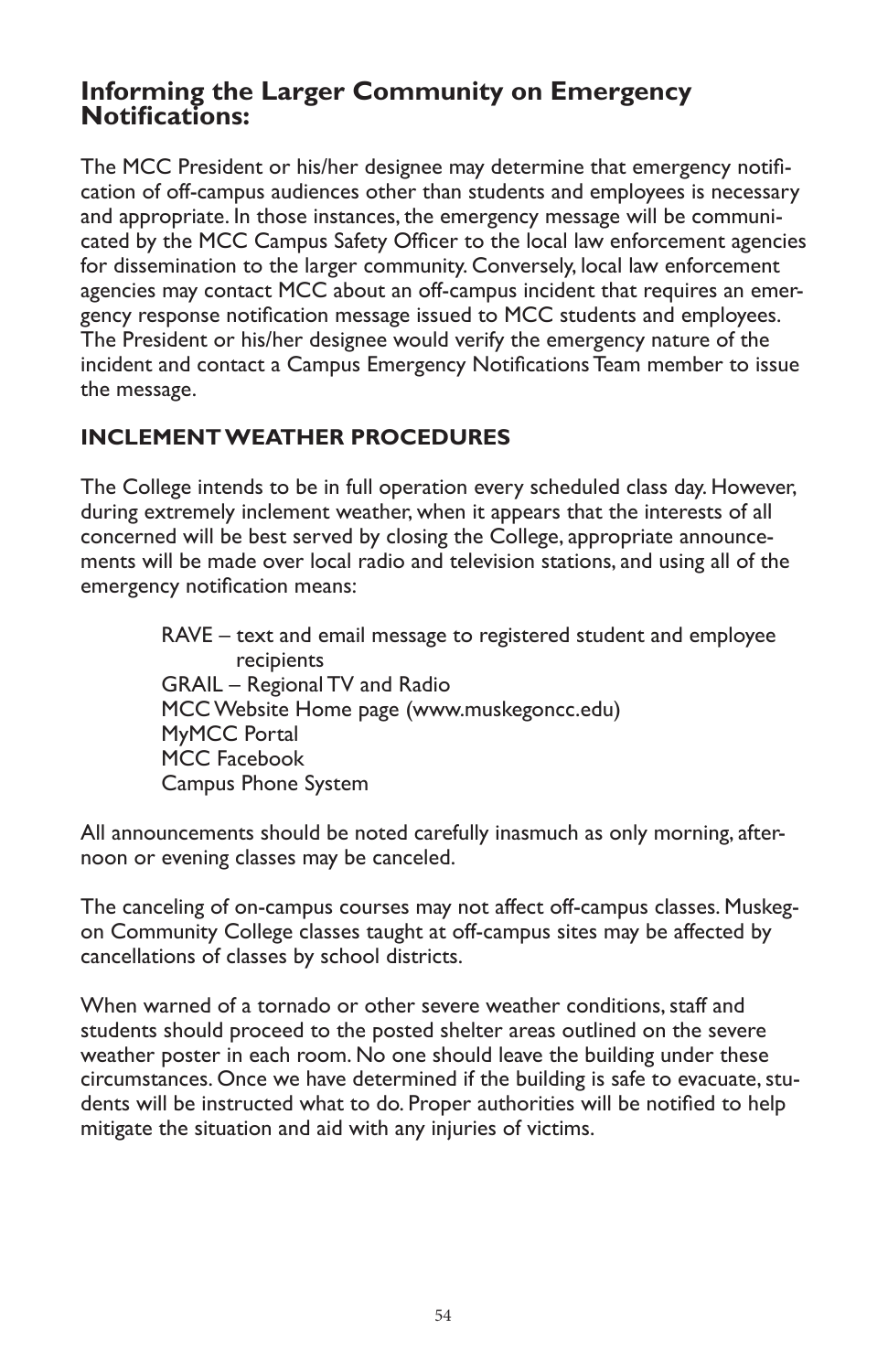# **EMERGENCY EVACUATIONS**

Emergencies are brought to the attention of the following people to determine if action needs to be taken:

Dave Sturgeon - Director of Physical Plant (ext 7315) Dr. Nesbary – College President (ext 7311) Dr. Selmon – Provost/Executive Vice President (ext 7266)

The above team of individuals will determine how we are to proceed with the evacuation process and notify the team leads with details to activate the evacuation:

Team Leads include:

Police Department (911) Security (7545) Tonette Brown-Garner - College Services Evening Coordinator (ext 7654) Stan Dean - Assistant Director of Physical Plant (ext 7233)

Emergency evacuation and shelter maps are located in all classrooms. Please familiarize yourself with these maps should the need arise to evacuate the building. Should the need arise to evacuate, an announcement will be made over the public address system.

The Evacuation Team consists of members of the administrative, professional, clerical, faculty, and custodial groups on campus. Staff and students will be instructed to proceed to evacuation locations on map A, B, or C, or to leave campus, and if it has been decided at that time, when to return.

Muskegon Community College has partnered with RAVE Mobile Safety to provide an emergency alert system capable of delivering messages to your MCC and personal email addresses, as well as your cell phone. To receive emergency communications/alerts through RAVE, log on to www.ravemobilesafety.com and register.

Along with RAVE, emergency messages will be disseminated to the campus community via the MCC website home page, MyMCC Portal, MCC Facebook, electronic mail messages, campus phone system, and the electronic sign at Marquette and Quarterline.

If you are teaching in a computer lab, do not take the time to shut down the computers. If you are working in your office, please use your discretion as to whether to shut down your computer.

On an annual basis, Muskegon Community College will conduct periodic evacuations, both announced and unannounced, to keep employees familiarized with the evacuation procedures. Mock evacuations will be documented by the Crisis Prevention Team and improvements made as needed.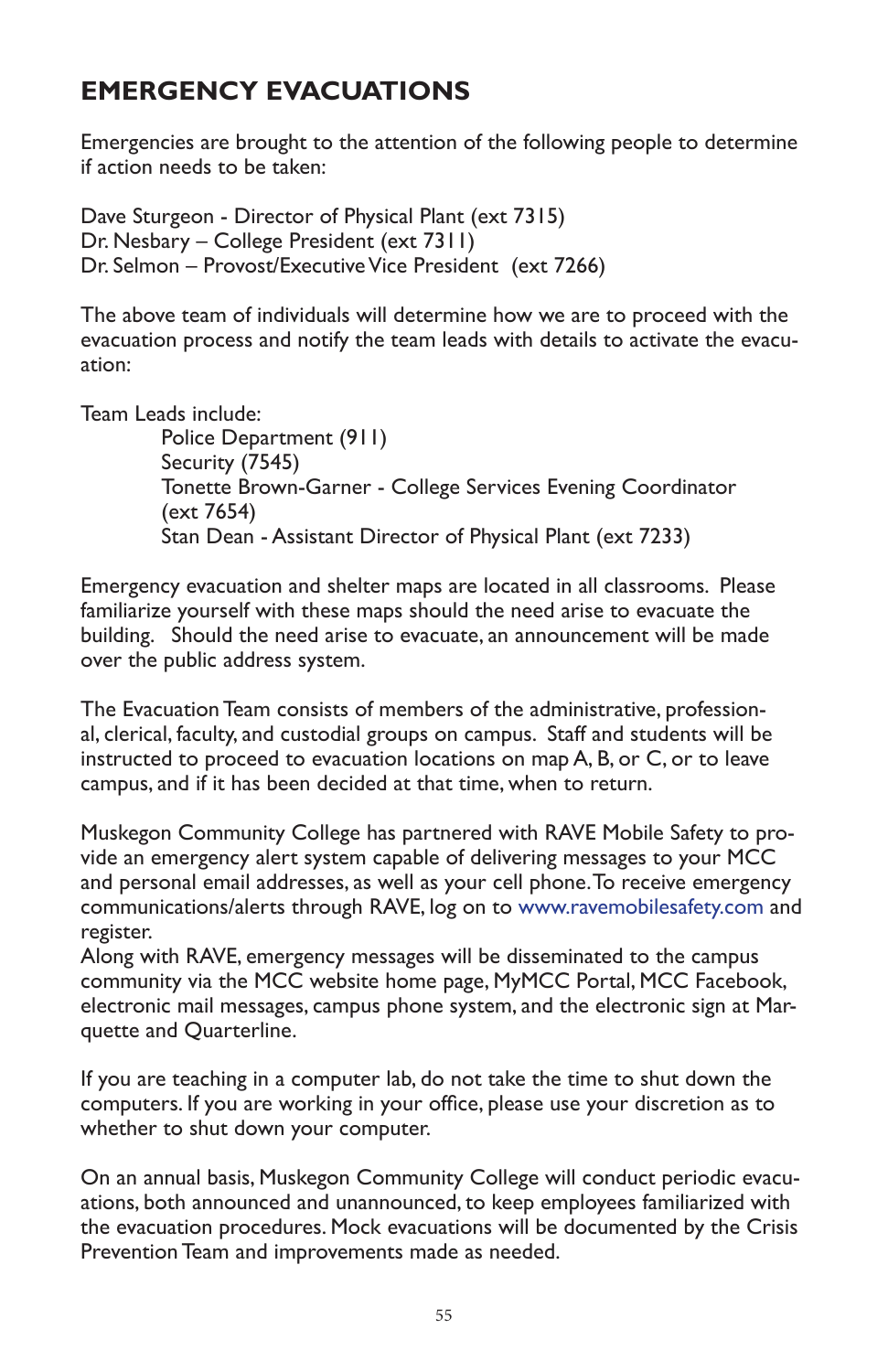If you have a special needs student/employee who requires assistance exiting the building, please assist them to the nearest exit.

# **FIRE/EXPLOSION**

When the fire alarm sounds, everyone is instructed to leave the building quickly and orderly to a distance of 25 feet away from the building. Maps are displayed in hallways and classrooms directing people to the nearest exit. Nearest fire extinguishers are also listed on these maps if needed. Students are to wait in designated areas for further instructions as to whether we will be permitted to re-enter the building once the "all clear" has been established or to leave the premises if the situation becomes dangerous. All members of the evacuation team are familiar with their areas of responsibility and nearest exits. Proper authorities will be notified regarding the level of the emergency to help aid with any victims. Students may be instructed to evacuate to the Baker College parking lot across the street if there is imminent danger.

If you notice a fire, activate the nearest fire alarm (located in corridors.) If you have access to a telephone, call main campus security at ext 7545 using an on-campus phone or using a cell phone 231-777-0545, or Sturrus Technology Center security at ext 7405 or cell phone 231-288-6504, and give location of incident to officer.

# **LOCKDOWN/SHELTER IN PLACE**

If the need arises for a lockdown or shelter in place, a notification will occur over the public address system. In relation to their classrooms/office, students, faculty and staff should familiarize themselves with where the best accessible space for sheltering is, and the most direct route to exit the campus should an evacuation be necessary.

Lock and barricade doors, close blinds and block windows. Turn off lights, computers, radios, and cell phones. Occupants should remain calm, quiet, and out of site. Do not open the door for anyone; wait for the door to be opened and the room cleared by police and/or college administrators/security. Classroom doors should be locked and closed at all times.

# **ELECTRICAL POWER OUTAGES**

If you are experiencing electrical problems in your area on the main campus, call the Physical Plant Department at ext 7318; at the Sturrus Technology Center call ext 7498. If the College experiences a power outage during normal business hours you will receive instructions as to when the power may be restored and whether or not the building will be closing. On weekends, call main campus security at 231-777-0545 or 231-557-5648, at the Sturrus Technology Center call 231-288-6504.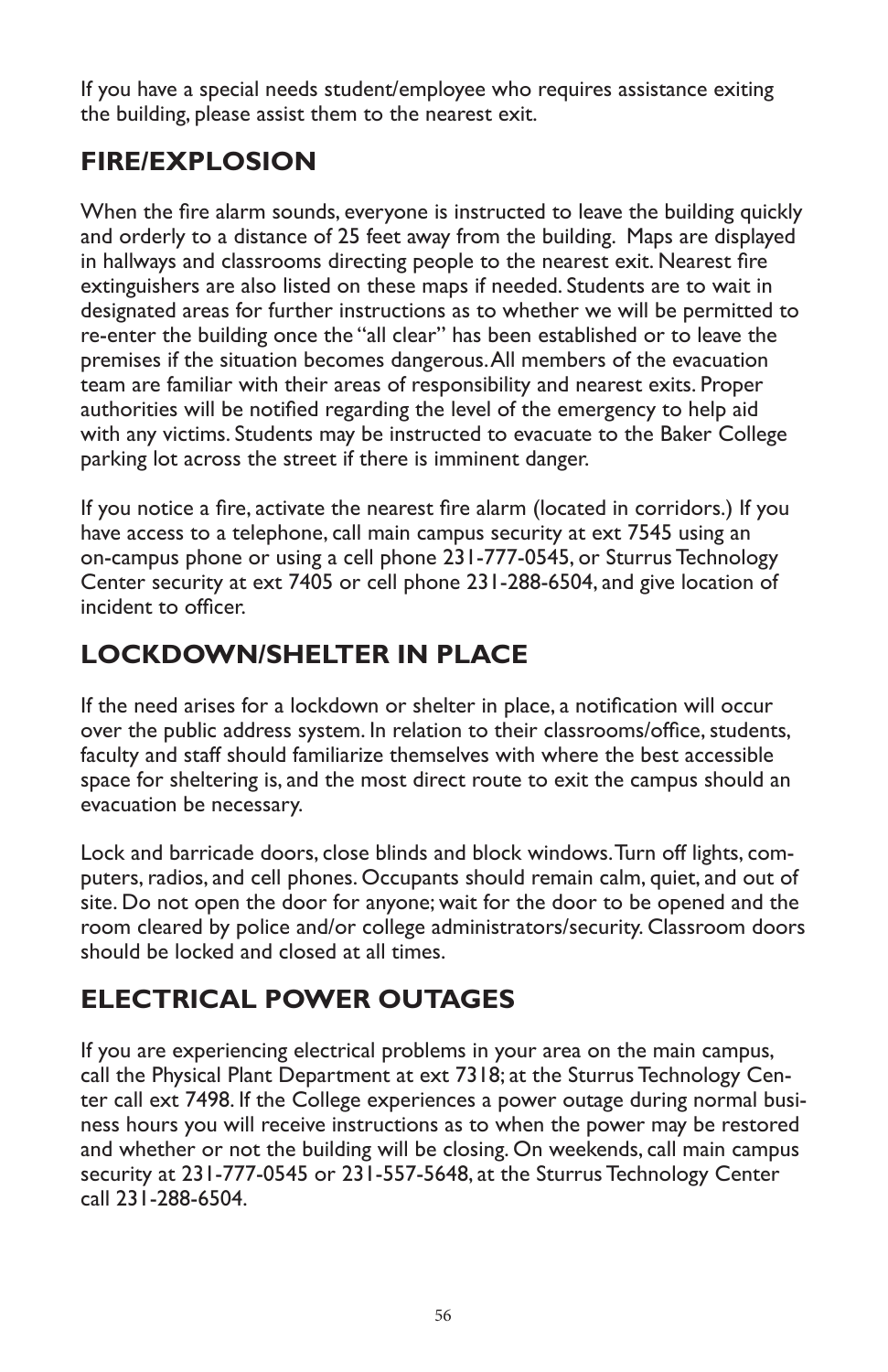### **GAS LEAK**

Call DTE Energy at 800-947-5000, then call main campus Security 231-777- 0545 using a cell phone and at ext 7545 using an on campus phone or Sturrus Technology Center at 231-288-6504. If no answer call Physical Plant Director at 231-777-0315.

#### . **BOMB THREAT AND/OR DANGEROUS DEVICE FOUND**

Bomb threats will usually be received at the main switchboard. However, if you receive such a call, ask the following questions:

> •When is bomb going to explode? •Where is the bomb located? •What kind of bomb is it? •What does it look like?

Immediately following the threat, call main campus Security 231-777-0545 using a cell phone and at ext 7545 using an on-campus phone or Sturrus Technology Center call 231-288-6504.

If you notice a suspicious item that should be checked out, call Security.

### **HAZARDOUS MATERIALS**

It is often difficult to identify what is or is not a hazardous material. Blood/body fluids must be cleaned up immediately to minimize exposure to blood borne pathogens. If you have occasion to come in contact with a spill or blood/body fluid, call the Security Department at the main campus immediately at ext 7545 or at the Sturrus Technology Center at ext 7405. Do not try and clean up the substance yourself.

If we encounter a chemical spill situation, the HAZMAT Team will be contacted for direction. Students will be moved to a safe area and area will be roped off until the area is confirmed safe for re-entry. Depending on the depth of the emergency will determine whether the entire college needs to be evacuated or not. Areas will be notified by the mass communication system at the College via the PA system. The RAVE system and emails would be activated to notify incoming students to not come on campus if the situation warrants it and to give direction. Proper authorities will be notified to help mitigate the level of the emergency and assist with any victims. Students may be instructed to evacuate to the Baker College parking lot across the street if there is imminent danger.

### **SDS (Previously known as MSDS)**

Safety Data Sheets (SDS) are located in Room 1052 on the main campus and in the 3rd floor stairwell at the Sturrus Technology Center. Many departments have a set of SDS for the products they use in their area.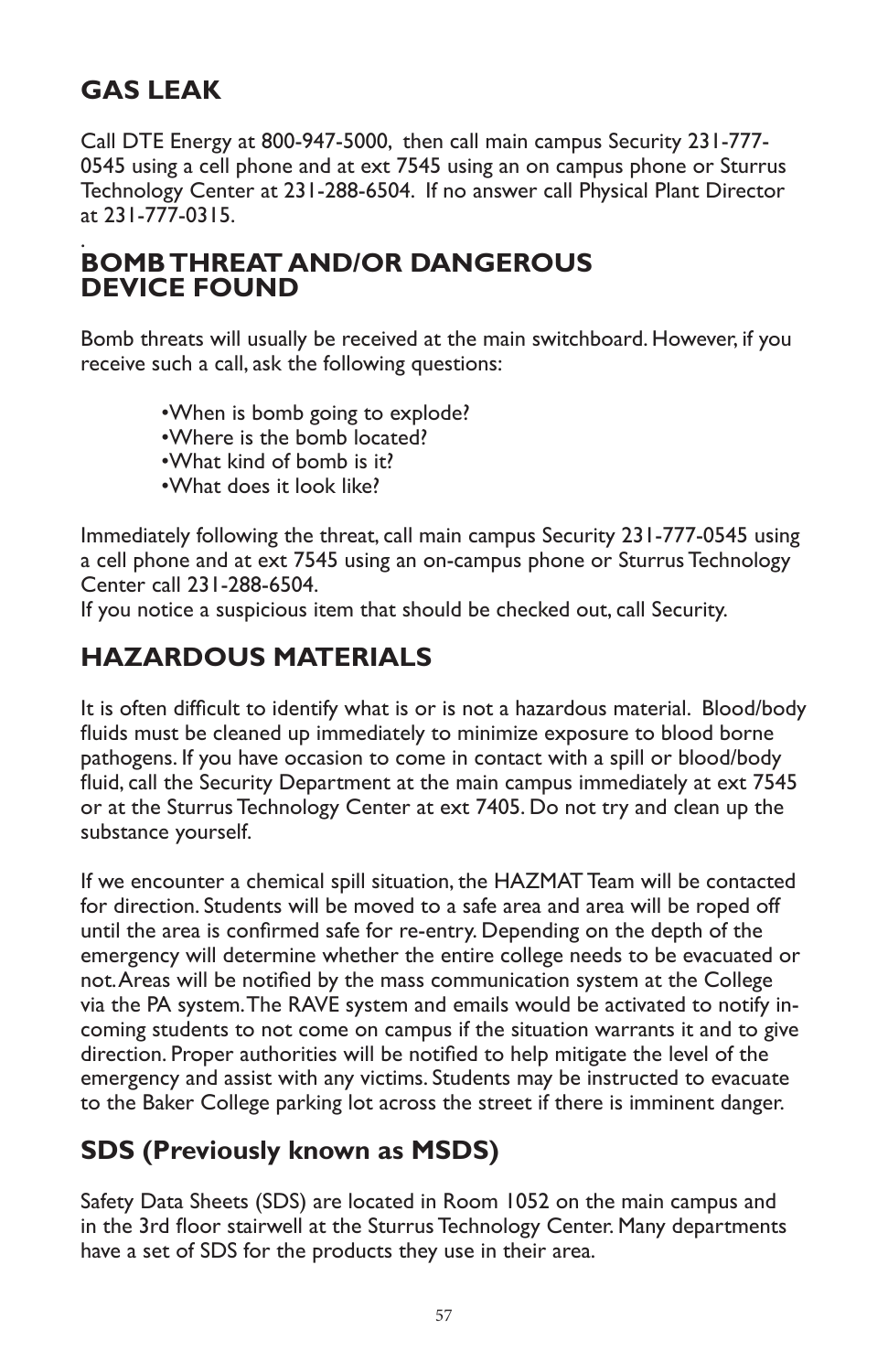# **SUSPICIOUS ACTIVITY OR OBJECTS**

Suspicious activity or objects should be reported immediately to Security the main campus at 231-777-0545/231-557-5648 using a cell phone or at ext 7545 using an on-campus phone. To reach Sturrus Technology Center security call 231-288-6504. Then call 911. See page 59 for sample poster.

### **PHOTO IDENTIFICATION NAME BADGES**

Muskegon Community College requires photo identification name badges for all full-time and part-time employees, including student employees. The purpose of the photo ID is twofold - security and identification. The photo ID badge must be worn visibly and will serve as a means of identifying that the person is an employee and what department they work in. A photo ID badge is required to gain access to locked classrooms, labs, and department offices.

### **KEYS**

Keys to campus buildings are issued by the Physical Plant Department, room 1356. A written request for keys must be signed by the department chair or supervisor. Lost keys must be reported immediately to Physical Plant Department, ext 7318.

### **SAFETY COMMITTEE**

The Safety Committee, which is comprised of faculty and staff from various departments, meets periodically to discuss safety issues and concerns. The committee welcomes comments and suggestions to improve the overall safety of students and staff at Muskegon Community College. Send your comments and suggestions to Dave Sturgeon, Director of Physical Plant, david.sturgeon@muskegoncc.edu.

#### **BOARD OF TRUSTEES**

DIANA OSBORN, Chair SEAN MULLALLY, Vice-Chair NANCY FRYE, Secretary KATHY MOORE, Treasurer DONALD CRANDALL, M.D., Trustee SHON COOK, Trustee ROY PORTENGA, Trustee DR. DALE K. NESBARY, President

It is the policy of Muskegon Community College to provide equal opportunities and not discriminate in enrollment, education, employment, public accommodations, activities, or services on the basis of age, color, disability, race, height, marital status, national origin, political persuasion, religion, sex, sexual orientation, weight, or other prohibitive matters.